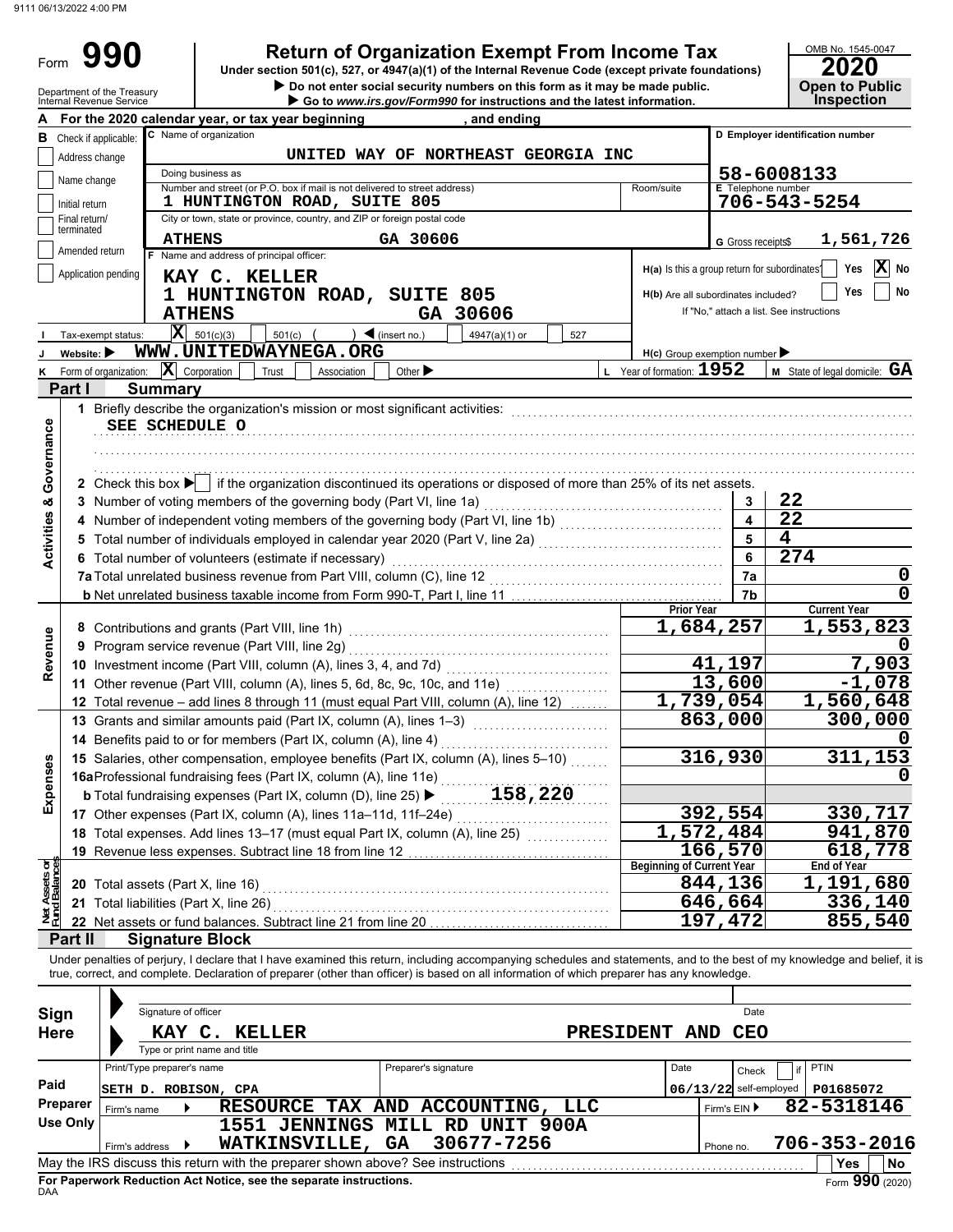| Form 990 (2020) UNITED WAY OF NORTHEAST GEORGIA INC58-6008133                                                                                                                                                                                                                                                                                                                                                                                                                                                                                                                                                                                                                           | Page 2                |
|-----------------------------------------------------------------------------------------------------------------------------------------------------------------------------------------------------------------------------------------------------------------------------------------------------------------------------------------------------------------------------------------------------------------------------------------------------------------------------------------------------------------------------------------------------------------------------------------------------------------------------------------------------------------------------------------|-----------------------|
| <b>Statement of Program Service Accomplishments</b><br>Part III                                                                                                                                                                                                                                                                                                                                                                                                                                                                                                                                                                                                                         | $\mathbf{X}$          |
| 1 Briefly describe the organization's mission:                                                                                                                                                                                                                                                                                                                                                                                                                                                                                                                                                                                                                                          |                       |
| SEE SCHEDULE O                                                                                                                                                                                                                                                                                                                                                                                                                                                                                                                                                                                                                                                                          |                       |
|                                                                                                                                                                                                                                                                                                                                                                                                                                                                                                                                                                                                                                                                                         |                       |
|                                                                                                                                                                                                                                                                                                                                                                                                                                                                                                                                                                                                                                                                                         |                       |
| 2 Did the organization undertake any significant program services during the year which were not listed on the                                                                                                                                                                                                                                                                                                                                                                                                                                                                                                                                                                          |                       |
| prior Form 990 or 990-EZ?                                                                                                                                                                                                                                                                                                                                                                                                                                                                                                                                                                                                                                                               | Yes $\overline{X}$ No |
| If "Yes," describe these new services on Schedule O.<br>Did the organization cease conducting, or make significant changes in how it conducts, any program<br>3                                                                                                                                                                                                                                                                                                                                                                                                                                                                                                                         |                       |
| services?                                                                                                                                                                                                                                                                                                                                                                                                                                                                                                                                                                                                                                                                               | Yes $\overline{X}$ No |
| If "Yes," describe these changes on Schedule O.                                                                                                                                                                                                                                                                                                                                                                                                                                                                                                                                                                                                                                         |                       |
| Describe the organization's program service accomplishments for each of its three largest program services, as measured by<br>4<br>expenses. Section 501(c)(3) and 501(c)(4) organizations are required to report the amount of grants and allocations to others,<br>the total expenses, and revenue, if any, for each program service reported.                                                                                                                                                                                                                                                                                                                                        |                       |
| ) (Expenses $\frac{1}{2}$ 596,073 including grants of $\frac{300,000}{1}$ (Revenue \$<br>4a (Code:<br>UNITED WAY OF NORTHEAST GEORGIA AGENCIES<br>SINCE 1954, UNITED WAY OF NORTHEAST GEORGIA HAS BEEN HELPING FAMILIES AND<br>INDIVIDUALS IN NEED. WE FOCUS ON THREE PRIORITY AREAS THAT WE BELIEVE ARE<br>ESSENTIAL BUILDING BLOCKS FOR A GREAT LIFE: BASIC NEEDS, EARLY CHILDHOOD<br>SUCCESS, AND WORKFORCE DEVELOPMENT. OUR APPROACH IS UNIQUE BECAUSE WE<br>INVEST IN PROGRAMS THAT MEET A NEED, ACHIEVE THE RESULTS, AND ARE GOOD<br>STEWARDS OF RESOURCES. EACH YEAR, PEOPLE ACROSS OUR 12-COUNTY REGION<br>BENEFIT FROM PROGRAMS AND INITIATIVES MADE POSSIBLE THROUGH GENEROUS |                       |
| COMMUNITY CONTRIBUTIONS.                                                                                                                                                                                                                                                                                                                                                                                                                                                                                                                                                                                                                                                                |                       |
|                                                                                                                                                                                                                                                                                                                                                                                                                                                                                                                                                                                                                                                                                         |                       |
| ) (Expenses \$<br>4b (Code:<br>DOLLY PARTON'S IMAGINATION LIBRARY<br>AN EARLY CHILDHOOD LITERACY PROGRAM FOCUSED ON INSTILLING A LOVE OF READING<br>IN YOUNG CHILDREN AND PREPARING THOSE CHILDREN FOR KINDERGARTEN.<br>PROGRAM SENDS ONE, FREE AND AGE-APPROPRIATE BOOK TO CHILDREN AGES 0-5 IN<br>CLARKE AND OCONEE COUNTY, GA. PARENT ENGAGEMENT TIPS ARE PROVIDED ON THE<br>INSIDE FLAP OF EACH BOOK. FAMILIES IN OUR PROGRAM RECEIVE MONTHLY E-<br>NEWSLETTERS WITH FURTHER READING TIPS AND INFORMATION ON LOCAL LITERACY<br><b>EVENTS.</b>                                                                                                                                       | THE                   |
| 4c (Code: $($ ) (Expenses \$ $($ 45, 494 including grants of \$ $($ $)$ (Revenue \$ $($ $)$                                                                                                                                                                                                                                                                                                                                                                                                                                                                                                                                                                                             |                       |
| 211 PROGRAM<br>THE 211 PROGRAM HELPS BUILD LOCAL COMMUNITY CAPACITY THROUGH STREAMLINING<br>THE PROCESS FOR GIVING AND RECEIVING HELP. THE SERVICE COVERS 15 COUNTIES<br>IN THE NORTHEAST GEORGIA REGION. 211 SERVICE DELIVERY INCLUDES DATABASE<br>DEVELOPMENT AND MAINTENANCE, RESOURCE DEVELOPMENT, COMMUNITY OUTREACH AND<br>MARKETING OF 211, AND SUPERVISION OF 211 VOLUNTEERS. THIS DEPARTMENT WORKS<br>CLOSELY WITH THE UNITED WAY OF GREATER ATLANTA'S 211 DATABASE MANAGER,<br>SERVICE PROVIDERS, COMMUNITY MEMBERS, KEY COMMUNITY LEADERS, AND INVESTORS<br>TO SUPPORT THE ACCESSIBILITY OF QUALITY INFORMATION AND REFERRAL TO<br>NORTHEAST GEORGIA.                        |                       |
| 4d Other program services (Describe on Schedule O.)                                                                                                                                                                                                                                                                                                                                                                                                                                                                                                                                                                                                                                     |                       |
| (Expenses \$<br>836 including grants of \$<br>(Revenue \$                                                                                                                                                                                                                                                                                                                                                                                                                                                                                                                                                                                                                               |                       |
| 4e Total program service expenses ><br>738,047                                                                                                                                                                                                                                                                                                                                                                                                                                                                                                                                                                                                                                          | nnn                   |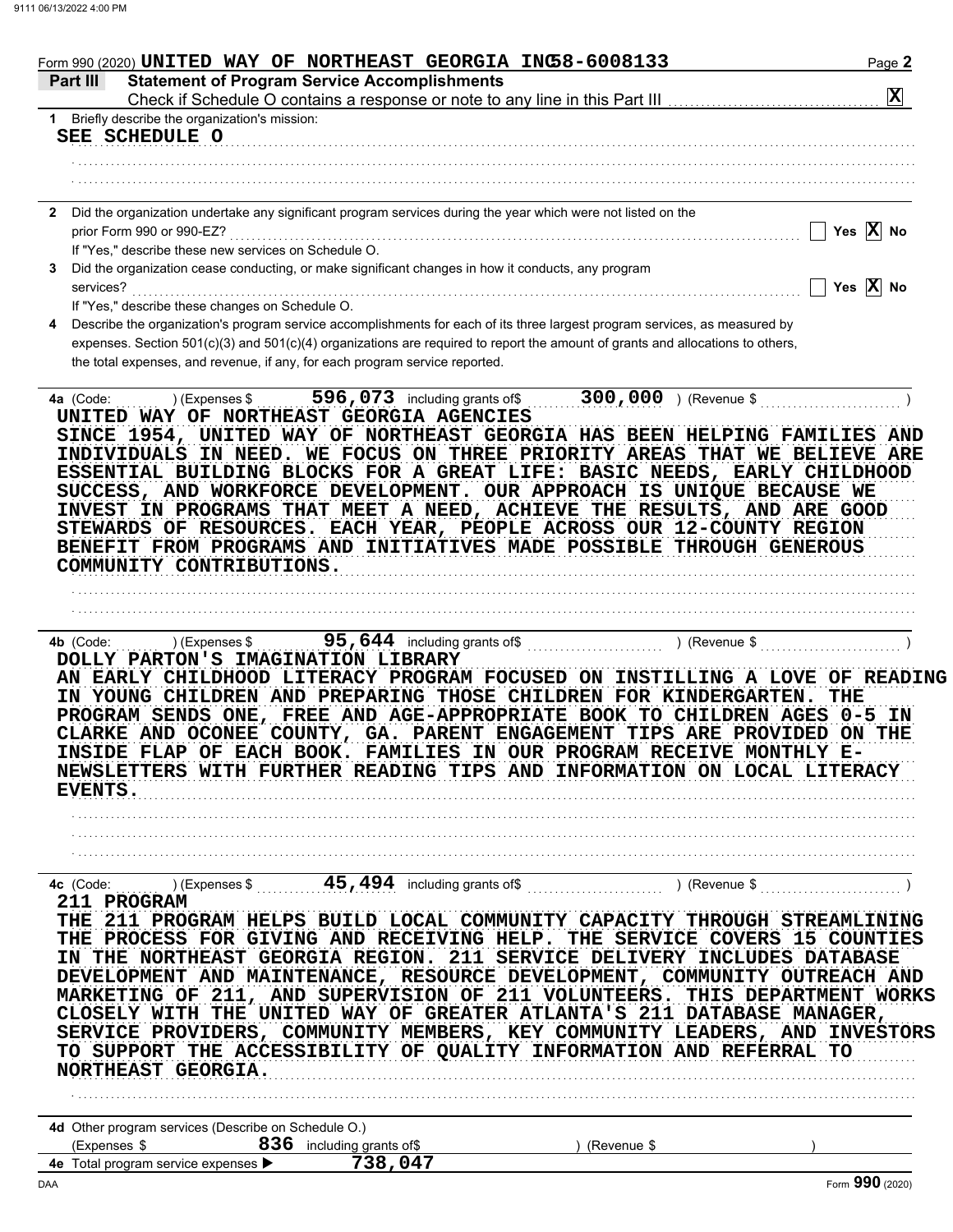# Form 990 (2020) UNITED WAY OF NORTHEAST GEORGIA INC58-6008133 Page 3

**Part IV Checklist of Required Schedules**

|     |                                                                                                                                                                                                                                      |              | <b>Yes</b>  | No |
|-----|--------------------------------------------------------------------------------------------------------------------------------------------------------------------------------------------------------------------------------------|--------------|-------------|----|
| 1   | Is the organization described in section $501(c)(3)$ or $4947(a)(1)$ (other than a private foundation)? If "Yes,"                                                                                                                    |              |             |    |
|     | complete Schedule A                                                                                                                                                                                                                  | 1            | х           |    |
| 2   | Is the organization required to complete Schedule B, Schedule of Contributors (see instructions)?                                                                                                                                    | $\mathbf{2}$ | $\mathbf x$ |    |
| 3   | Did the organization engage in direct or indirect political campaign activities on behalf of or in opposition to                                                                                                                     |              |             |    |
|     | candidates for public office? If "Yes," complete Schedule C, Part I                                                                                                                                                                  | 3            |             | X. |
| 4   | Section 501(c)(3) organizations. Did the organization engage in lobbying activities, or have a section 501(h)                                                                                                                        |              |             |    |
|     | election in effect during the tax year? If "Yes," complete Schedule C, Part II                                                                                                                                                       | 4            |             | x  |
| 5   | Is the organization a section $501(c)(4)$ , $501(c)(5)$ , or $501(c)(6)$ organization that receives membership dues,                                                                                                                 |              |             |    |
|     | assessments, or similar amounts as defined in Revenue Procedure 98-19? If "Yes," complete Schedule C, Part III                                                                                                                       | 5            |             | X  |
| 6   | Did the organization maintain any donor advised funds or any similar funds or accounts for which donors                                                                                                                              |              |             |    |
|     | have the right to provide advice on the distribution or investment of amounts in such funds or accounts? If                                                                                                                          |              |             |    |
|     | "Yes," complete Schedule D, Part I                                                                                                                                                                                                   | 6            |             | X. |
| 7   | Did the organization receive or hold a conservation easement, including easements to preserve open space,                                                                                                                            |              |             |    |
|     | the environment, historic land areas, or historic structures? If "Yes," complete Schedule D, Part II                                                                                                                                 | 7            |             | x  |
| 8   | Did the organization maintain collections of works of art, historical treasures, or other similar assets? If "Yes,"                                                                                                                  |              |             |    |
|     | complete Schedule D, Part III                                                                                                                                                                                                        | 8            |             | x  |
| 9   | Did the organization report an amount in Part X, line 21, for escrow or custodial account liability, serve as a                                                                                                                      |              |             |    |
|     | custodian for amounts not listed in Part X; or provide credit counseling, debt management, credit repair, or                                                                                                                         |              |             |    |
|     | debt negotiation services? If "Yes," complete Schedule D, Part IV                                                                                                                                                                    | 9            |             | X. |
| 10  | Did the organization, directly or through a related organization, hold assets in donor-restricted endowments                                                                                                                         |              |             |    |
|     | or in quasi endowments? If "Yes," complete Schedule D, Part V                                                                                                                                                                        | 10           |             | x  |
| 11  | If the organization's answer to any of the following questions is "Yes," then complete Schedule D, Parts VI,                                                                                                                         |              |             |    |
|     | VII, VIII, IX, or X as applicable.                                                                                                                                                                                                   |              |             |    |
|     | a Did the organization report an amount for land, buildings, and equipment in Part X, line 10? If "Yes,"                                                                                                                             |              |             |    |
|     | complete Schedule D, Part VI                                                                                                                                                                                                         | 11a          | х           |    |
|     | <b>b</b> Did the organization report an amount for investments—other securities in Part X, line 12, that is 5% or more                                                                                                               |              |             |    |
|     | of its total assets reported in Part X, line 16? If "Yes," complete Schedule D, Part VII                                                                                                                                             | 11b          |             | X. |
| C   | Did the organization report an amount for investments—program related in Part X, line 13, that is 5% or more                                                                                                                         |              |             | x  |
|     | of its total assets reported in Part X, line 16? If "Yes," complete Schedule D, Part VIII [[[[[[[[[[[[[[[[[[[<br>d Did the organization report an amount for other assets in Part X, line 15, that is 5% or more of its total assets | 11c          |             |    |
|     | reported in Part X, line 16? If "Yes," complete Schedule D, Part IX                                                                                                                                                                  | 11d          |             | X  |
| е   | Did the organization report an amount for other liabilities in Part X, line 25? If "Yes," complete Schedule D, Part X                                                                                                                | 11e          |             | X  |
| f   | Did the organization's separate or consolidated financial statements for the tax year include a footnote that addresses                                                                                                              |              |             |    |
|     | the organization's liability for uncertain tax positions under FIN 48 (ASC 740)? If "Yes," complete Schedule D, Part X                                                                                                               | 11f          |             | x  |
| 12a | Did the organization obtain separate, independent audited financial statements for the tax year? If "Yes," complete                                                                                                                  |              |             |    |
|     |                                                                                                                                                                                                                                      | 12a          | x           |    |
| b   | Was the organization included in consolidated, independent audited financial statements for the tax year? If                                                                                                                         |              |             |    |
|     | "Yes," and if the organization answered "No" to line 12a, then completing Schedule D, Parts XI and XII is optional                                                                                                                   | 12b          |             | X  |
| 13  |                                                                                                                                                                                                                                      | 13           |             | X  |
| 14a | Did the organization maintain an office, employees, or agents outside of the United States?                                                                                                                                          | 14a          |             | х  |
| b   | Did the organization have aggregate revenues or expenses of more than \$10,000 from grantmaking,                                                                                                                                     |              |             |    |
|     | fundraising, business, investment, and program service activities outside the United States, or aggregate                                                                                                                            |              |             |    |
|     | foreign investments valued at \$100,000 or more? If "Yes," complete Schedule F, Parts I and IV [[[[[[[[[[[[[[[                                                                                                                       | 14b          |             | X. |
| 15  | Did the organization report on Part IX, column (A), line 3, more than \$5,000 of grants or other assistance to or                                                                                                                    |              |             |    |
|     | for any foreign organization? If "Yes," complete Schedule F, Parts II and IV                                                                                                                                                         | 15           |             | X. |
| 16  | Did the organization report on Part IX, column (A), line 3, more than \$5,000 of aggregate grants or other                                                                                                                           |              |             |    |
|     | assistance to or for foreign individuals? If "Yes," complete Schedule F, Parts III and IV                                                                                                                                            | 16           |             | X. |
| 17  | Did the organization report a total of more than \$15,000 of expenses for professional fundraising services on                                                                                                                       |              |             |    |
|     |                                                                                                                                                                                                                                      | 17           |             | X. |
| 18  | Did the organization report more than \$15,000 total of fundraising event gross income and contributions on                                                                                                                          |              |             |    |
|     | Part VIII, lines 1c and 8a? If "Yes," complete Schedule G, Part II                                                                                                                                                                   | 18           |             | X. |
| 19  | Did the organization report more than \$15,000 of gross income from gaming activities on Part VIII, line 9a?                                                                                                                         |              |             |    |
|     |                                                                                                                                                                                                                                      | 19           |             | X  |
| 20a | Did the organization operate one or more hospital facilities? If "Yes," complete Schedule H                                                                                                                                          | 20a          |             | х  |
| b   |                                                                                                                                                                                                                                      | 20b          |             |    |
| 21  | Did the organization report more than \$5,000 of grants or other assistance to any domestic organization or                                                                                                                          |              |             |    |
|     | domestic government on Part IX, column (A), line 1? If "Yes," complete Schedule I, Parts I and II                                                                                                                                    | 21           | X           |    |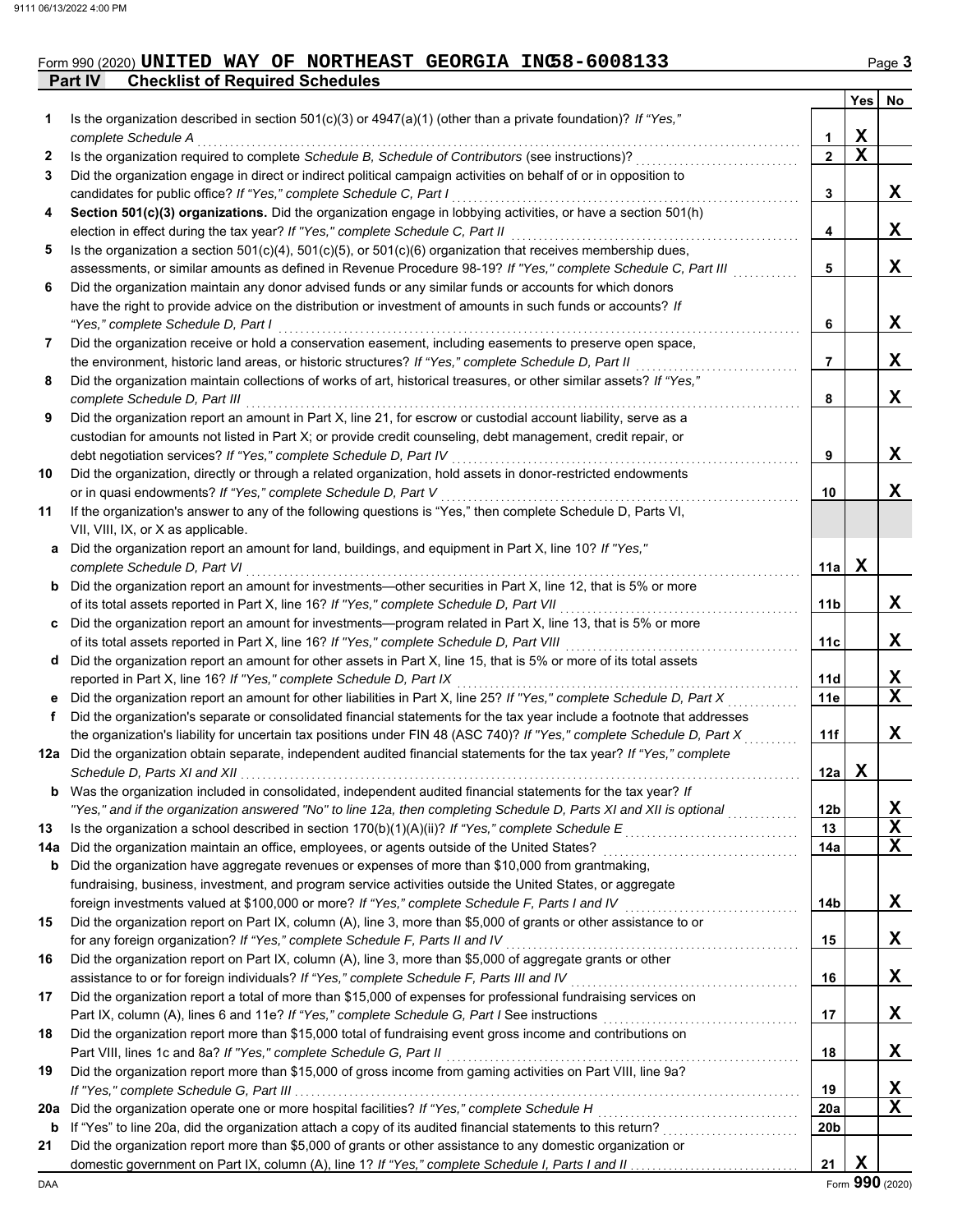#### Form 990 (2020) Page **4 UNITED WAY OF NORTHEAST GEORGIA INC58-6008133**

**Part IV Checklist of Required Schedules** *(continued)*

|     |                                                                                                                                                                                                                   |                 | Yes | No          |  |  |  |  |  |
|-----|-------------------------------------------------------------------------------------------------------------------------------------------------------------------------------------------------------------------|-----------------|-----|-------------|--|--|--|--|--|
| 22  | Did the organization report more than \$5,000 of grants or other assistance to or for domestic individuals on                                                                                                     |                 |     |             |  |  |  |  |  |
|     | Part IX, column (A), line 2? If "Yes," complete Schedule I, Parts I and III                                                                                                                                       | 22              |     | X           |  |  |  |  |  |
| 23  | Did the organization answer "Yes" to Part VII, Section A, line 3, 4, or 5 about compensation of the                                                                                                               |                 |     |             |  |  |  |  |  |
|     | organization's current and former officers, directors, trustees, key employees, and highest compensated                                                                                                           |                 |     |             |  |  |  |  |  |
|     | employees? If "Yes," complete Schedule J                                                                                                                                                                          | 23              |     | X           |  |  |  |  |  |
| 24a | Did the organization have a tax-exempt bond issue with an outstanding principal amount of more than                                                                                                               |                 |     |             |  |  |  |  |  |
|     | \$100,000 as of the last day of the year, that was issued after December 31, 2002? If "Yes," answer lines 24b                                                                                                     |                 |     |             |  |  |  |  |  |
|     | through 24d and complete Schedule K. If "No," go to line 25a                                                                                                                                                      | 24a             |     | X           |  |  |  |  |  |
| b   | Did the organization invest any proceeds of tax-exempt bonds beyond a temporary period exception?                                                                                                                 | 24b             |     |             |  |  |  |  |  |
| c   | Did the organization maintain an escrow account other than a refunding escrow at any time during the year                                                                                                         |                 |     |             |  |  |  |  |  |
|     | to defease any tax-exempt bonds?                                                                                                                                                                                  | 24c             |     |             |  |  |  |  |  |
| d   | Did the organization act as an "on behalf of" issuer for bonds outstanding at any time during the year?                                                                                                           | 24d             |     |             |  |  |  |  |  |
| 25а | Section 501(c)(3), 501(c)(4), and 501(c)(29) organizations. Did the organization engage in an excess benefit                                                                                                      |                 |     | X           |  |  |  |  |  |
|     | transaction with a disqualified person during the year? If "Yes," complete Schedule L, Part I<br>Is the organization aware that it engaged in an excess benefit transaction with a disqualified person in a prior | 25a             |     |             |  |  |  |  |  |
| b   | year, and that the transaction has not been reported on any of the organization's prior Forms 990 or 990-EZ?                                                                                                      |                 |     |             |  |  |  |  |  |
|     | If "Yes," complete Schedule L, Part I                                                                                                                                                                             | 25b             |     | X           |  |  |  |  |  |
| 26  | Did the organization report any amount on Part X, line 5 or 22, for receivables from or payables to any current                                                                                                   |                 |     |             |  |  |  |  |  |
|     | or former officer, director, trustee, key employee, creator or founder, substantial contributor, or 35%                                                                                                           |                 |     |             |  |  |  |  |  |
|     | controlled entity or family member of any of these persons? If "Yes," complete Schedule L, Part II                                                                                                                | 26              |     | X           |  |  |  |  |  |
| 27  | Did the organization provide a grant or other assistance to any current or former officer, director, trustee, key                                                                                                 |                 |     |             |  |  |  |  |  |
|     | employee, creator or founder, substantial contributor or employee thereof, a grant selection committee                                                                                                            |                 |     |             |  |  |  |  |  |
|     | member, or to a 35% controlled entity (including an employee thereof) or family member of any of these                                                                                                            |                 |     |             |  |  |  |  |  |
|     | persons? If "Yes," complete Schedule L, Part III                                                                                                                                                                  | 27              |     | X           |  |  |  |  |  |
| 28  | Was the organization a party to a business transaction with one of the following parties (see Schedule L, Part                                                                                                    |                 |     |             |  |  |  |  |  |
|     | IV instructions, for applicable filing thresholds, conditions, and exceptions):                                                                                                                                   |                 |     |             |  |  |  |  |  |
| а   | A current or former officer, director, trustee, key employee, creator or founder, or substantial contributor? If                                                                                                  |                 |     |             |  |  |  |  |  |
|     | "Yes," complete Schedule L, Part IV                                                                                                                                                                               | 28a             |     | X           |  |  |  |  |  |
| b   | A family member of any individual described in line 28a? If "Yes," complete Schedule L, Part IV                                                                                                                   | 28b             |     | $\mathbf X$ |  |  |  |  |  |
| c   | A 35% controlled entity of one or more individuals and/or organizations described in lines 28a or 28b? If                                                                                                         |                 |     |             |  |  |  |  |  |
|     | "Yes," complete Schedule L, Part IV                                                                                                                                                                               | 28c             |     | X           |  |  |  |  |  |
| 29  | Did the organization receive more than \$25,000 in non-cash contributions? If "Yes," complete Schedule M                                                                                                          | 29              |     | $\mathbf X$ |  |  |  |  |  |
| 30  | Did the organization receive contributions of art, historical treasures, or other similar assets, or qualified                                                                                                    |                 |     |             |  |  |  |  |  |
|     | conservation contributions? If "Yes," complete Schedule M                                                                                                                                                         | 30              |     | X           |  |  |  |  |  |
| 31  | Did the organization liquidate, terminate, or dissolve and cease operations? If "Yes," complete Schedule N, Part I                                                                                                | 31              |     | $\mathbf X$ |  |  |  |  |  |
| 32  | Did the organization sell, exchange, dispose of, or transfer more than 25% of its net assets? If "Yes,"                                                                                                           |                 |     |             |  |  |  |  |  |
|     | complete Schedule N, Part II                                                                                                                                                                                      | 32              |     | X           |  |  |  |  |  |
| 33  | Did the organization own 100% of an entity disregarded as separate from the organization under Regulations                                                                                                        |                 |     |             |  |  |  |  |  |
|     | sections 301.7701-2 and 301.7701-3? If "Yes," complete Schedule R, Part I                                                                                                                                         | 33              |     | X           |  |  |  |  |  |
| 34  | Was the organization related to any tax-exempt or taxable entity? If "Yes," complete Schedule R, Part II, III,<br>or IV, and Part V, line 1                                                                       | 34              |     | X           |  |  |  |  |  |
| 35a | Did the organization have a controlled entity within the meaning of section 512(b)(13)?                                                                                                                           | 35a             |     | $\mathbf X$ |  |  |  |  |  |
| b   | If "Yes" to line 35a, did the organization receive any payment from or engage in any transaction with a                                                                                                           |                 |     |             |  |  |  |  |  |
|     | controlled entity within the meaning of section 512(b)(13)? If "Yes," complete Schedule R, Part V, line 2                                                                                                         | 35 <sub>b</sub> |     |             |  |  |  |  |  |
| 36  | Section 501(c)(3) organizations. Did the organization make any transfers to an exempt non-charitable                                                                                                              |                 |     |             |  |  |  |  |  |
|     | related organization? If "Yes," complete Schedule R, Part V, line 2                                                                                                                                               | 36              |     | X           |  |  |  |  |  |
| 37  | Did the organization conduct more than 5% of its activities through an entity that is not a related organization                                                                                                  |                 |     |             |  |  |  |  |  |
|     | and that is treated as a partnership for federal income tax purposes? If "Yes," complete Schedule R, Part VI                                                                                                      |                 |     |             |  |  |  |  |  |
| 38  | Did the organization complete Schedule O and provide explanations in Schedule O for Part VI, lines 11b and                                                                                                        |                 |     | Х           |  |  |  |  |  |
|     | 19? Note: All Form 990 filers are required to complete Schedule O.                                                                                                                                                | 38              | X   |             |  |  |  |  |  |
|     | <b>Statements Regarding Other IRS Filings and Tax Compliance</b><br>Part V                                                                                                                                        |                 |     |             |  |  |  |  |  |
|     | Check if Schedule O contains a response or note to any line in this Part V                                                                                                                                        |                 |     |             |  |  |  |  |  |
|     |                                                                                                                                                                                                                   |                 | Yes | No          |  |  |  |  |  |
| 1a  | $\mathbf{2}$<br>Enter the number reported in Box 3 of Form 1096. Enter -0- if not applicable<br>1a                                                                                                                |                 |     |             |  |  |  |  |  |
| b   | $\mathbf 0$<br>1 <sub>b</sub><br>Enter the number of Forms W-2G included in line 1a. Enter -0- if not applicable                                                                                                  |                 |     |             |  |  |  |  |  |
| c   | Did the organization comply with backup withholding rules for reportable payments to vendors and                                                                                                                  |                 |     |             |  |  |  |  |  |
|     |                                                                                                                                                                                                                   | 1 <sub>c</sub>  |     |             |  |  |  |  |  |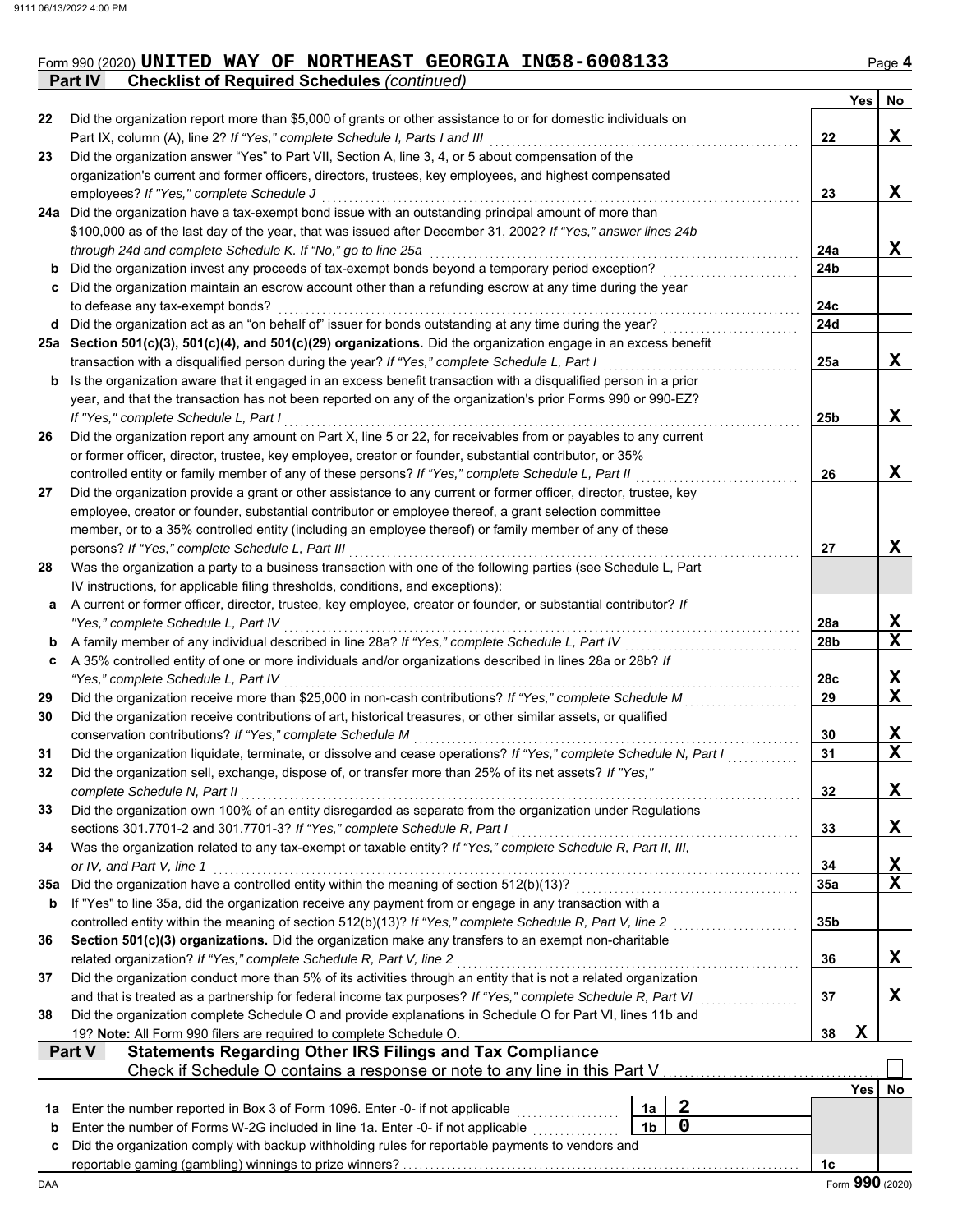|         | Form 990 (2020) UNITED WAY OF NORTHEAST GEORGIA INC58-6008133                                                                                                                                                                   |                 |                |   | Page 5      |  |  |  |  |  |  |
|---------|---------------------------------------------------------------------------------------------------------------------------------------------------------------------------------------------------------------------------------|-----------------|----------------|---|-------------|--|--|--|--|--|--|
|         | Statements Regarding Other IRS Filings and Tax Compliance (continued)<br><b>Part V</b>                                                                                                                                          |                 |                |   |             |  |  |  |  |  |  |
|         |                                                                                                                                                                                                                                 |                 |                |   | Yes No      |  |  |  |  |  |  |
|         | 2a Enter the number of employees reported on Form W-3, Transmittal of Wage and Tax                                                                                                                                              |                 |                |   |             |  |  |  |  |  |  |
|         | Statements, filed for the calendar year ending with or within the year covered by this return                                                                                                                                   | 4<br>2a         |                |   |             |  |  |  |  |  |  |
| b       | If at least one is reported on line 2a, did the organization file all required federal employment tax returns?                                                                                                                  |                 | 2 <sub>b</sub> | X |             |  |  |  |  |  |  |
|         | Note: If the sum of lines 1a and 2a is greater than 250, you may be required to e-file (see instructions)                                                                                                                       |                 |                |   |             |  |  |  |  |  |  |
| За      | Did the organization have unrelated business gross income of \$1,000 or more during the year?                                                                                                                                   |                 |                |   |             |  |  |  |  |  |  |
| b       | If "Yes," has it filed a Form 990-T for this year? If "No" to line 3b, provide an explanation on Schedule O                                                                                                                     |                 |                |   |             |  |  |  |  |  |  |
| 4a      | At any time during the calendar year, did the organization have an interest in, or a signature or other authority over,                                                                                                         |                 |                |   |             |  |  |  |  |  |  |
|         | a financial account in a foreign country (such as a bank account, securities account, or other financial account)?                                                                                                              |                 | 4a             |   | X           |  |  |  |  |  |  |
| b       | If "Yes," enter the name of the foreign country ▶                                                                                                                                                                               |                 |                |   |             |  |  |  |  |  |  |
|         | See instructions for filing requirements for FinCEN Form 114, Report of Foreign Bank and Financial Accounts (FBAR).                                                                                                             |                 |                |   |             |  |  |  |  |  |  |
| 5a      | Was the organization a party to a prohibited tax shelter transaction at any time during the tax year?                                                                                                                           |                 | 5a             |   | X           |  |  |  |  |  |  |
| b       | Did any taxable party notify the organization that it was or is a party to a prohibited tax shelter transaction?                                                                                                                |                 | 5b             |   | $\mathbf x$ |  |  |  |  |  |  |
| c       | If "Yes" to line 5a or 5b, did the organization file Form 8886-T?                                                                                                                                                               |                 | 5c             |   |             |  |  |  |  |  |  |
| 6а      | Does the organization have annual gross receipts that are normally greater than \$100,000, and did the                                                                                                                          |                 |                |   |             |  |  |  |  |  |  |
|         | organization solicit any contributions that were not tax deductible as charitable contributions?                                                                                                                                |                 | 6a             |   | X           |  |  |  |  |  |  |
| b       | If "Yes," did the organization include with every solicitation an express statement that such contributions or                                                                                                                  |                 |                |   |             |  |  |  |  |  |  |
|         | gifts were not tax deductible?                                                                                                                                                                                                  |                 | 6b             |   |             |  |  |  |  |  |  |
| 7       | Organizations that may receive deductible contributions under section 170(c).                                                                                                                                                   |                 |                |   |             |  |  |  |  |  |  |
| a       | Did the organization receive a payment in excess of \$75 made partly as a contribution and partly for goods                                                                                                                     |                 |                |   |             |  |  |  |  |  |  |
|         | and services provided to the payor?                                                                                                                                                                                             |                 | 7a             |   |             |  |  |  |  |  |  |
| b       | If "Yes," did the organization notify the donor of the value of the goods or services provided?                                                                                                                                 |                 | 7b             |   |             |  |  |  |  |  |  |
| c       | Did the organization sell, exchange, or otherwise dispose of tangible personal property for which it was                                                                                                                        |                 |                |   |             |  |  |  |  |  |  |
|         | required to file Form 8282?                                                                                                                                                                                                     | 7d              | 7c             |   |             |  |  |  |  |  |  |
| d       |                                                                                                                                                                                                                                 |                 |                |   |             |  |  |  |  |  |  |
| е<br>f. | Did the organization receive any funds, directly or indirectly, to pay premiums on a personal benefit contract?<br>Did the organization, during the year, pay premiums, directly or indirectly, on a personal benefit contract? |                 | 7e<br>7f       |   |             |  |  |  |  |  |  |
|         | If the organization received a contribution of qualified intellectual property, did the organization file Form 8899 as required?                                                                                                |                 | 7g             |   |             |  |  |  |  |  |  |
| g<br>h  | If the organization received a contribution of cars, boats, airplanes, or other vehicles, did the organization file a Form 1098-C?                                                                                              |                 | 7h             |   |             |  |  |  |  |  |  |
| 8       | Sponsoring organizations maintaining donor advised funds. Did a donor advised fund maintained by the                                                                                                                            |                 |                |   |             |  |  |  |  |  |  |
|         | sponsoring organization have excess business holdings at any time during the year?                                                                                                                                              |                 | 8              |   |             |  |  |  |  |  |  |
| 9       | Sponsoring organizations maintaining donor advised funds.                                                                                                                                                                       |                 |                |   |             |  |  |  |  |  |  |
| a       | Did the sponsoring organization make any taxable distributions under section 4966?                                                                                                                                              |                 | 9а             |   |             |  |  |  |  |  |  |
| b       | Did the sponsoring organization make a distribution to a donor, donor advisor, or related person?                                                                                                                               |                 | 9b             |   |             |  |  |  |  |  |  |
| 10      | Section 501(c)(7) organizations. Enter:                                                                                                                                                                                         |                 |                |   |             |  |  |  |  |  |  |
|         | Initiation fees and capital contributions included on Part VIII, line 12                                                                                                                                                        | 10a             |                |   |             |  |  |  |  |  |  |
| b       | Gross receipts, included on Form 990, Part VIII, line 12, for public use of club facilities                                                                                                                                     | 10 <sub>b</sub> |                |   |             |  |  |  |  |  |  |
| 11      | Section 501(c)(12) organizations. Enter:                                                                                                                                                                                        |                 |                |   |             |  |  |  |  |  |  |
| a       | Gross income from members or shareholders                                                                                                                                                                                       | 11a             |                |   |             |  |  |  |  |  |  |
| b       | Gross income from other sources (Do not net amounts due or paid to other sources                                                                                                                                                |                 |                |   |             |  |  |  |  |  |  |
|         | against amounts due or received from them.)                                                                                                                                                                                     | 11 <sub>b</sub> |                |   |             |  |  |  |  |  |  |
| 12a     | Section 4947(a)(1) non-exempt charitable trusts. Is the organization filing Form 990 in lieu of Form 1041?                                                                                                                      |                 | 12a            |   |             |  |  |  |  |  |  |
| b       | If "Yes," enter the amount of tax-exempt interest received or accrued during the year <i>minimal</i>                                                                                                                            | 12b             |                |   |             |  |  |  |  |  |  |
| 13      | Section 501(c)(29) qualified nonprofit health insurance issuers.                                                                                                                                                                |                 |                |   |             |  |  |  |  |  |  |
| a       | Is the organization licensed to issue qualified health plans in more than one state?                                                                                                                                            |                 | 13a            |   |             |  |  |  |  |  |  |
|         | Note: See the instructions for additional information the organization must report on Schedule O.                                                                                                                               |                 |                |   |             |  |  |  |  |  |  |
| b       | Enter the amount of reserves the organization is required to maintain by the states in which                                                                                                                                    |                 |                |   |             |  |  |  |  |  |  |
|         |                                                                                                                                                                                                                                 | 13 <sub>b</sub> |                |   |             |  |  |  |  |  |  |
| c       | Enter the amount of reserves on hand                                                                                                                                                                                            | 13 <sub>c</sub> |                |   |             |  |  |  |  |  |  |
| 14a     | Did the organization receive any payments for indoor tanning services during the tax year?                                                                                                                                      |                 | 14a            |   | $\mathbf X$ |  |  |  |  |  |  |
| b       | If "Yes," has it filed a Form 720 to report these payments? If "No," provide an explanation on Schedule O                                                                                                                       |                 | 14b            |   |             |  |  |  |  |  |  |
| 15      | Is the organization subject to the section 4960 tax on payment(s) of more than \$1,000,000 in remuneration or                                                                                                                   |                 |                |   |             |  |  |  |  |  |  |
|         | excess parachute payment(s) during the year?                                                                                                                                                                                    |                 | 15             |   | X           |  |  |  |  |  |  |
|         | If "Yes," see instructions and file Form 4720, Schedule N.                                                                                                                                                                      |                 |                |   |             |  |  |  |  |  |  |
| 16      | Is the organization an educational institution subject to the section 4968 excise tax on net investment income?                                                                                                                 |                 | 16             |   | X           |  |  |  |  |  |  |
|         | If "Yes," complete Form 4720, Schedule O.                                                                                                                                                                                       |                 |                |   |             |  |  |  |  |  |  |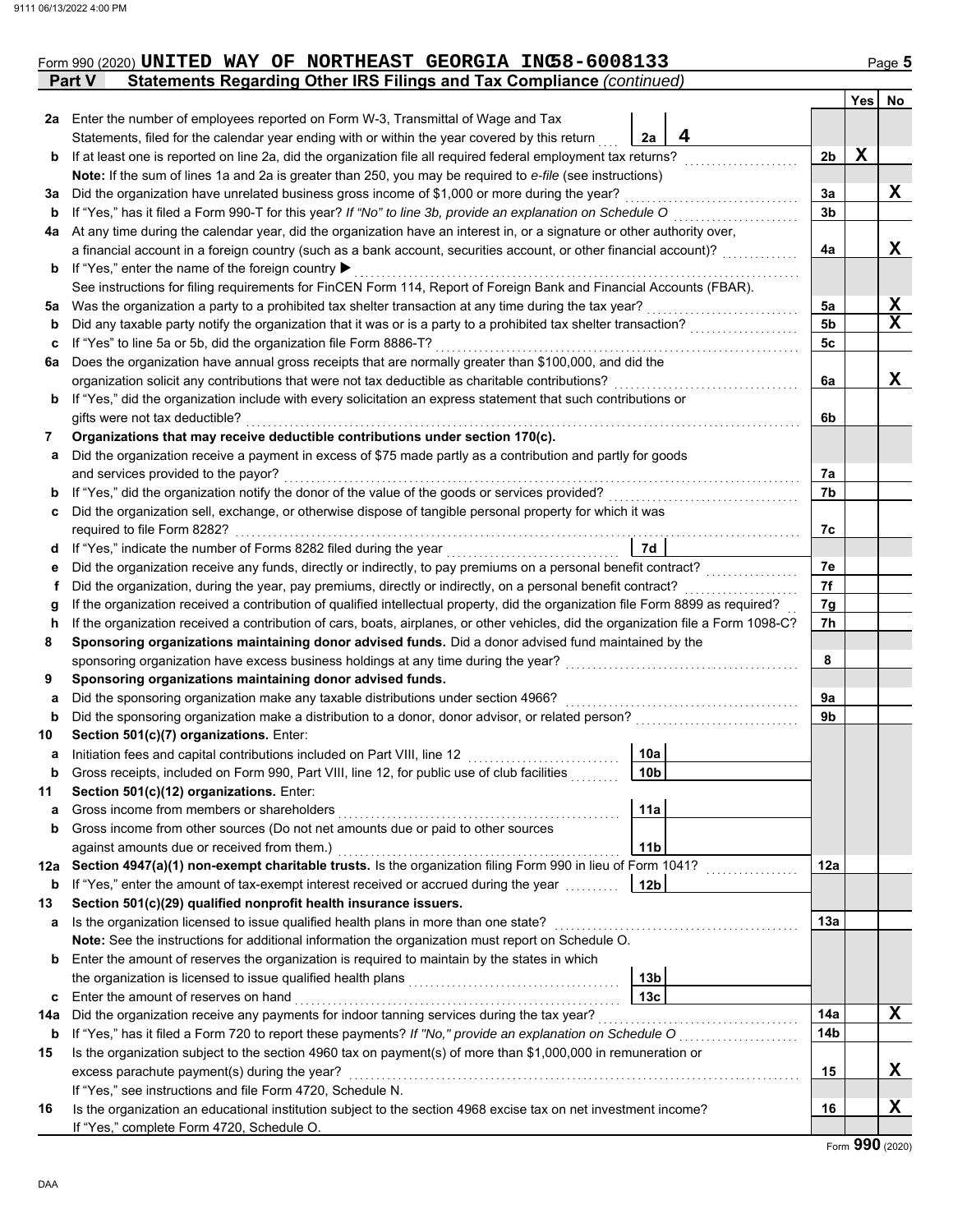## Form 990 (2020) UNITED WAY OF NORTHEAST GEORGIA INC58-6008133 Page 6

**Part VI** Governance, Management, and Disclosure *For each "Yes" response to lines 2 through 7b below, and for a "No response to line 8a, 8b, or 10b below, describe the circumstances, processes, or changes on Schedule O. See instructions.* Check if Schedule O contains a response or note to any line in this Part VI **X**

|     | <b>Section A. Governing Body and Management</b>                                                                                     |    |    |                 | Yes        | No.         |
|-----|-------------------------------------------------------------------------------------------------------------------------------------|----|----|-----------------|------------|-------------|
| 1а  | Enter the number of voting members of the governing body at the end of the tax year                                                 | 1a | 22 |                 |            |             |
|     | If there are material differences in voting rights among members of the governing body, or                                          |    |    |                 |            |             |
|     | if the governing body delegated broad authority to an executive committee or similar                                                |    |    |                 |            |             |
|     |                                                                                                                                     |    |    |                 |            |             |
|     | committee, explain on Schedule O.                                                                                                   |    | 22 |                 |            |             |
| b   | Enter the number of voting members included on line 1a, above, who are independent                                                  | 1b |    |                 |            |             |
| 2   | Did any officer, director, trustee, or key employee have a family relationship or a business relationship with                      |    |    |                 |            |             |
|     | any other officer, director, trustee, or key employee?                                                                              |    |    | 2               |            | X           |
| 3   | Did the organization delegate control over management duties customarily performed by or under the direct                           |    |    |                 |            |             |
|     | supervision of officers, directors, trustees, or key employees to a management company or other person?                             |    |    | 3               |            | X           |
| 4   | Did the organization make any significant changes to its governing documents since the prior Form 990 was filed?                    |    |    | 4               |            | $\mathbf X$ |
| 5   | Did the organization become aware during the year of a significant diversion of the organization's assets?                          |    |    | 5               |            | X           |
| 6   | Did the organization have members or stockholders?                                                                                  |    |    | 6               |            | $\mathbf X$ |
| 7a  | Did the organization have members, stockholders, or other persons who had the power to elect or appoint                             |    |    |                 |            |             |
|     | one or more members of the governing body?                                                                                          |    |    | 7a              |            | x           |
| b   | Are any governance decisions of the organization reserved to (or subject to approval by) members,                                   |    |    |                 |            |             |
|     | stockholders, or persons other than the governing body?                                                                             |    |    | 7b              |            | x           |
| 8   | Did the organization contemporaneously document the meetings held or written actions undertaken during the year by the following:   |    |    |                 |            |             |
| а   | The governing body?                                                                                                                 |    |    | 8а              | X          |             |
| b   | Each committee with authority to act on behalf of the governing body?                                                               |    |    | 8b              | X          |             |
| 9   | Is there any officer, director, trustee, or key employee listed in Part VII, Section A, who cannot be reached at                    |    |    |                 |            |             |
|     | the organization's mailing address? If "Yes," provide the names and addresses on Schedule O                                         |    |    | 9               |            | X           |
|     | Section B. Policies (This Section B requests information about policies not required by the Internal Revenue Code.                  |    |    |                 |            |             |
|     |                                                                                                                                     |    |    |                 | <b>Yes</b> | <b>No</b>   |
| 10a | Did the organization have local chapters, branches, or affiliates?                                                                  |    |    | 10a             |            | х           |
|     | If "Yes," did the organization have written policies and procedures governing the activities of such chapters,                      |    |    |                 |            |             |
| b   |                                                                                                                                     |    |    |                 |            |             |
|     | affiliates, and branches to ensure their operations are consistent with the organization's exempt purposes?                         |    |    | 10b             |            |             |
| 11a | Has the organization provided a complete copy of this Form 990 to all members of its governing body before filing the form?         |    |    | 11a             | X          |             |
| b   | Describe in Schedule O the process, if any, used by the organization to review this Form 990.                                       |    |    |                 |            |             |
| 12a | Did the organization have a written conflict of interest policy? If "No," go to line 13                                             |    |    | 12a             | Х          |             |
| b   | Were officers, directors, or trustees, and key employees required to disclose annually interests that could give rise to conflicts? |    |    | 12b             | X          |             |
| c   | Did the organization regularly and consistently monitor and enforce compliance with the policy? If "Yes,"                           |    |    |                 |            |             |
|     | describe in Schedule O how this was done                                                                                            |    |    | 12c             | X          |             |
| 13  | Did the organization have a written whistleblower policy?                                                                           |    |    | 13              | X          |             |
| 14  | Did the organization have a written document retention and destruction policy?                                                      |    |    | 14              | X          |             |
| 15  | Did the process for determining compensation of the following persons include a review and approval by                              |    |    |                 |            |             |
|     | independent persons, comparability data, and contemporaneous substantiation of the deliberation and decision?                       |    |    |                 |            |             |
| a   | The organization's CEO, Executive Director, or top management official                                                              |    |    | 15a             |            | X           |
| b   | Other officers or key employees of the organization                                                                                 |    |    | 15 <sub>b</sub> | X          |             |
|     | If "Yes" to line 15a or 15b, describe the process in Schedule O (see instructions).                                                 |    |    |                 |            |             |
| 16a | Did the organization invest in, contribute assets to, or participate in a joint venture or similar arrangement                      |    |    |                 |            |             |
|     | with a taxable entity during the year?                                                                                              |    |    | 16a             |            | x           |
| b   | If "Yes," did the organization follow a written policy or procedure requiring the organization to evaluate its                      |    |    |                 |            |             |
|     | participation in joint venture arrangements under applicable federal tax law, and take steps to safeguard the                       |    |    |                 |            |             |
|     |                                                                                                                                     |    |    |                 |            |             |
|     |                                                                                                                                     |    |    |                 |            |             |
|     |                                                                                                                                     |    |    | 16b             |            |             |
| 17  | <b>Section C. Disclosure</b><br>List the states with which a copy of this Form 990 is required to be filed ▶ GA                     |    |    |                 |            |             |

**18** Section 6104 requires an organization to make its Forms 1023 (1024 or 1024-A, if applicable), 990, and 990-T (Section 501(c)

(3)s only) available for public inspection. Indicate how you made these available. Check all that apply.

Own website  $\[\]$  Another's website  $\[\mathbf{X}\]$  Upon request  $\[\]$  Other *(explain on Schedule O)* 

| 19 Describe on Schedule O whether (and if so, how) the organization made its governing documents, conflict of interest policy, and |
|------------------------------------------------------------------------------------------------------------------------------------|
| financial statements available to the public during the tax year.                                                                  |

**20** State the name, address, and telephone number of the person who possesses the organization's books and records ▶

**KAY C. KELLER 1 HUNTINGTON ROAD, SUITE 805 ATHENS GA 30606 706-543-5254**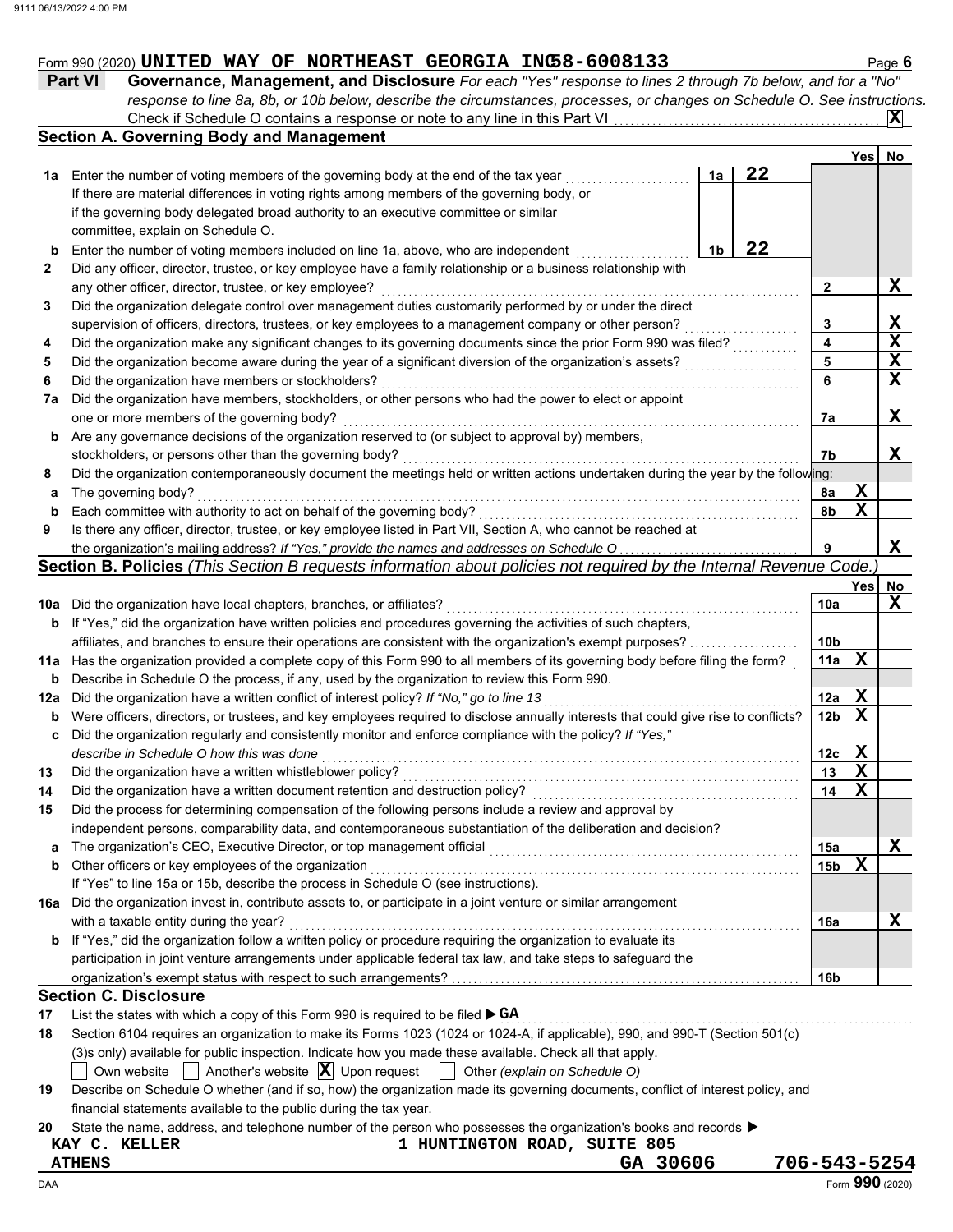## Form 990 (2020) **UNITED WAY OF NORTHEAST GEORGIA INC58-6008133**

| Part VII Compensation of Officers, Directors, Trustees, Key Employees, Highest Compensated Employees, and |  |  |  |  |
|-----------------------------------------------------------------------------------------------------------|--|--|--|--|
| <b>Independent Contractors</b>                                                                            |  |  |  |  |

Check if Schedule O contains a response or note to any line in this Part VII

#### **Section A. Officers, Directors, Trustees, Key Employees, and Highest Compensated Employees**

**1a** Complete this table for all persons required to be listed. Report compensation for the calendar year ending with or within the organization's tax year.

■ List all of the organization's **current** officers, directors, trustees (whether individuals or organizations), regardless of amount of compensation. Enter -0- in columns (D), (E), and (F) if no compensation was paid.

List all of the organization's **current** key employees, if any. See instructions for definition of "key employee."

■ List all of the organization's **current** key employees, if any. See instructions for definition of "key employee."<br>■ List the organization's five **current** highest compensated employees (other than an officer, director,

who received reportable compensation (Box 5 of Form W-2 and/or Box 7 of Form 1099-MISC) of more than \$100,000 from the organization and any related organizations.

• List all of the organization's **former** officers, key employees, and highest compensated employees who received more than<br>00,000 of reportable compensation from the organization and any related erganizations. \$100,000 of reportable compensation from the organization and any related organizations.

• List all of the organization's **former directors or trustees** that received, in the capacity as a former director or trustee of the anization more than \$10,000 of reportable compensation from the organization and any rel organization, more than \$10,000 of reportable compensation from the organization and any related organizations. See instructions for the order in which to list the persons above.

Check this box if neither the organization nor any related organization compensated any current officer, director, or trustee.

| (A)<br>Name and title              | (B)<br>Average<br>hours<br>per week<br>(list any               | (C)<br>Position<br>(do not check more than one<br>box, unless person is both an<br>officer and a director/trustee) |                             |         |              |                                           | (D)<br>Reportable<br>compensation<br>from the<br>organization | (E)<br>Reportable<br>compensation<br>from related<br>organizations<br>(W-2/1099-MISC) | (F)<br>Estimated amount<br>of other<br>compensation<br>from the |
|------------------------------------|----------------------------------------------------------------|--------------------------------------------------------------------------------------------------------------------|-----------------------------|---------|--------------|-------------------------------------------|---------------------------------------------------------------|---------------------------------------------------------------------------------------|-----------------------------------------------------------------|
|                                    | hours for<br>related<br>organizations<br>below<br>dotted line) | Individual trustee<br>or director                                                                                  | <b>Istitutional trustee</b> | Officer | Key employee | Former<br>Highest compensated<br>employee | (W-2/1099-MISC)                                               |                                                                                       | organization and<br>related organizations                       |
| (1) TODD HENRY                     |                                                                |                                                                                                                    |                             |         |              |                                           |                                                               |                                                                                       |                                                                 |
| <b>BOARD CHAIR</b>                 | 2.00<br>0.00                                                   | $\mathbf X$                                                                                                        |                             |         |              |                                           | 0                                                             | $\mathbf 0$                                                                           | $\mathbf 0$                                                     |
| (2) JASON SMITH                    |                                                                |                                                                                                                    |                             |         |              |                                           |                                                               |                                                                                       |                                                                 |
|                                    | 2.00                                                           |                                                                                                                    |                             |         |              |                                           |                                                               |                                                                                       |                                                                 |
| <b>BOARD CHAIR ELECT</b>           | 0.00                                                           | $\mathbf X$                                                                                                        |                             |         |              |                                           | 0                                                             | 0                                                                                     | $\mathbf 0$                                                     |
| (3) PAUL CHAMBERS                  | 2.00                                                           |                                                                                                                    |                             |         |              |                                           |                                                               |                                                                                       |                                                                 |
| <b>CAMPAIGN CHAIR</b>              | 0.00                                                           | $\mathbf X$                                                                                                        |                             |         |              |                                           | 0                                                             | 0                                                                                     | $\mathbf 0$                                                     |
| (4) RYAN HAMMOCK                   |                                                                |                                                                                                                    |                             |         |              |                                           |                                                               |                                                                                       |                                                                 |
|                                    | 2.00                                                           |                                                                                                                    |                             |         |              |                                           |                                                               |                                                                                       |                                                                 |
| <b>TREASURER</b>                   | 0.00                                                           | $\mathbf X$                                                                                                        |                             |         |              |                                           | 0                                                             | 0                                                                                     | $\mathbf 0$                                                     |
| (5) KEVIN CLARK                    |                                                                |                                                                                                                    |                             |         |              |                                           |                                                               |                                                                                       |                                                                 |
|                                    | 2.00                                                           |                                                                                                                    |                             |         |              |                                           |                                                               |                                                                                       | $\pmb{0}$                                                       |
| MARKETING CHAIR<br>(6) SCOTT LOWRY | 0.00                                                           | $\mathbf X$                                                                                                        |                             |         |              |                                           | 0                                                             | 0                                                                                     |                                                                 |
|                                    | 2.00                                                           |                                                                                                                    |                             |         |              |                                           |                                                               |                                                                                       |                                                                 |
| LEGAL CHAIR                        | 0.00                                                           | $\mathbf X$                                                                                                        |                             |         |              |                                           | 0                                                             | 0                                                                                     | $\mathbf 0$                                                     |
| (7) DEVIN WOOD                     |                                                                |                                                                                                                    |                             |         |              |                                           |                                                               |                                                                                       |                                                                 |
|                                    | 2.00                                                           |                                                                                                                    |                             |         |              |                                           |                                                               |                                                                                       |                                                                 |
| COMM IMPACT CHAIR                  | 0.00                                                           | $\mathbf X$                                                                                                        |                             |         |              |                                           | 0                                                             | 0                                                                                     | $\pmb{0}$                                                       |
| (8) MONTEZ CARTER                  | 2.00                                                           |                                                                                                                    |                             |         |              |                                           |                                                               |                                                                                       |                                                                 |
| EXEC COMM MEMBER                   | 0.00                                                           | $\mathbf X$                                                                                                        |                             |         |              |                                           | 0                                                             | 0                                                                                     | 0                                                               |
| (9) EVAN ELDER                     |                                                                |                                                                                                                    |                             |         |              |                                           |                                                               |                                                                                       |                                                                 |
|                                    | 1.00                                                           |                                                                                                                    |                             |         |              |                                           |                                                               |                                                                                       |                                                                 |
| AT LARGE                           | 0.00                                                           | $\mathbf X$                                                                                                        |                             |         |              |                                           | 0                                                             | 0                                                                                     | $\mathbf 0$                                                     |
| (10) BRODERICK FLANIGAN            |                                                                |                                                                                                                    |                             |         |              |                                           |                                                               |                                                                                       |                                                                 |
|                                    | 1.00                                                           |                                                                                                                    |                             |         |              |                                           |                                                               |                                                                                       |                                                                 |
| AT LARGE<br>(11) CAROL GITTENS     | 0.00                                                           | $\mathbf X$                                                                                                        |                             |         |              |                                           | 0                                                             | 0                                                                                     | 0                                                               |
|                                    | 1.00                                                           |                                                                                                                    |                             |         |              |                                           |                                                               |                                                                                       |                                                                 |
| AT LARGE                           | 0.00                                                           | $\mathbf X$                                                                                                        |                             |         |              |                                           | 0                                                             | $\mathbf 0$                                                                           | 0                                                               |
|                                    |                                                                |                                                                                                                    |                             |         |              |                                           |                                                               |                                                                                       | Form 990 (2020)                                                 |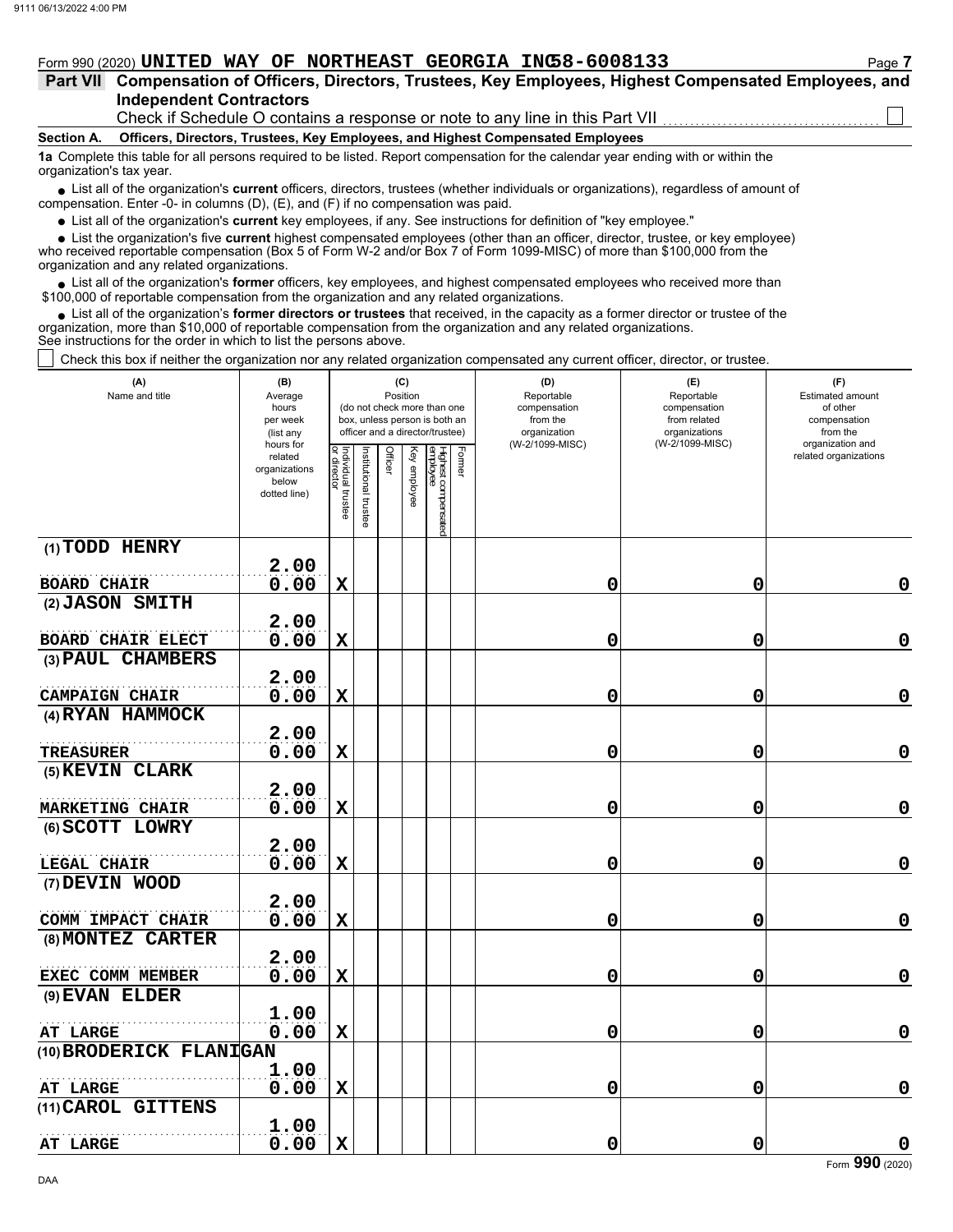| Form 990 (2020) UNITED WAY OF NORTHEAST GEORGIA INC58-6008133                                                                                                                                                                                                                                                                                                                                                     |                                                                |                                   |                         |         |                 |                                                                                                 |        |                                                                                                        |                                                                    | Page 8                                                          |
|-------------------------------------------------------------------------------------------------------------------------------------------------------------------------------------------------------------------------------------------------------------------------------------------------------------------------------------------------------------------------------------------------------------------|----------------------------------------------------------------|-----------------------------------|-------------------------|---------|-----------------|-------------------------------------------------------------------------------------------------|--------|--------------------------------------------------------------------------------------------------------|--------------------------------------------------------------------|-----------------------------------------------------------------|
| <b>Part VII</b>                                                                                                                                                                                                                                                                                                                                                                                                   |                                                                |                                   |                         |         |                 |                                                                                                 |        | Section A. Officers, Directors, Trustees, Key Employees, and Highest Compensated Employees (continued) |                                                                    |                                                                 |
| (A)<br>Name and title                                                                                                                                                                                                                                                                                                                                                                                             | (B)<br>Average<br>hours<br>per week<br>(list any               |                                   |                         |         | (C)<br>Position | (do not check more than one<br>box, unless person is both an<br>officer and a director/trustee) |        | (D)<br>Reportable<br>compensation<br>from the<br>organization                                          | (E)<br>Reportable<br>compensation<br>from related<br>organizations | (F)<br>Estimated amount<br>of other<br>compensation<br>from the |
|                                                                                                                                                                                                                                                                                                                                                                                                                   | hours for<br>related<br>organizations<br>below<br>dotted line) | Individual trustee<br>or director | nstitutional<br>trustee | Officer | Key employee    | Highest compensatec<br>employee                                                                 | Former | (W-2/1099-MISC)                                                                                        | (W-2/1099-MISC)                                                    | organization and<br>related organizations                       |
| ROBERT GRIFFITH<br>(12)                                                                                                                                                                                                                                                                                                                                                                                           |                                                                |                                   |                         |         |                 |                                                                                                 |        |                                                                                                        |                                                                    |                                                                 |
| AT LARGE                                                                                                                                                                                                                                                                                                                                                                                                          | 1.00<br>0.00                                                   | $\mathbf x$                       |                         |         |                 |                                                                                                 |        | 0                                                                                                      | 0                                                                  | 0                                                               |
| (13)<br><b>MIKE HACKETT</b>                                                                                                                                                                                                                                                                                                                                                                                       |                                                                |                                   |                         |         |                 |                                                                                                 |        |                                                                                                        |                                                                    |                                                                 |
|                                                                                                                                                                                                                                                                                                                                                                                                                   | 1.00                                                           |                                   |                         |         |                 |                                                                                                 |        |                                                                                                        |                                                                    |                                                                 |
| <b>AT LARGE</b>                                                                                                                                                                                                                                                                                                                                                                                                   | 0.00                                                           | $\mathbf X$                       |                         |         |                 |                                                                                                 |        | 0                                                                                                      | 0                                                                  | 0                                                               |
| <b>LAWRENCE HARRIS</b><br>(14)                                                                                                                                                                                                                                                                                                                                                                                    | 1.00                                                           |                                   |                         |         |                 |                                                                                                 |        |                                                                                                        |                                                                    |                                                                 |
| <b>AT LARGE</b>                                                                                                                                                                                                                                                                                                                                                                                                   | 0.00                                                           | $\mathbf X$                       |                         |         |                 |                                                                                                 |        | 0                                                                                                      | 0                                                                  | 0                                                               |
| <b>ALICIN HENDRICKS</b><br>(15)                                                                                                                                                                                                                                                                                                                                                                                   |                                                                |                                   |                         |         |                 |                                                                                                 |        |                                                                                                        |                                                                    |                                                                 |
|                                                                                                                                                                                                                                                                                                                                                                                                                   | 1.00                                                           |                                   |                         |         |                 |                                                                                                 |        |                                                                                                        |                                                                    |                                                                 |
| <b>AT LARGE</b>                                                                                                                                                                                                                                                                                                                                                                                                   | 0.00                                                           | $\mathbf X$                       |                         |         |                 |                                                                                                 |        | 0                                                                                                      | 0                                                                  | $\mathbf 0$                                                     |
| DR. TONY MALLON<br>(16)                                                                                                                                                                                                                                                                                                                                                                                           | 1.00                                                           |                                   |                         |         |                 |                                                                                                 |        |                                                                                                        |                                                                    |                                                                 |
| AT LARGE                                                                                                                                                                                                                                                                                                                                                                                                          | 0.00                                                           | $\mathbf x$                       |                         |         |                 |                                                                                                 |        | 0                                                                                                      | 0                                                                  | $\mathbf 0$                                                     |
| DR. ANGELA MOTON<br>(17)                                                                                                                                                                                                                                                                                                                                                                                          |                                                                |                                   |                         |         |                 |                                                                                                 |        |                                                                                                        |                                                                    |                                                                 |
| <b>AT LARGE</b>                                                                                                                                                                                                                                                                                                                                                                                                   | 1.00<br>0.00                                                   | $\mathbf x$                       |                         |         |                 |                                                                                                 |        | 0                                                                                                      | 0                                                                  | $\mathbf 0$                                                     |
| <b>JEAN MULLIS</b><br>(18)                                                                                                                                                                                                                                                                                                                                                                                        |                                                                |                                   |                         |         |                 |                                                                                                 |        |                                                                                                        |                                                                    |                                                                 |
|                                                                                                                                                                                                                                                                                                                                                                                                                   | 1.00                                                           |                                   |                         |         |                 |                                                                                                 |        |                                                                                                        |                                                                    |                                                                 |
| <b>AT LARGE</b><br><b>BETH PATRICK</b><br>(19)                                                                                                                                                                                                                                                                                                                                                                    | 0.00                                                           | $\mathbf x$                       |                         |         |                 |                                                                                                 |        | 0                                                                                                      | 0                                                                  | 0                                                               |
|                                                                                                                                                                                                                                                                                                                                                                                                                   | 1.00                                                           |                                   |                         |         |                 |                                                                                                 |        |                                                                                                        |                                                                    |                                                                 |
| <b>AT LARGE</b>                                                                                                                                                                                                                                                                                                                                                                                                   | 0.00                                                           | $\mathbf X$                       |                         |         |                 |                                                                                                 |        | 0                                                                                                      | 0                                                                  | 0                                                               |
| 1b Subtotal                                                                                                                                                                                                                                                                                                                                                                                                       |                                                                |                                   |                         |         |                 |                                                                                                 |        |                                                                                                        |                                                                    |                                                                 |
| c Total from continuation sheets to Part VII, Section A                                                                                                                                                                                                                                                                                                                                                           |                                                                |                                   |                         |         |                 |                                                                                                 |        | 97,521<br>97,521                                                                                       |                                                                    |                                                                 |
| Total number of individuals (including but not limited to those listed above) who received more than \$100,000 of<br>$\mathbf{2}$                                                                                                                                                                                                                                                                                 |                                                                |                                   |                         |         |                 |                                                                                                 |        |                                                                                                        |                                                                    |                                                                 |
| reportable compensation from the organization $\triangleright$ 0                                                                                                                                                                                                                                                                                                                                                  |                                                                |                                   |                         |         |                 |                                                                                                 |        |                                                                                                        |                                                                    | $\overline{N}$<br>Yes                                           |
| Did the organization list any former officer, director, trustee, key employee, or highest compensated<br>3<br>employee on line 1a? If "Yes," complete Schedule J for such individual<br>For any individual listed on line 1a, is the sum of reportable compensation and other compensation from the<br>4<br>organization and related organizations greater than \$150,000? If "Yes," complete Schedule J for such |                                                                |                                   |                         |         |                 |                                                                                                 |        |                                                                                                        |                                                                    | X<br>3<br>X<br>4                                                |
| individual<br>Did any person listed on line 1a receive or accrue compensation from any unrelated organization or individual<br>5                                                                                                                                                                                                                                                                                  |                                                                |                                   |                         |         |                 |                                                                                                 |        |                                                                                                        |                                                                    |                                                                 |
| for services rendered to the organization? If "Yes," complete Schedule J for such person                                                                                                                                                                                                                                                                                                                          |                                                                |                                   |                         |         |                 |                                                                                                 |        |                                                                                                        |                                                                    | X<br>5                                                          |
| <b>Section B. Independent Contractors</b><br>Complete this table for your five highest compensated independent contractors that received more than \$100,000 of<br>1                                                                                                                                                                                                                                              |                                                                |                                   |                         |         |                 |                                                                                                 |        |                                                                                                        |                                                                    |                                                                 |
| compensation from the organization. Report compensation for the calendar year ending with or within the organization's tax year.                                                                                                                                                                                                                                                                                  |                                                                |                                   |                         |         |                 |                                                                                                 |        |                                                                                                        |                                                                    |                                                                 |
|                                                                                                                                                                                                                                                                                                                                                                                                                   | (A)<br>Name and business address                               |                                   |                         |         |                 |                                                                                                 |        |                                                                                                        | (B)<br>Description of services                                     | (C)<br>Compensation                                             |
|                                                                                                                                                                                                                                                                                                                                                                                                                   |                                                                |                                   |                         |         |                 |                                                                                                 |        |                                                                                                        |                                                                    |                                                                 |
|                                                                                                                                                                                                                                                                                                                                                                                                                   |                                                                |                                   |                         |         |                 |                                                                                                 |        |                                                                                                        |                                                                    |                                                                 |
|                                                                                                                                                                                                                                                                                                                                                                                                                   |                                                                |                                   |                         |         |                 |                                                                                                 |        |                                                                                                        |                                                                    |                                                                 |
|                                                                                                                                                                                                                                                                                                                                                                                                                   |                                                                |                                   |                         |         |                 |                                                                                                 |        |                                                                                                        |                                                                    |                                                                 |
|                                                                                                                                                                                                                                                                                                                                                                                                                   |                                                                |                                   |                         |         |                 |                                                                                                 |        |                                                                                                        |                                                                    |                                                                 |
|                                                                                                                                                                                                                                                                                                                                                                                                                   |                                                                |                                   |                         |         |                 |                                                                                                 |        |                                                                                                        |                                                                    |                                                                 |
|                                                                                                                                                                                                                                                                                                                                                                                                                   |                                                                |                                   |                         |         |                 |                                                                                                 |        |                                                                                                        |                                                                    |                                                                 |
| Total number of independent contractors (including but not limited to those listed above) who<br>2<br>received more than \$100,000 of compensation from the organization ▶                                                                                                                                                                                                                                        |                                                                |                                   |                         |         |                 |                                                                                                 |        |                                                                                                        | 0                                                                  |                                                                 |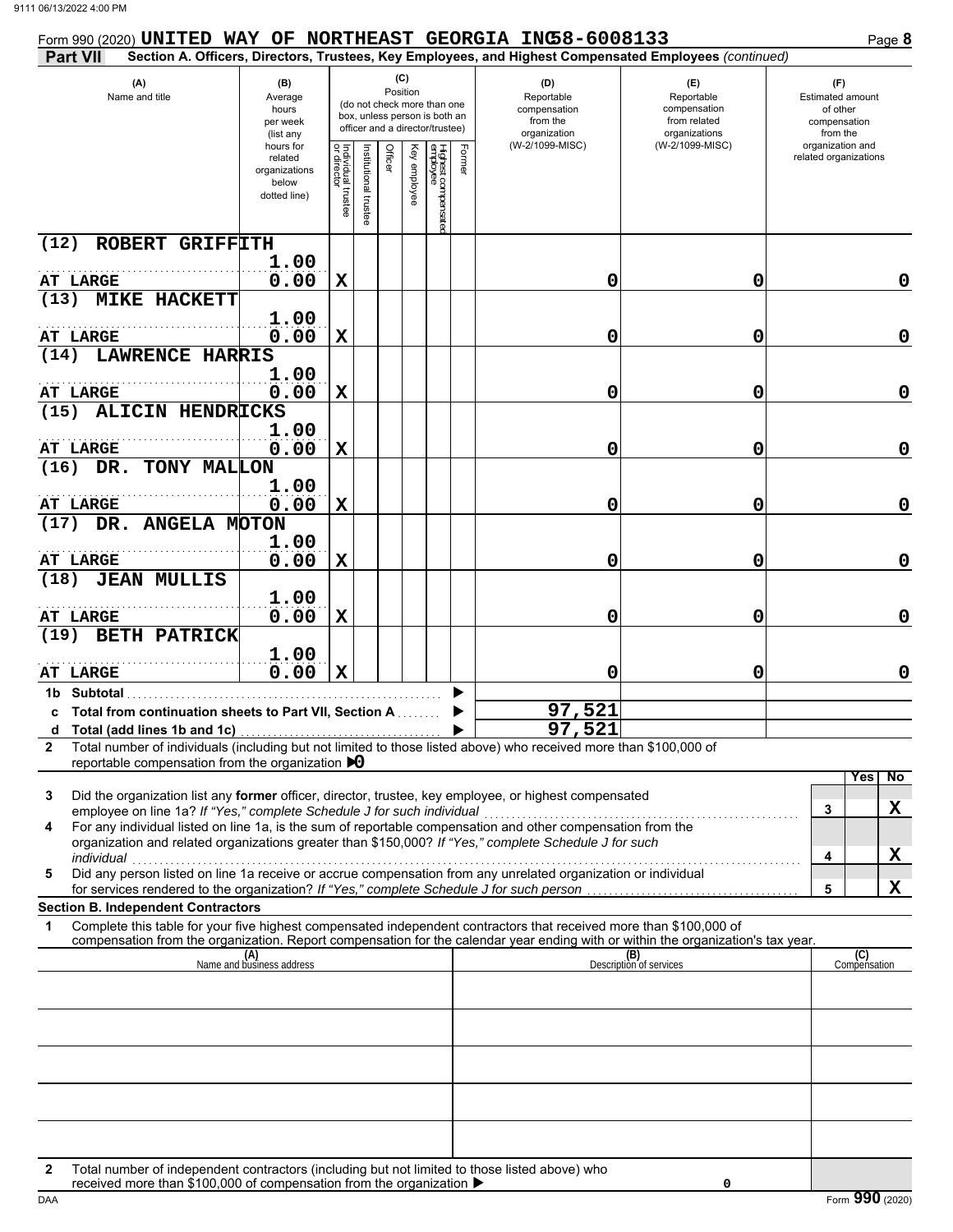# Form 990 (2020) **UNITED WAY OF NORTHEAST GEORGIA INC58-6008133**

### **Part VIII Statement of Revenue**

#### Check if Schedule O contains a response or note to any line in this Part VIII **(A) (B) (C) (D)** Total revenue Related or exempt Unrelated Revenue excluded<br>
Total revenue function revenue business revenue from tax under function revenue business revenue from tax under sections 512-514 **Contributions, Gifts, Grants and Other Similar Amounts** Grant **1a 1a** Federated campaigns . . . . . . . . . . . , Gifts, Gra<br>nilar Amou **1b b** Membership dues  $\ldots$  . . . . . . . . . . . . **8,823 1c c** Fundraising events . . . . . . . . . . . . . . . . **1d d** Related organizations <sub>.</sub> . . . . . . . . . . **Contributions,<br>and Other Simi 61,000 1e e** Government grants (contributions) . . . . . . . . . . **f** All other contributions, gifts, grants, and similar amounts not included above . . . . . . **1,484,000 1f 1g g** Noncash contributions included in lines 1a-1f . .  $\frac{1}{2}$ **1,553,823**  $\blacktriangleright$ **h Total.** Add lines 1a–1f . . . . . . . . . . . . . . . . . . . . . . . . . . . . . . . . . . . . . Business Cod **Program Service Program Service 2a** . . . . . . . . . . . . . . . . . . . . . . . . . . . . . . . . . . . . . . . . . . . . . . . . . . . . . **b** . . . . . . . . . . . . . . . . . . . . . . . . . . . . . . . . . . . . . . . . . . . . . . . . . . . . . **c** . . . . . . . . . . . . . . . . . . . . . . . . . . . . . . . . . . . . . . . . . . . . . . . . . . . . . **d** . . . . . . . . . . . . . . . . . . . . . . . . . . . . . . . . . . . . . . . . . . . . . . . . . . . . . **e** . . . . . . . . . . . . . . . . . . . . . . . . . . . . . . . . . . . . . . . . . . . . . . . . . . . . . **f** All other program service revenue . . . . . . . . . . . . . . . . . **g Total.** Add lines 2a–2f . . . . . . . . . . . . . . . . . . . . . . . . . . . . . . . . . . . . . **3** Investment income (including dividends, interest, and **7,903 7,903** other similar amounts) ь Income from investment of tax-exempt bond proceeds **4**  $\blacktriangleright$ **5** Royalties .... ▶ (i) Real (ii) Personal **6a** Gross rents **6a 6b b** Less: rental expenses **c** Rental inc. or (loss) **6c** ь **d** Net rental income or (loss) . . . . . . . . . . . . . . . . . . . . . . . . . . . . . . . . . **7a** Gross amount from (i) Securities (ii) Other sales of assets **7a** other than inventory **Other Revenue Other Revenue b** Less: cost or other basis and sales exps. **7b c** Gain or (loss) **7c d** Net gain or (loss) . . . . . . . . . . . . . . . . . . . . . . . . . . . . . . . . . . . . . . . . . . . **8a** Gross income from fundraising events (not including \$ . . . . . . . . . . . . . . . . . . . . **8,823** of contributions reported on line 1c). See Part IV, line 18 . . . . . . . . . . . . . . . . . . **8a 8b 1,078 b** Less: direct expenses <sub>.</sub> . . . . . . . . . . **-1,078 -1,078 c** Net income or (loss) from fundraising events . . . . . . . . . . . . . . ь **9a** Gross income from gaming activities. See Part IV, line 19 . . . . . . . . . . . . . . . . . . **9a 9b b** Less: direct expenses  $\ldots$  $\blacktriangleright$ Net income or (loss) from gaming activities . . . . . . . . . . . . . . . **c** 10a Gross sales of inventory, less returns and allowances **10a 10b b** Less:  $\cosh$  of goods  $\sinh$  $\blacktriangleright$ Net income or (loss) from sales of inventory . . . . . . . . . . . . . . . **c** cellaneous<br>Revenue Business Code **Miscellaneous 11a Revenue** . . . . . . . . . . . . . . . . . . . . . . . . . . . . . . . . . . . . . . . . . . . . . . . . . . . . . **b** . . . . . . . . . . . . . . . . . . . . . . . . . . . . . . . . . . . . . . . . . . . . . . . . . . . . . **c** . . . . . . . . . . . . . . . . . . . . . . . . . . . . . . . . . . . . . . . . . . . . . . . . . . . . . ă<br>Nă **d** All other revenue . . . . . . . . . . . . . . . . . . . . . . . . . . . . . . . . . . . ь Total. Add lines 11a-11d **e 1,560,648 0 0 6,825 Total revenue.** See instructions  $\blacktriangleright$ **12**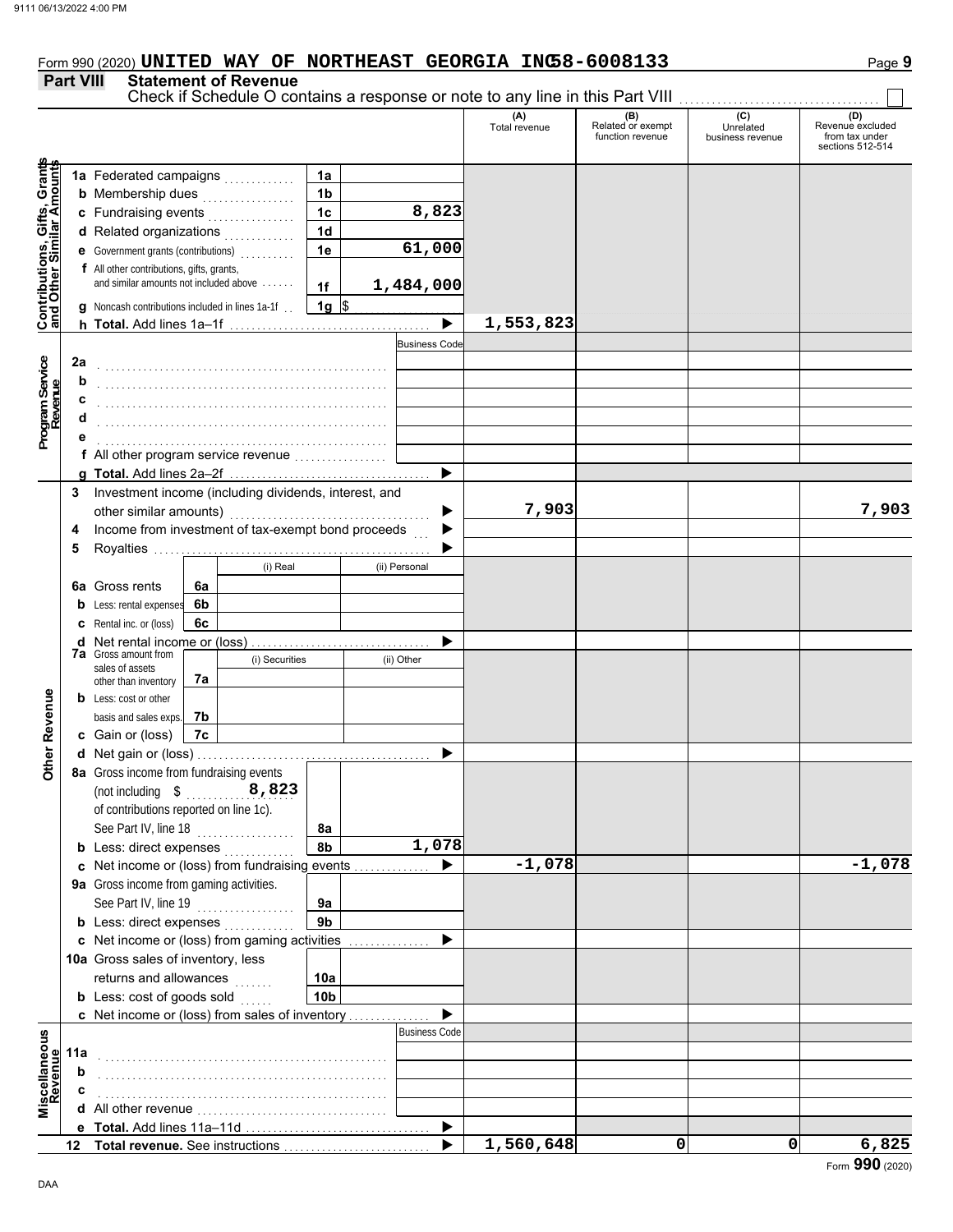## Form 990 (2020) **UNITED WAY OF NORTHEAST GEORGIA INC58-6008133** Page 10

**Part IX Statement of Functional Expenses** *Section 501(c)(3) and 501(c)(4) organizations must complete all columns. All other organizations must complete column (A).*  $\overline{C}$ beck if Schedule O contains a response or note to any line in this Part IX

| Check if Schedule O contains a response or note to any line in this Part IX |                                                                                                                                                                   |                |                             |                                    |                         |  |  |
|-----------------------------------------------------------------------------|-------------------------------------------------------------------------------------------------------------------------------------------------------------------|----------------|-----------------------------|------------------------------------|-------------------------|--|--|
|                                                                             | Do not include amounts reported on lines 6b,                                                                                                                      | (A)            | (B)                         | (C)                                | (D)                     |  |  |
|                                                                             | 7b, 8b, 9b, and 10b of Part VIII.                                                                                                                                 | Total expenses | Program service<br>expenses | Management and<br>general expenses | Fundraising<br>expenses |  |  |
| 1                                                                           | Grants and other assistance to domestic organizations                                                                                                             |                |                             |                                    |                         |  |  |
|                                                                             | and domestic governments. See Part IV, line 21                                                                                                                    | 300,000        | 300,000                     |                                    |                         |  |  |
| $\mathbf{2}$                                                                | Grants and other assistance to domestic                                                                                                                           |                |                             |                                    |                         |  |  |
|                                                                             | individuals. See Part IV, line 22                                                                                                                                 |                |                             |                                    |                         |  |  |
| 3                                                                           | Grants and other assistance to foreign                                                                                                                            |                |                             |                                    |                         |  |  |
|                                                                             | organizations, foreign governments, and foreign                                                                                                                   |                |                             |                                    |                         |  |  |
|                                                                             | individuals. See Part IV, lines 15 and 16                                                                                                                         |                |                             |                                    |                         |  |  |
| 4                                                                           | Benefits paid to or for members                                                                                                                                   |                |                             |                                    |                         |  |  |
| 5                                                                           | Compensation of current officers, directors,                                                                                                                      |                |                             |                                    |                         |  |  |
|                                                                             | trustees, and key employees                                                                                                                                       | 254,521        | 117,007                     | 32,507                             | 105,007                 |  |  |
| 6                                                                           | Compensation not included above to disqualified                                                                                                                   |                |                             |                                    |                         |  |  |
|                                                                             | persons (as defined under section 4958(f)(1)) and                                                                                                                 |                |                             |                                    |                         |  |  |
|                                                                             | persons described in section 4958(c)(3)(B)                                                                                                                        |                |                             |                                    |                         |  |  |
| $\overline{7}$                                                              | Other salaries and wages<br>.                                                                                                                                     |                |                             |                                    |                         |  |  |
| 8                                                                           | Pension plan accruals and contributions (include                                                                                                                  |                |                             |                                    |                         |  |  |
|                                                                             | section 401(k) and 403(b) employer contributions)                                                                                                                 | 7,054          | 3,242                       | 902                                | 2,910                   |  |  |
| 9                                                                           | Other employee benefits                                                                                                                                           | 30,454         | 15,916                      | 2,529                              | 12,009                  |  |  |
| 10                                                                          | Payroll taxes                                                                                                                                                     | 19,124         | 9,029                       | 2,201                              | 7,894                   |  |  |
| 11                                                                          | Fees for services (nonemployees):                                                                                                                                 |                |                             |                                    |                         |  |  |
|                                                                             |                                                                                                                                                                   |                |                             |                                    |                         |  |  |
| b                                                                           |                                                                                                                                                                   | 15,500         | 15,500                      |                                    |                         |  |  |
|                                                                             |                                                                                                                                                                   | 53,255         | 53,255                      |                                    |                         |  |  |
|                                                                             | <b>d</b> Lobbying                                                                                                                                                 |                |                             |                                    |                         |  |  |
|                                                                             | e Professional fundraising services. See Part IV, line 17                                                                                                         |                |                             |                                    |                         |  |  |
|                                                                             | f Investment management fees                                                                                                                                      |                |                             |                                    |                         |  |  |
| g                                                                           | Other. (If line 11g amount exceeds 10% of line 25, column                                                                                                         |                |                             |                                    |                         |  |  |
|                                                                             | (A) amount, list line 11g expenses on Schedule O.)                                                                                                                |                |                             |                                    |                         |  |  |
| 12                                                                          | Advertising and promotion<br>                                                                                                                                     |                |                             |                                    |                         |  |  |
| 13                                                                          |                                                                                                                                                                   | 368            | 144                         | 112                                | 112                     |  |  |
| 14                                                                          | Information technology<br>                                                                                                                                        |                |                             |                                    |                         |  |  |
| 15                                                                          |                                                                                                                                                                   |                |                             |                                    |                         |  |  |
| 16                                                                          |                                                                                                                                                                   | 1,676          |                             | 838                                | 838                     |  |  |
| 17                                                                          | Travel<br>Payments of travel or entertainment expenses                                                                                                            |                |                             |                                    |                         |  |  |
| 18                                                                          | for any federal, state, or local public officials                                                                                                                 |                |                             |                                    |                         |  |  |
| 19                                                                          | Conferences, conventions, and meetings                                                                                                                            | 966            | 322                         | 322                                | 322                     |  |  |
| 20                                                                          | Interest                                                                                                                                                          | 1,480          | 1,480                       |                                    |                         |  |  |
| 21                                                                          | Payments to affiliates                                                                                                                                            |                |                             |                                    |                         |  |  |
| 22                                                                          | <u> 1986 - Johann Stoff, Amerikaansk kanton en ferske område og formanner og som formanner og som formanner og s</u><br>Depreciation, depletion, and amortization | 5,481          |                             | 5,481                              |                         |  |  |
| 23                                                                          |                                                                                                                                                                   | 3,750          | 3,750                       |                                    |                         |  |  |
| 24                                                                          | Other expenses. Itemize expenses not covered                                                                                                                      |                |                             |                                    |                         |  |  |
|                                                                             | above (List miscellaneous expenses on line 24e. If                                                                                                                |                |                             |                                    |                         |  |  |
|                                                                             | line 24e amount exceeds 10% of line 25, column                                                                                                                    |                |                             |                                    |                         |  |  |
|                                                                             | (A) amount, list line 24e expenses on Schedule O.)                                                                                                                |                |                             |                                    |                         |  |  |
| a                                                                           | BOOKS - DPIL                                                                                                                                                      | 95,613         | 95,613                      |                                    |                         |  |  |
| b                                                                           | CALL CENTER MONITOR-2-1-1                                                                                                                                         | 36,828         | 36,828                      |                                    |                         |  |  |
| c                                                                           | DUES AND SUBSCRIPTIONS                                                                                                                                            | 26,090         | 24,008                      |                                    | 2,082                   |  |  |
| d                                                                           | DONATION TRACKING                                                                                                                                                 | 25,958         | 12,979                      |                                    | 12,979                  |  |  |
| е                                                                           | All other expenses                                                                                                                                                | 63,752         | 48,974                      | 711                                | 14,067                  |  |  |
| 25                                                                          | Total functional expenses. Add lines 1 through 24e                                                                                                                | 941,870        | 738,047                     | 45,603                             | 158,220                 |  |  |
| 26                                                                          | Joint costs. Complete this line only if the                                                                                                                       |                |                             |                                    |                         |  |  |
|                                                                             | organization reported in column (B) joint costs<br>from a combined educational campaign and                                                                       |                |                             |                                    |                         |  |  |
|                                                                             | fundraising solicitation. Check here ▶                                                                                                                            |                |                             |                                    |                         |  |  |
|                                                                             | following SOP 98-2 (ASC 958-720)                                                                                                                                  |                |                             |                                    |                         |  |  |
| <b>DAA</b>                                                                  |                                                                                                                                                                   |                |                             |                                    | Form 990 (2020)         |  |  |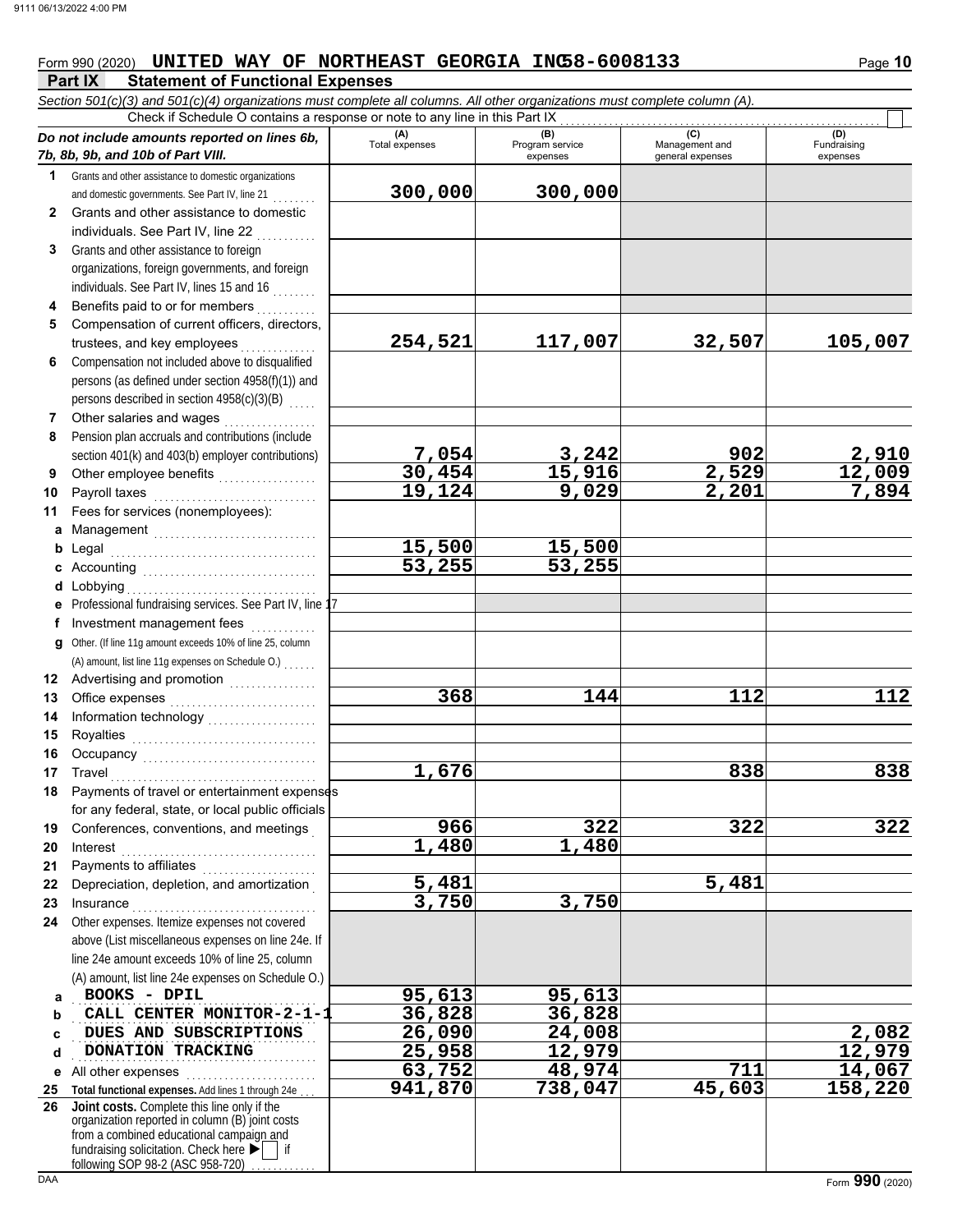# Form 990 (2020) **UNITED WAY OF NORTHEAST GEORGIA INC58-6008133** Page 11

|                             | <b>Part X</b> | <b>Balance Sheet</b>                                                                                                                                                                                                          |                        |                           |                   |                      |                |  |  |
|-----------------------------|---------------|-------------------------------------------------------------------------------------------------------------------------------------------------------------------------------------------------------------------------------|------------------------|---------------------------|-------------------|----------------------|----------------|--|--|
|                             |               | Check if Schedule O contains a response or note to any line in this Part X                                                                                                                                                    |                        |                           |                   |                      |                |  |  |
|                             |               |                                                                                                                                                                                                                               |                        |                           | (A)               |                      | (B)            |  |  |
|                             |               |                                                                                                                                                                                                                               |                        |                           | Beginning of year |                      | End of year    |  |  |
|                             | 1             | Cash-non-interest-bearing                                                                                                                                                                                                     |                        |                           | 168,294           | $\blacktriangleleft$ | 581,633        |  |  |
|                             | 2             |                                                                                                                                                                                                                               |                        |                           | 34,193            | $\mathbf{2}$         | 34,265         |  |  |
|                             | 3             |                                                                                                                                                                                                                               |                        |                           | 279,155           | $\mathbf{3}$         | 168,062        |  |  |
|                             | 4             | Accounts receivable, net                                                                                                                                                                                                      |                        |                           |                   | 4                    |                |  |  |
|                             | 5             | Loans and other receivables from any current or former officer, director,                                                                                                                                                     |                        |                           |                   |                      |                |  |  |
|                             |               | trustee, key employee, creator or founder, substantial contributor, or 35%                                                                                                                                                    |                        |                           |                   |                      |                |  |  |
|                             |               | controlled entity or family member of any of these persons                                                                                                                                                                    |                        |                           |                   | 5                    |                |  |  |
|                             | 6             | Loans and other receivables from other disqualified persons (as defined                                                                                                                                                       |                        |                           |                   |                      |                |  |  |
|                             |               | under section 4958(f)(1)), and persons described in section 4958(c)(3)(B)                                                                                                                                                     |                        |                           |                   | 6<br>$\overline{7}$  |                |  |  |
| Assets                      | 7             |                                                                                                                                                                                                                               |                        |                           |                   | 8                    |                |  |  |
|                             | 8             | Inventories for sale or use                                                                                                                                                                                                   |                        |                           |                   | 9                    |                |  |  |
|                             | 9             |                                                                                                                                                                                                                               |                        |                           |                   |                      |                |  |  |
|                             |               | 10a Land, buildings, and equipment: cost or other                                                                                                                                                                             |                        |                           |                   |                      |                |  |  |
|                             |               | basis. Complete Part VI of Schedule D                                                                                                                                                                                         | 10a<br>10 <sub>b</sub> | $\frac{279,328}{173,948}$ | 105,575           | 10 <sub>c</sub>      | 105,380        |  |  |
|                             |               | <b>b</b> Less: accumulated depreciation<br>.                                                                                                                                                                                  |                        |                           | 241,714           | 11                   | 287,235        |  |  |
|                             | 11<br>12      | Investments-other securities. See Part IV, line 11                                                                                                                                                                            |                        |                           |                   | 12                   |                |  |  |
|                             | 13            |                                                                                                                                                                                                                               |                        |                           |                   |                      |                |  |  |
|                             | 14            | Intangible assets                                                                                                                                                                                                             |                        |                           |                   | 13<br>14             |                |  |  |
|                             | 15            | Other assets. See Part IV, line 11                                                                                                                                                                                            |                        |                           | 15,205            | 15                   | 15,105         |  |  |
|                             | 16            |                                                                                                                                                                                                                               |                        |                           | 844,136           | 16                   | 1,191,680      |  |  |
|                             | 17            | Accounts payable and accrued expenses [[11] matter contracts and accrued expenses [11] matter contracts and accrued to the set of the set of the set of the set of the set of the set of the set of the set of the set of the |                        |                           | 571,324           | 17                   | 319,941        |  |  |
|                             | 18            | Grants payable                                                                                                                                                                                                                |                        |                           | 18                |                      |                |  |  |
|                             | 19            | Deferred revenue                                                                                                                                                                                                              |                        |                           | 19                |                      |                |  |  |
|                             | 20            | Tax-exempt bond liabilities                                                                                                                                                                                                   |                        |                           |                   | 20                   |                |  |  |
|                             | 21            | Escrow or custodial account liability. Complete Part IV of Schedule D                                                                                                                                                         |                        |                           |                   | 21                   |                |  |  |
|                             | 22            | Loans and other payables to any current or former officer, director,                                                                                                                                                          |                        |                           |                   |                      |                |  |  |
| Liabilities                 |               | trustee, key employee, creator or founder, substantial contributor, or 35%                                                                                                                                                    |                        |                           |                   |                      |                |  |  |
|                             |               | controlled entity or family member of any of these persons                                                                                                                                                                    |                        |                           |                   | 22                   |                |  |  |
|                             | 23            |                                                                                                                                                                                                                               |                        |                           | 25,340            | 23                   | 16,199         |  |  |
|                             | 24            | Unsecured notes and loans payable to unrelated third parties                                                                                                                                                                  |                        | .                         |                   | 24                   |                |  |  |
|                             | 25            | Other liabilities (including federal income tax, payables to related third                                                                                                                                                    |                        |                           |                   |                      |                |  |  |
|                             |               | parties, and other liabilities not included on lines 17-24). Complete Part X                                                                                                                                                  |                        |                           |                   |                      |                |  |  |
|                             |               | of Schedule D                                                                                                                                                                                                                 |                        |                           | 50,000            | 25                   |                |  |  |
|                             | 26            |                                                                                                                                                                                                                               |                        |                           | 646,664           | 26                   | 336,140        |  |  |
|                             |               | Organizations that follow FASB ASC 958, check here X                                                                                                                                                                          |                        |                           |                   |                      |                |  |  |
|                             |               | and complete lines 27, 28, 32, and 33.                                                                                                                                                                                        |                        |                           |                   |                      |                |  |  |
|                             | 27            | Net assets without donor restrictions                                                                                                                                                                                         |                        |                           | $-11,475$         | 27                   | <u>652,903</u> |  |  |
|                             | 28            | Net assets with donor restrictions                                                                                                                                                                                            | 208,947                | 28                        | 202,637           |                      |                |  |  |
|                             |               | Organizations that do not follow FASB ASC 958, check here                                                                                                                                                                     |                        |                           |                   |                      |                |  |  |
|                             |               | and complete lines 29 through 33.                                                                                                                                                                                             |                        |                           |                   |                      |                |  |  |
|                             | 29            | Capital stock or trust principal, or current funds                                                                                                                                                                            |                        |                           |                   | 29                   |                |  |  |
|                             | 30            | Paid-in or capital surplus, or land, building, or equipment fund                                                                                                                                                              |                        |                           |                   | 30                   |                |  |  |
| Net Assets or Fund Balances | 31            | Retained earnings, endowment, accumulated income, or other funds                                                                                                                                                              |                        |                           |                   | 31                   |                |  |  |
|                             | 32            | Total net assets or fund balances                                                                                                                                                                                             |                        |                           | 197,472           | 32                   | 855,540        |  |  |
|                             | 33            |                                                                                                                                                                                                                               |                        |                           | 844,136           | 33                   | 1,191,680      |  |  |

Form **990** (2020)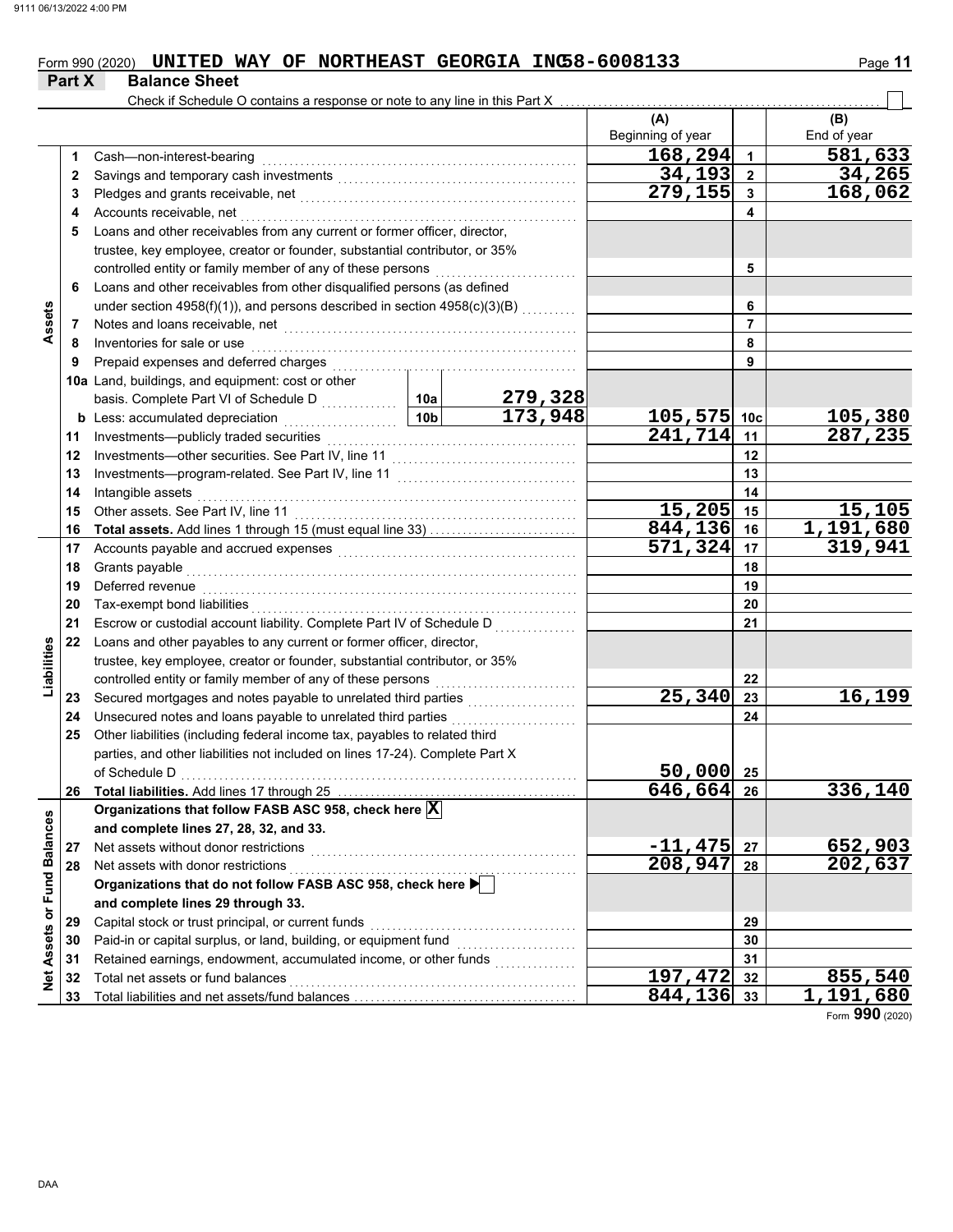|             | Form 990 (2020) UNITED WAY OF NORTHEAST GEORGIA INC58-6008133                                                                                                                                                                  |                         |                |            | Page 12                 |
|-------------|--------------------------------------------------------------------------------------------------------------------------------------------------------------------------------------------------------------------------------|-------------------------|----------------|------------|-------------------------|
|             | <b>Part XI</b><br><b>Reconciliation of Net Assets</b>                                                                                                                                                                          |                         |                |            |                         |
|             |                                                                                                                                                                                                                                |                         |                |            | $\overline{\mathbf{x}}$ |
| 1           |                                                                                                                                                                                                                                | $\mathbf{1}$            | 1,560,648      |            |                         |
| 2           |                                                                                                                                                                                                                                | $\overline{2}$          |                |            | 941,870                 |
| 3           |                                                                                                                                                                                                                                | $\overline{3}$          |                |            | 618,778                 |
| 4           | Net assets or fund balances at beginning of year (must equal Part X, line 32, column (A)) [[[[[[[[[[[[[[[[[[[                                                                                                                  | $\overline{\mathbf{4}}$ |                |            | 197,472                 |
| 5           | Net unrealized gains (losses) on investments [11] with the content of the content of the content of the content of the content of the content of the content of the content of the content of the content of the content of th | 5                       |                |            | 39,251                  |
| 6           | Donated services and use of facilities <b>constructs</b> and a service of the service of the services and use of facilities                                                                                                    | 6                       |                |            |                         |
| 7           | Investment expenses                                                                                                                                                                                                            | $\overline{7}$          |                |            |                         |
| 8           | Prior period adjustments                                                                                                                                                                                                       | 8                       |                |            |                         |
| 9           | Other changes in net assets or fund balances (explain on Schedule O)                                                                                                                                                           | 9                       |                |            | $\overline{39}$         |
| 10          | Net assets or fund balances at end of year. Combine lines 3 through 9 (must equal Part X, line                                                                                                                                 |                         |                |            |                         |
|             | $32$ , column $(B)$ )                                                                                                                                                                                                          | 10                      |                |            | 855,540                 |
|             | <b>Financial Statements and Reporting</b><br><b>Part XII</b>                                                                                                                                                                   |                         |                |            |                         |
|             |                                                                                                                                                                                                                                |                         |                |            |                         |
|             |                                                                                                                                                                                                                                |                         |                | <b>Yes</b> | No                      |
| $\mathbf 1$ | $ \mathbf{X} $ Accrual<br>Accounting method used to prepare the Form 990:   Cash<br>Other                                                                                                                                      |                         |                |            |                         |
|             | If the organization changed its method of accounting from a prior year or checked "Other," explain in                                                                                                                          |                         |                |            |                         |
|             | Schedule O.                                                                                                                                                                                                                    |                         |                |            |                         |
|             | 2a Were the organization's financial statements compiled or reviewed by an independent accountant?                                                                                                                             |                         | 2a             |            | $\mathbf X$             |
|             | If "Yes," check a box below to indicate whether the financial statements for the year were compiled or                                                                                                                         |                         |                |            |                         |
|             | reviewed on a separate basis, consolidated basis, or both:                                                                                                                                                                     |                         |                |            |                         |
|             | <b>Consolidated basis</b><br>Separate basis<br>Both consolidated and separate basis                                                                                                                                            |                         |                |            |                         |
|             | b Were the organization's financial statements audited by an independent accountant?                                                                                                                                           |                         | 2 <sub>b</sub> | Х          |                         |
|             | If "Yes," check a box below to indicate whether the financial statements for the year were audited on a                                                                                                                        |                         |                |            |                         |
|             | separate basis, consolidated basis, or both:                                                                                                                                                                                   |                         |                |            |                         |
|             | $ \mathbf{X} $ Separate basis<br><b>Consolidated basis</b><br>  Both consolidated and separate basis<br>$\sim$                                                                                                                 |                         |                |            |                         |
|             | c If "Yes" to line 2a or 2b, does the organization have a committee that assumes responsibility for oversight of                                                                                                               |                         |                |            |                         |
|             | the audit, review, or compilation of its financial statements and selection of an independent accountant?                                                                                                                      |                         | 2c             | x          |                         |
|             | If the organization changed either its oversight process or selection process during the tax year, explain on                                                                                                                  |                         |                |            |                         |
|             | Schedule O.                                                                                                                                                                                                                    |                         |                |            |                         |
|             | 3a As a result of a federal award, was the organization required to undergo an audit or audits as set forth in the                                                                                                             |                         |                |            |                         |
|             | Single Audit Act and OMB Circular A-133?                                                                                                                                                                                       |                         | 3a             |            | X                       |
|             | <b>b</b> If "Yes," did the organization undergo the required audit or audits? If the organization did not undergo the                                                                                                          |                         |                |            |                         |
|             | required audit or audits, explain why on Schedule O and describe any steps taken to undergo such audits                                                                                                                        |                         | 3 <sub>b</sub> |            |                         |

Form **990** (2020)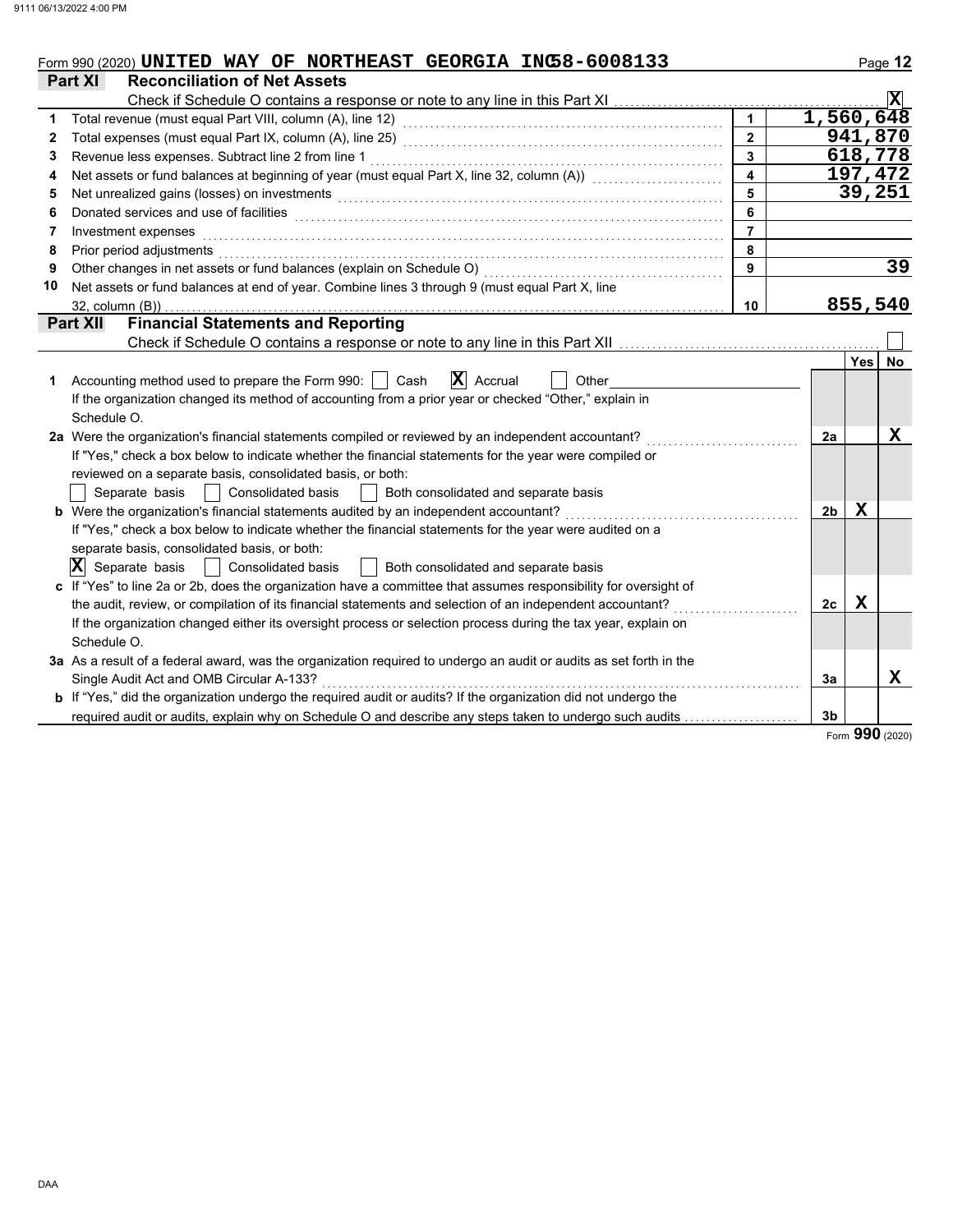| Form 990 (2020) UNITED WAY OF NORTHEAST GEORGIA INC58-6008133                                                                                                                                                                                                                                                                                                                                                     |                                                                |                                   |                      |         |                 |                                                                                                 |        |                                                                                                        |                                                                    | Page 8                                                          |
|-------------------------------------------------------------------------------------------------------------------------------------------------------------------------------------------------------------------------------------------------------------------------------------------------------------------------------------------------------------------------------------------------------------------|----------------------------------------------------------------|-----------------------------------|----------------------|---------|-----------------|-------------------------------------------------------------------------------------------------|--------|--------------------------------------------------------------------------------------------------------|--------------------------------------------------------------------|-----------------------------------------------------------------|
| <b>Part VII</b>                                                                                                                                                                                                                                                                                                                                                                                                   |                                                                |                                   |                      |         |                 |                                                                                                 |        | Section A. Officers, Directors, Trustees, Key Employees, and Highest Compensated Employees (continued) |                                                                    |                                                                 |
| (A)<br>Name and title                                                                                                                                                                                                                                                                                                                                                                                             | (B)<br>Average<br>hours<br>per week<br>(list any               |                                   |                      |         | (C)<br>Position | (do not check more than one<br>box, unless person is both an<br>officer and a director/trustee) |        | (D)<br>Reportable<br>compensation<br>from the<br>organization                                          | (E)<br>Reportable<br>compensation<br>from related<br>organizations | (F)<br>Estimated amount<br>of other<br>compensation<br>from the |
|                                                                                                                                                                                                                                                                                                                                                                                                                   | hours for<br>related<br>organizations<br>below<br>dotted line) | Individual trustee<br>or director | nstitutional trustee | Officer | Key employee    | Highest compensatec<br>employee                                                                 | Former | (W-2/1099-MISC)                                                                                        | (W-2/1099-MISC)                                                    | organization and<br>related organizations                       |
| (20)<br>TONYA POWERS                                                                                                                                                                                                                                                                                                                                                                                              |                                                                |                                   |                      |         |                 |                                                                                                 |        |                                                                                                        |                                                                    |                                                                 |
| <b>AT LARGE</b>                                                                                                                                                                                                                                                                                                                                                                                                   | 1.00<br>0.00                                                   | $\mathbf X$                       |                      |         |                 |                                                                                                 |        | 0                                                                                                      | 0                                                                  | 0                                                               |
| <b>JAMES WHITLOW</b><br>(21)                                                                                                                                                                                                                                                                                                                                                                                      | <b>RICHARDSON</b>                                              |                                   |                      |         |                 |                                                                                                 |        |                                                                                                        |                                                                    |                                                                 |
|                                                                                                                                                                                                                                                                                                                                                                                                                   | 1.00                                                           |                                   |                      |         |                 |                                                                                                 |        |                                                                                                        |                                                                    |                                                                 |
| AT LARGE<br>DR. LISA VAUGHN<br>(22)                                                                                                                                                                                                                                                                                                                                                                               | 0.00                                                           | $\mathbf x$                       |                      |         |                 |                                                                                                 |        | 0                                                                                                      | 0                                                                  | 0                                                               |
|                                                                                                                                                                                                                                                                                                                                                                                                                   | 1.00                                                           |                                   |                      |         |                 |                                                                                                 |        |                                                                                                        |                                                                    |                                                                 |
| AT LARGE                                                                                                                                                                                                                                                                                                                                                                                                          | 0.00                                                           | $\mathbf x$                       |                      |         |                 |                                                                                                 |        | 0                                                                                                      | 0                                                                  | 0                                                               |
| KAY C. KELLER<br>(23)                                                                                                                                                                                                                                                                                                                                                                                             |                                                                |                                   |                      |         |                 |                                                                                                 |        |                                                                                                        |                                                                    |                                                                 |
| PRESIDENT AND CEO                                                                                                                                                                                                                                                                                                                                                                                                 | 40.00<br>0.00                                                  |                                   |                      | X       |                 |                                                                                                 |        | 97,521                                                                                                 | 0                                                                  | 0                                                               |
|                                                                                                                                                                                                                                                                                                                                                                                                                   |                                                                |                                   |                      |         |                 |                                                                                                 |        |                                                                                                        |                                                                    |                                                                 |
|                                                                                                                                                                                                                                                                                                                                                                                                                   |                                                                |                                   |                      |         |                 |                                                                                                 |        |                                                                                                        |                                                                    |                                                                 |
|                                                                                                                                                                                                                                                                                                                                                                                                                   |                                                                |                                   |                      |         |                 |                                                                                                 |        |                                                                                                        |                                                                    |                                                                 |
|                                                                                                                                                                                                                                                                                                                                                                                                                   |                                                                |                                   |                      |         |                 |                                                                                                 |        |                                                                                                        |                                                                    |                                                                 |
| 1b Subtotal<br><b>Total from continuation sheets to Part VII, Section A Conservation</b>                                                                                                                                                                                                                                                                                                                          |                                                                |                                   |                      |         |                 |                                                                                                 |        | 97,521                                                                                                 |                                                                    |                                                                 |
| Total number of individuals (including but not limited to those listed above) who received more than \$100,000 of<br>$\mathbf{2}$<br>reportable compensation from the organization ▶                                                                                                                                                                                                                              |                                                                |                                   |                      |         |                 |                                                                                                 |        |                                                                                                        |                                                                    |                                                                 |
| Did the organization list any former officer, director, trustee, key employee, or highest compensated<br>3<br>employee on line 1a? If "Yes," complete Schedule J for such individual<br>For any individual listed on line 1a, is the sum of reportable compensation and other compensation from the<br>4<br>organization and related organizations greater than \$150,000? If "Yes," complete Schedule J for such |                                                                |                                   |                      |         |                 |                                                                                                 |        |                                                                                                        |                                                                    | $\overline{N}$<br>Yes<br>3<br>4                                 |
| individual<br>Did any person listed on line 1a receive or accrue compensation from any unrelated organization or individual<br>5<br>for services rendered to the organization? If "Yes," complete Schedule J for such person                                                                                                                                                                                      |                                                                |                                   |                      |         |                 |                                                                                                 |        |                                                                                                        |                                                                    | 5                                                               |
| <b>Section B. Independent Contractors</b><br>Complete this table for your five highest compensated independent contractors that received more than \$100,000 of                                                                                                                                                                                                                                                   |                                                                |                                   |                      |         |                 |                                                                                                 |        |                                                                                                        |                                                                    |                                                                 |
| 1<br>compensation from the organization. Report compensation for the calendar year ending with or within the organization's tax year.                                                                                                                                                                                                                                                                             |                                                                |                                   |                      |         |                 |                                                                                                 |        |                                                                                                        |                                                                    |                                                                 |
|                                                                                                                                                                                                                                                                                                                                                                                                                   | (A)<br>Name and business address                               |                                   |                      |         |                 |                                                                                                 |        |                                                                                                        | (B)<br>Description of services                                     | (C)<br>Compensation                                             |
|                                                                                                                                                                                                                                                                                                                                                                                                                   |                                                                |                                   |                      |         |                 |                                                                                                 |        |                                                                                                        |                                                                    |                                                                 |
|                                                                                                                                                                                                                                                                                                                                                                                                                   |                                                                |                                   |                      |         |                 |                                                                                                 |        |                                                                                                        |                                                                    |                                                                 |
|                                                                                                                                                                                                                                                                                                                                                                                                                   |                                                                |                                   |                      |         |                 |                                                                                                 |        |                                                                                                        |                                                                    |                                                                 |
|                                                                                                                                                                                                                                                                                                                                                                                                                   |                                                                |                                   |                      |         |                 |                                                                                                 |        |                                                                                                        |                                                                    |                                                                 |
| Total number of independent contractors (including but not limited to those listed above) who<br>2<br>received more than \$100,000 of compensation from the organization ▶                                                                                                                                                                                                                                        |                                                                |                                   |                      |         |                 |                                                                                                 |        |                                                                                                        |                                                                    |                                                                 |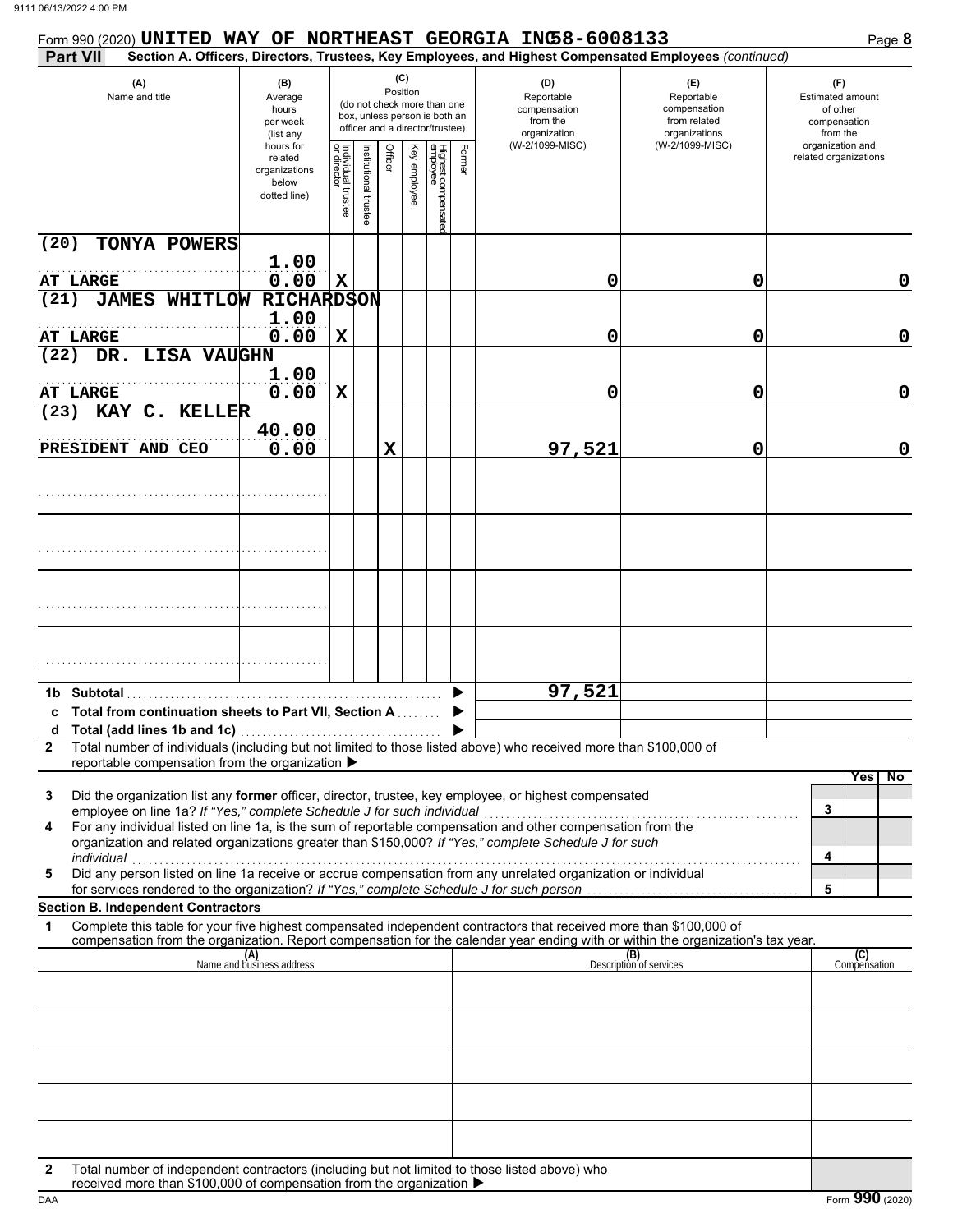| <b>SCHEDULE A</b>                     |                                                            | <b>Public Charity Status and Public Support</b>                                                                                                                                                                                                                 |                                                      |    |                                        |  | OMB No. 1545-0047                     |
|---------------------------------------|------------------------------------------------------------|-----------------------------------------------------------------------------------------------------------------------------------------------------------------------------------------------------------------------------------------------------------------|------------------------------------------------------|----|----------------------------------------|--|---------------------------------------|
| (Form 990 or 990-EZ)                  |                                                            | Complete if the organization is a section 501(c)(3) organization or a section 4947(a)(1) nonexempt charitable trust.                                                                                                                                            |                                                      |    |                                        |  | 2020                                  |
| Department of the Treasury            |                                                            | Attach to Form 990 or Form 990-EZ.                                                                                                                                                                                                                              |                                                      |    |                                        |  |                                       |
| Internal Revenue Service              |                                                            | Go to www.irs.gov/Form990 for instructions and the latest information.                                                                                                                                                                                          |                                                      |    |                                        |  | <b>Open to Public</b><br>Inspection   |
| Name of the organization              |                                                            |                                                                                                                                                                                                                                                                 |                                                      |    |                                        |  | <b>Employer identification number</b> |
|                                       | 58-6008133                                                 |                                                                                                                                                                                                                                                                 |                                                      |    |                                        |  |                                       |
| Part I                                |                                                            | Reason for Public Charity Status. (All organizations must complete this part.) See instructions.                                                                                                                                                                |                                                      |    |                                        |  |                                       |
|                                       |                                                            | The organization is not a private foundation because it is: (For lines 1 through 12, check only one box.)                                                                                                                                                       |                                                      |    |                                        |  |                                       |
| 1<br>$\mathbf 2$                      |                                                            | A church, convention of churches, or association of churches described in section 170(b)(1)(A)(i).<br>A school described in section 170(b)(1)(A)(ii). (Attach Schedule E (Form 990 or 990-EZ).)                                                                 |                                                      |    |                                        |  |                                       |
| 3                                     |                                                            | A hospital or a cooperative hospital service organization described in section 170(b)(1)(A)(iii).                                                                                                                                                               |                                                      |    |                                        |  |                                       |
| 4                                     |                                                            | A medical research organization operated in conjunction with a hospital described in section 170(b)(1)(A)(iii). Enter the hospital's name,                                                                                                                      |                                                      |    |                                        |  |                                       |
| city, and state:                      |                                                            |                                                                                                                                                                                                                                                                 |                                                      |    |                                        |  |                                       |
| 5                                     |                                                            | An organization operated for the benefit of a college or university owned or operated by a governmental unit described in                                                                                                                                       |                                                      |    |                                        |  |                                       |
|                                       | section 170(b)(1)(A)(iv). (Complete Part II.)              | A federal, state, or local government or governmental unit described in section 170(b)(1)(A)(v).                                                                                                                                                                |                                                      |    |                                        |  |                                       |
| 6<br>$ {\bf X} $<br>7                 |                                                            | An organization that normally receives a substantial part of its support from a governmental unit or from the general public                                                                                                                                    |                                                      |    |                                        |  |                                       |
|                                       | described in section 170(b)(1)(A)(vi). (Complete Part II.) |                                                                                                                                                                                                                                                                 |                                                      |    |                                        |  |                                       |
| 8                                     |                                                            | A community trust described in section 170(b)(1)(A)(vi). (Complete Part II.)                                                                                                                                                                                    |                                                      |    |                                        |  |                                       |
| 9<br>university:                      |                                                            | An agricultural research organization described in section 170(b)(1)(A)(ix) operated in conjunction with a land-grant college<br>or university or a non-land-grant college of agriculture (see instructions). Enter the name, city, and state of the college or |                                                      |    |                                        |  |                                       |
| 10                                    |                                                            | An organization that normally receives: (1) more than 33 1/3% of its support from contributions, membership fees, and gross                                                                                                                                     |                                                      |    |                                        |  |                                       |
|                                       |                                                            | receipts from activities related to its exempt functions, subject to certain exceptions; and (2) no more than 331/3% of its                                                                                                                                     |                                                      |    |                                        |  |                                       |
|                                       |                                                            | support from gross investment income and unrelated business taxable income (less section 511 tax) from businesses<br>acquired by the organization after June 30, 1975. See section 509(a)(2). (Complete Part III.)                                              |                                                      |    |                                        |  |                                       |
| 11                                    |                                                            | An organization organized and operated exclusively to test for public safety. See section 509(a)(4).                                                                                                                                                            |                                                      |    |                                        |  |                                       |
| 12                                    |                                                            | An organization organized and operated exclusively for the benefit of, to perform the functions of, or to carry out the purposes                                                                                                                                |                                                      |    |                                        |  |                                       |
|                                       |                                                            | of one or more publicly supported organizations described in section 509(a)(1) or section 509(a)(2). See section 509(a)(3).<br>Check the box in lines 12a through 12d that describes the type of supporting organization and complete lines 12e, 12f, and 12g.  |                                                      |    |                                        |  |                                       |
| а                                     |                                                            | Type I. A supporting organization operated, supervised, or controlled by its supported organization(s), typically by giving                                                                                                                                     |                                                      |    |                                        |  |                                       |
|                                       |                                                            | the supported organization(s) the power to regularly appoint or elect a majority of the directors or trustees of the                                                                                                                                            |                                                      |    |                                        |  |                                       |
|                                       |                                                            | supporting organization. You must complete Part IV, Sections A and B.                                                                                                                                                                                           |                                                      |    |                                        |  |                                       |
| b                                     |                                                            | Type II. A supporting organization supervised or controlled in connection with its supported organization(s), by having<br>control or management of the supporting organization vested in the same persons that control or manage the supported                 |                                                      |    |                                        |  |                                       |
|                                       |                                                            | organization(s). You must complete Part IV, Sections A and C.                                                                                                                                                                                                   |                                                      |    |                                        |  |                                       |
| c                                     |                                                            | Type III functionally integrated. A supporting organization operated in connection with, and functionally integrated with,                                                                                                                                      |                                                      |    |                                        |  |                                       |
| d                                     |                                                            | its supported organization(s) (see instructions). You must complete Part IV, Sections A, D, and E.<br>Type III non-functionally integrated. A supporting organization operated in connection with its supported organization(s)                                 |                                                      |    |                                        |  |                                       |
|                                       |                                                            | that is not functionally integrated. The organization generally must satisfy a distribution requirement and an attentiveness                                                                                                                                    |                                                      |    |                                        |  |                                       |
|                                       |                                                            | requirement (see instructions). You must complete Part IV, Sections A and D, and Part V.                                                                                                                                                                        |                                                      |    |                                        |  |                                       |
| е                                     |                                                            | Check this box if the organization received a written determination from the IRS that it is a Type I, Type II, Type III<br>functionally integrated, or Type III non-functionally integrated supporting organization.                                            |                                                      |    |                                        |  |                                       |
| f                                     | Enter the number of supported organizations                |                                                                                                                                                                                                                                                                 |                                                      |    |                                        |  |                                       |
| g                                     |                                                            | Provide the following information about the supported organization(s).                                                                                                                                                                                          |                                                      |    |                                        |  |                                       |
| (i) Name of supported<br>organization | $(ii)$ EIN                                                 | (iii) Type of organization<br>(described on lines 1-10                                                                                                                                                                                                          | (iv) Is the organization<br>listed in your governing |    | (v) Amount of monetary<br>support (see |  | (vi) Amount of<br>other support (see  |
|                                       |                                                            | above (see instructions))                                                                                                                                                                                                                                       | document?                                            |    | instructions)                          |  | instructions)                         |
|                                       |                                                            |                                                                                                                                                                                                                                                                 | Yes                                                  | No |                                        |  |                                       |
| (A)                                   |                                                            |                                                                                                                                                                                                                                                                 |                                                      |    |                                        |  |                                       |
| (B)                                   |                                                            |                                                                                                                                                                                                                                                                 |                                                      |    |                                        |  |                                       |
|                                       |                                                            |                                                                                                                                                                                                                                                                 |                                                      |    |                                        |  |                                       |
| (C)                                   |                                                            |                                                                                                                                                                                                                                                                 |                                                      |    |                                        |  |                                       |
|                                       |                                                            |                                                                                                                                                                                                                                                                 |                                                      |    |                                        |  |                                       |
| (D)                                   |                                                            |                                                                                                                                                                                                                                                                 |                                                      |    |                                        |  |                                       |
| (E)                                   |                                                            |                                                                                                                                                                                                                                                                 |                                                      |    |                                        |  |                                       |
|                                       |                                                            |                                                                                                                                                                                                                                                                 |                                                      |    |                                        |  |                                       |
| Total                                 |                                                            |                                                                                                                                                                                                                                                                 |                                                      |    |                                        |  |                                       |

**For Paperwork Reduction Act Notice, see the Instructions for Form 990 or 990-EZ.**

**Schedule A (Form 990 or 990-EZ) 2020**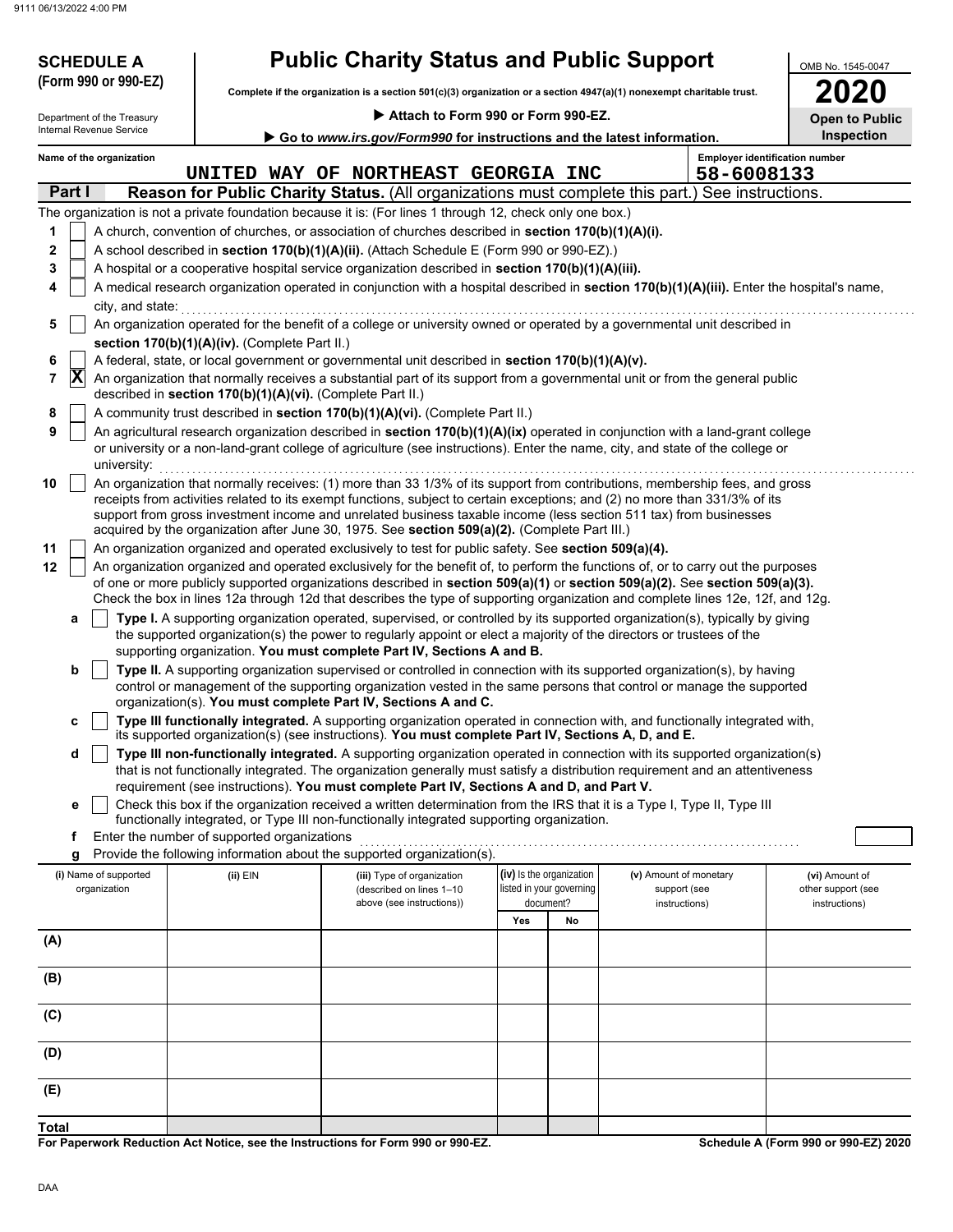|              | 06/13/2022 4:00 PM                                                                                                                    |                                               |           |            |            |           |                                           |
|--------------|---------------------------------------------------------------------------------------------------------------------------------------|-----------------------------------------------|-----------|------------|------------|-----------|-------------------------------------------|
|              |                                                                                                                                       |                                               |           |            |            |           |                                           |
|              |                                                                                                                                       |                                               |           |            |            |           |                                           |
|              | Schedule A (Form 990 or 990-EZ) 2020                                                                                                  | UNITED WAY OF NORTHEAST GEORGIA INC58-6008133 |           |            |            |           | Page 2                                    |
|              | Support Schedule for Organizations Described in Sections 170(b)(1)(A)(iv) and 170(b)(1)(A)(vi)<br>Part II                             |                                               |           |            |            |           |                                           |
|              | (Complete only if you checked the box on line 5, 7, or 8 of Part I or if the organization failed to qualify under                     |                                               |           |            |            |           |                                           |
|              | Part III. If the organization fails to qualify under the tests listed below, please complete Part III.)                               |                                               |           |            |            |           |                                           |
|              | <b>Section A. Public Support</b>                                                                                                      |                                               |           |            |            |           |                                           |
|              | Calendar year (or fiscal year beginning in)                                                                                           | (a) 2016                                      | (b) 2017  | $(c)$ 2018 | $(d)$ 2019 | (e) 2020  | (f) Total                                 |
| 1            | Gifts, grants, contributions, and<br>membership fees received. (Do not                                                                |                                               |           |            |            |           |                                           |
|              | include any "unusual grants.")                                                                                                        | 2,402,243                                     | 1,969,175 | 1,541,047  | 1,684,257  | 1,553,823 | 9,150,545                                 |
| $\mathbf{2}$ | Tax revenues levied for the<br>organization's benefit and either paid<br>to or expended on its behalf                                 |                                               |           |            |            |           |                                           |
| 3            | The value of services or facilities<br>furnished by a governmental unit to the<br>organization without charge                         |                                               |           |            |            |           |                                           |
| 4            | Total. Add lines 1 through 3                                                                                                          | 2,402,243                                     | 1,969,175 | 1,541,047  | 1,684,257  | 1,553,823 | 9,150,545                                 |
| 5            | The portion of total contributions by<br>each person (other than a                                                                    |                                               |           |            |            |           |                                           |
|              | governmental unit or publicly<br>supported organization) included on<br>line 1 that exceeds 2% of the amount                          |                                               |           |            |            |           |                                           |
|              | shown on line 11, column (f)                                                                                                          |                                               |           |            |            |           | 2,911,973                                 |
| 6            | Public support. Subtract line 5 from line 4                                                                                           |                                               |           |            |            |           | 6,238,572                                 |
|              | <b>Section B. Total Support</b>                                                                                                       |                                               |           |            |            |           |                                           |
|              | Calendar year (or fiscal year beginning in) ▶                                                                                         | (a) 2016                                      | (b) 2017  | $(c)$ 2018 | $(d)$ 2019 | (e) 2020  | (f) Total                                 |
| 7            | Amounts from line 4                                                                                                                   | 2,402,243                                     | 1,969,175 | 1,541,047  | 1,684,257  | 1,553,823 | 9,150,545                                 |
| 8            | Gross income from interest, dividends,<br>payments received on securities loans,<br>rents, royalties, and income from                 | 19,633                                        | 48,325    | $-1,056$   | 41,197     | 7,903     | 116,002                                   |
|              |                                                                                                                                       |                                               |           |            |            |           |                                           |
| 9            | Net income from unrelated business<br>activities, whether or not the business<br>is regularly carried on                              |                                               |           |            |            |           |                                           |
|              |                                                                                                                                       |                                               |           |            |            |           |                                           |
| 10           | Other income. Do not include gain or<br>loss from the sale of capital assets                                                          |                                               |           |            |            |           |                                           |
|              | (Explain in Part VI.)                                                                                                                 | 14,158                                        | 13,600    | 13,600     | 13,600     |           | 54,958                                    |
| 11           | Total support. Add lines 7 through 10                                                                                                 |                                               |           |            |            |           | 9,321,505                                 |
| 12           | Gross receipts from related activities, etc. (see instructions)                                                                       |                                               |           |            |            | 12        | 153,889                                   |
| 13           | First 5 years. If the Form 990 is for the organization's first, second, third, fourth, or fifth tax year as a section 501(c)(3)       |                                               |           |            |            |           |                                           |
|              | organization, check this box and stop here                                                                                            |                                               |           |            |            |           | ▶                                         |
|              | <b>Section C. Computation of Public Support Percentage</b>                                                                            |                                               |           |            |            |           |                                           |
| 14           | Public support percentage for 2020 (line 6, column (f) divided by line 11, column (f)) [[[[[[[[[[[[[[[[[[[[[[                         |                                               |           |            |            | 14        | 66.93%                                    |
| 15           | Public support percentage from 2019 Schedule A, Part II, line 14                                                                      |                                               |           |            |            | 15        | $77.27\%$                                 |
| 16a          | 33 1/3% support test-2020. If the organization did not check the box on line 13, and line 14 is 33 1/3% or more, check this           |                                               |           |            |            |           |                                           |
|              | box and stop here. The organization qualifies as a publicly supported organization                                                    |                                               |           |            |            |           | $\blacktriangleright \overline{\text{X}}$ |
| b            | 33 1/3% support test-2019. If the organization did not check a box on line 13 or 16a, and line 15 is 33 1/3% or more, check           |                                               |           |            |            |           |                                           |
|              | this box and stop here. The organization qualifies as a publicly supported organization                                               |                                               |           |            |            |           |                                           |
| 17a          | 10%-facts-and-circumstances test-2020. If the organization did not check a box on line 13, 16a, or 16b, and line 14 is                |                                               |           |            |            |           |                                           |
|              | 10% or more, and if the organization meets the "facts-and-circumstances" test, check this box and stop here. Explain in               |                                               |           |            |            |           |                                           |
|              | Part VI how the organization meets the "facts-and-circumstances" test. The organization qualifies as a publicly supported             |                                               |           |            |            |           |                                           |
| b            | organization<br>10%-facts-and-circumstances test-2019. If the organization did not check a box on line 13, 16a, 16b, or 17a, and line |                                               |           |            |            |           |                                           |
|              |                                                                                                                                       |                                               |           |            |            |           |                                           |

|    | 15 is 10% or more, and if the organization meets the "facts-and-circumstances" test, check this box and stop here. Explain<br>in Part VI how the organization meets the "facts-and-circumstances" test. The organization qualifies as a publicly supported |  |
|----|------------------------------------------------------------------------------------------------------------------------------------------------------------------------------------------------------------------------------------------------------------|--|
|    | organization                                                                                                                                                                                                                                               |  |
| 18 | Private foundation. If the organization did not check a box on line 13, 16a, 16b, 17a, or 17b, check this box and see<br>instructions                                                                                                                      |  |

**Schedule A (Form 990 or 990-EZ) 2020**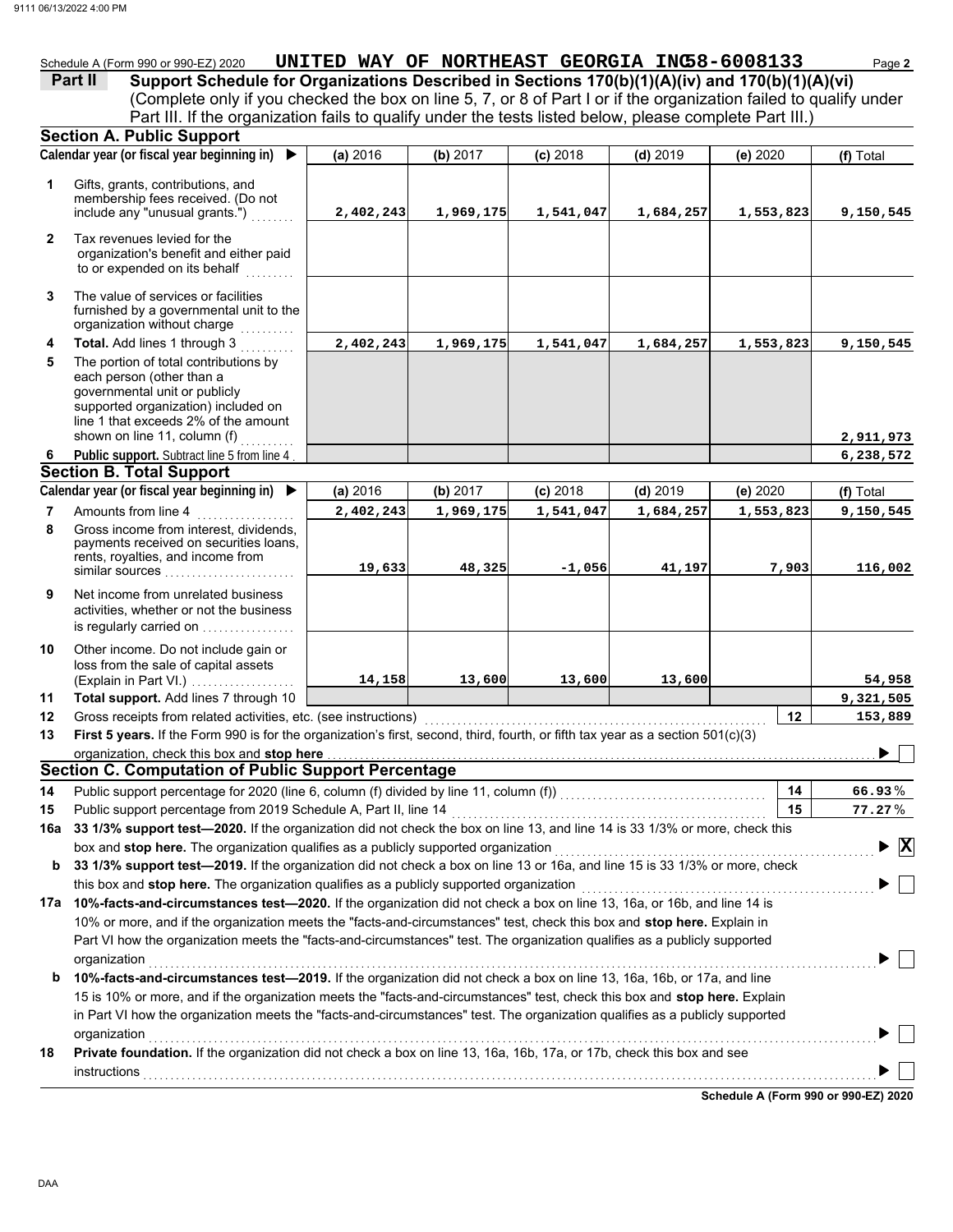## Schedule A (Form 990 or 990-EZ) 2020 **UNITED WAY OF NORTHEAST GEORGIA INC58-6008133** Page 3

### **Part III** Support Schedule for Organizations Described in Section 509(a)(2)

(Complete only if you checked the box on line 10 of Part I or if the organization failed to qualify under Part II. If the organization fails to qualify under the tests listed below, please complete Part II.)

|              | <b>Section A. Public Support</b>                                                                                                                                                  |          |          |            |            |          |    |           |
|--------------|-----------------------------------------------------------------------------------------------------------------------------------------------------------------------------------|----------|----------|------------|------------|----------|----|-----------|
|              | Calendar year (or fiscal year beginning in)                                                                                                                                       | (a) 2016 | (b) 2017 | $(c)$ 2018 | $(d)$ 2019 | (e) 2020 |    | (f) Total |
| 1            | Gifts, grants, contributions, and membership fees<br>received. (Do not include any "unusual grants.")                                                                             |          |          |            |            |          |    |           |
| $\mathbf{2}$ | Gross receipts from admissions, merchandise<br>sold or services performed, or facilities<br>furnished in any activity that is related to the<br>organization's tax-exempt purpose |          |          |            |            |          |    |           |
| 3            | Gross receipts from activities that are not an<br>unrelated trade or business under section 513                                                                                   |          |          |            |            |          |    |           |
| 4            | Tax revenues levied for the<br>organization's benefit and either paid<br>to or expended on its behalf                                                                             |          |          |            |            |          |    |           |
| 5            | The value of services or facilities<br>furnished by a governmental unit to the<br>organization without charge                                                                     |          |          |            |            |          |    |           |
| 6            | Total. Add lines 1 through 5<br>.                                                                                                                                                 |          |          |            |            |          |    |           |
|              | 7a Amounts included on lines 1, 2, and 3<br>received from disqualified persons                                                                                                    |          |          |            |            |          |    |           |
| b            | Amounts included on lines 2 and 3<br>received from other than disqualified<br>persons that exceed the greater of \$5,000<br>or 1% of the amount on line 13 for the year           |          |          |            |            |          |    |           |
| c<br>8       | Add lines 7a and 7b<br>.<br>Public support. (Subtract line 7c from                                                                                                                |          |          |            |            |          |    |           |
|              | line $6.$ )                                                                                                                                                                       |          |          |            |            |          |    |           |
|              | <b>Section B. Total Support</b>                                                                                                                                                   |          |          |            |            |          |    |           |
|              | Calendar year (or fiscal year beginning in) $\blacktriangleright$                                                                                                                 | (a) 2016 | (b) 2017 | $(c)$ 2018 | $(d)$ 2019 | (e) 2020 |    | (f) Total |
| 9            | Amounts from line 6                                                                                                                                                               |          |          |            |            |          |    |           |
| 10a l        | Gross income from interest, dividends,<br>payments received on securities loans, rents,<br>royalties, and income from similar sources                                             |          |          |            |            |          |    |           |
| b            | Unrelated business taxable income (less<br>section 511 taxes) from businesses<br>acquired after June 30, 1975                                                                     |          |          |            |            |          |    |           |
|              | Add lines 10a and 10b                                                                                                                                                             |          |          |            |            |          |    |           |
| 11           | Net income from unrelated business<br>activities not included in line 10b, whether<br>or not the business is regularly carried on                                                 |          |          |            |            |          |    |           |
| 12           | Other income. Do not include gain or<br>loss from the sale of capital assets<br>(Explain in Part VI.)                                                                             |          |          |            |            |          |    |           |
| 13           | Total support. (Add lines 9, 10c, 11,                                                                                                                                             |          |          |            |            |          |    |           |
| 14           | and $12.$ )<br>First 5 years. If the Form 990 is for the organization's first, second, third, fourth, or fifth tax year as a section 501(c)(3)                                    |          |          |            |            |          |    |           |
|              | organization, check this box and stop here                                                                                                                                        |          |          |            |            |          |    |           |
|              | <b>Section C. Computation of Public Support Percentage</b>                                                                                                                        |          |          |            |            |          |    |           |
| 15           | Public support percentage for 2020 (line 8, column (f), divided by line 13, column (f)) [[[[[[[[[[[[[[[[[[[[[                                                                     |          |          |            |            |          | 15 | $\%$      |
| 16           |                                                                                                                                                                                   |          |          |            |            |          | 16 | %         |
|              | Section D. Computation of Investment Income Percentage                                                                                                                            |          |          |            |            |          |    |           |
| 17           | Investment income percentage for 2020 (line 10c, column (f), divided by line 13, column (f)) [[[[[[[[[[[[[[[[                                                                     |          |          |            |            |          | 17 | %         |
|              | 18 Investment income percentage from 2019 Schedule A, Part III, line 17                                                                                                           |          |          |            |            |          | 18 | %         |
|              | 19a 33 1/3% support tests—2020. If the organization did not check the box on line 14, and line 15 is more than 33 1/3%, and line                                                  |          |          |            |            |          |    |           |
|              | 17 is not more than 33 1/3%, check this box and stop here. The organization qualifies as a publicly supported organization.                                                       |          |          |            |            |          |    |           |
| b            | 33 1/3% support tests-2019. If the organization did not check a box on line 14 or line 19a, and line 16 is more than 33 1/3%, and                                                 |          |          |            |            |          |    |           |
|              | line 18 is not more than 33 1/3%, check this box and stop here. The organization qualifies as a publicly supported organization                                                   |          |          |            |            |          |    |           |
| 20           |                                                                                                                                                                                   |          |          |            |            |          |    |           |

**Schedule A (Form 990 or 990-EZ) 2020**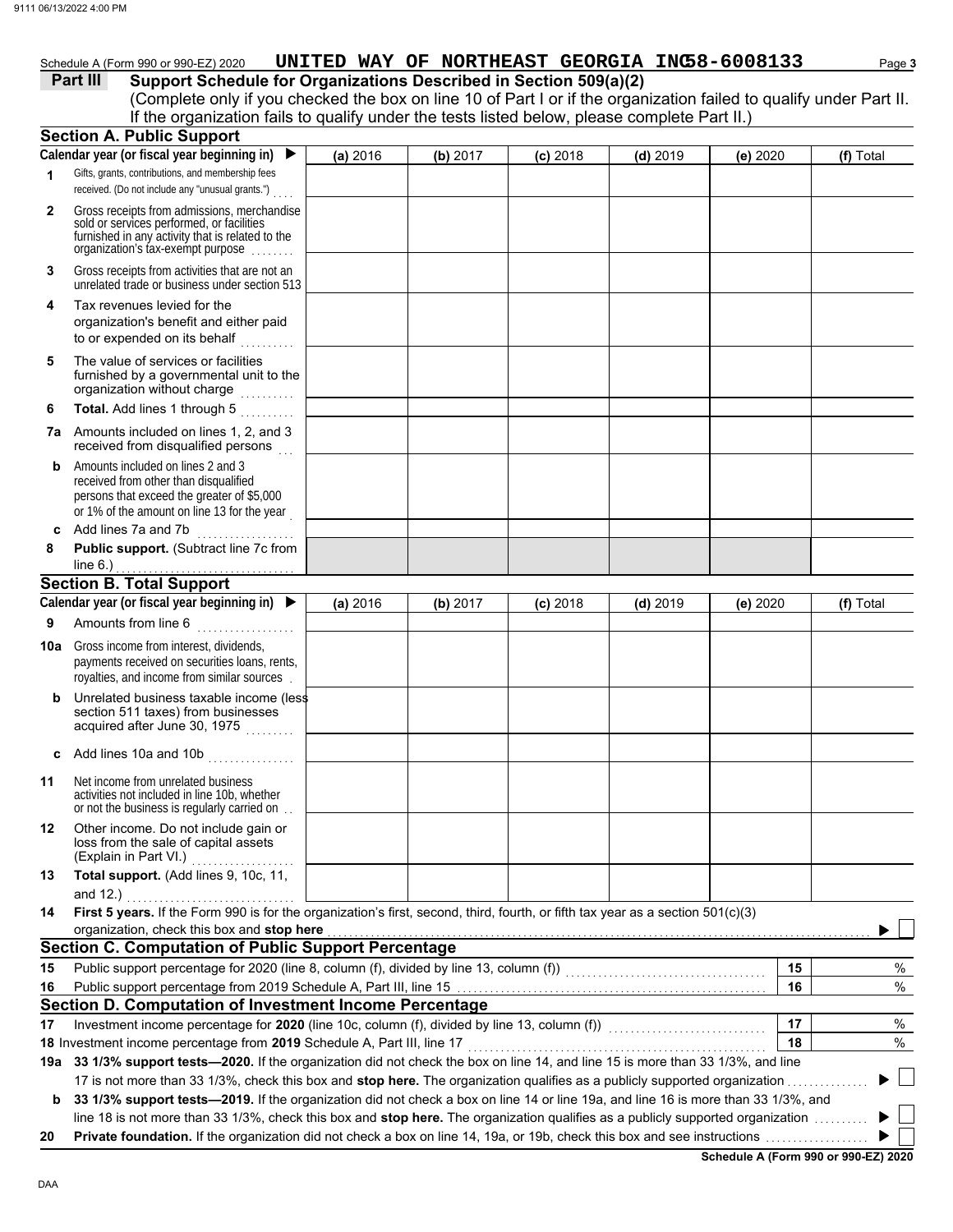**Yes No**

#### **Part IV Supporting Organizations** Sections A, D, and E. If you checked box 12d, Part I, complete Sections A and D, and complete Part V.) Schedule A (Form 990 or 990-EZ) 2020 **UNITED WAY OF NORTHEAST GEORGIA INC58-6008133** Page 4 **Section A. All Supporting Organizations** (Complete only if you checked a box in line 12 on Part I. If you checked box 12a, Part I, complete Sections A and B. If you checked box 12b, Part I, complete Sections A and C. If you checked box 12c, Part I, complete Are all of the organization's supported organizations listed by name in the organization's governing documents? *If "No," describe in Part VI how the supported organizations are designated. If designated by class or purpose, describe the designation. If historic and continuing relationship, explain.* Did the organization have any supported organization that does not have an IRS determination of status under section 509(a)(1) or (2)? *If "Yes," explain in Part VI how the organization determined that the supported organization was described in section 509(a)(1) or (2).* **1 2 3a** Did the organization have a supported organization described in section 501(c)(4), (5), or (6)? *If "Yes," answer* **b c** Did the organization ensure that all support to such organizations was used exclusively for section 170(c)(2)(B) **4a** Was any supported organization not organized in the United States ("foreign supported organization")? *If* **b c** Did the organization support any foreign supported organization that does not have an IRS determination **5a** Did the organization add, substitute, or remove any supported organizations during the tax year? *If "Yes,"* **b c 6 7 8 9a b c 10a b** *lines 3b and 3c below.* Did the organization confirm that each supported organization qualified under section 501(c)(4), (5), or (6) and satisfied the public support tests under section 509(a)(2)? *If "Yes," describe in Part VI when and how the organization made the determination.* purposes? *If "Yes," explain in Part VI what controls the organization put in place to ensure such use. "Yes," and if you checked 12a or 12b in Part I, answer (b) and (c) below.* Did the organization have ultimate control and discretion in deciding whether to make grants to the foreign supported organization? *If "Yes," describe in Part VI how the organization had such control and discretion despite being controlled or supervised by or in connection with its supported organizations.* under sections 501(c)(3) and 509(a)(1) or (2)? *If "Yes," explain in Part VI what controls the organization used to ensure that all support to the foreign supported organization was used exclusively for section 170(c)(2)(B) purposes. answer lines 5b and 5c below (if applicable). Also, provide detail in Part VI, including (i) the names and EIN numbers of the supported organizations added, substituted, or removed; (ii) the reasons for each such action; (iii) the authority under the organization's organizing document authorizing such action; and (iv) how the action was accomplished (such as by amendment to the organizing document).* **Type I or Type II only.** Was any added or substituted supported organization part of a class already designated in the organization's organizing document? **Substitutions only.** Was the substitution the result of an event beyond the organization's control? Did the organization provide support (whether in the form of grants or the provision of services or facilities) to anyone other than (i) its supported organizations, (ii) individuals that are part of the charitable class benefited by one or more of its supported organizations, or (iii) other supporting organizations that also support or benefit one or more of the filing organization's supported organizations? *If "Yes," provide detail in Part VI.* Did the organization provide a grant, loan, compensation, or other similar payment to a substantial contributor (as defined in section 4958(c)(3)(C)), a family member of a substantial contributor, or a 35% controlled entity with regard to a substantial contributor? *If "Yes," complete Part I of Schedule L (Form 990 or 990-EZ).* Did the organization make a loan to a disqualified person (as defined in section 4958) not described in line 7? *If "Yes," complete Part I of Schedule L (Form 990 or 990-EZ).* Was the organization controlled directly or indirectly at any time during the tax year by one or more disqualified persons, as defined in section 4946 (other than foundation managers and organizations described in section 509(a)(1) or (2))? *If "Yes," provide detail in Part VI.* Did one or more disqualified persons (as defined in line 9a) hold a controlling interest in any entity in which the supporting organization had an interest? *If "Yes," provide detail in Part VI.* Did a disqualified person (as defined in line 9a) have an ownership interest in, or derive any personal benefit from, assets in which the supporting organization also had an interest? *If "Yes," provide detail in Part VI.* Was the organization subject to the excess business holdings rules of section 4943 because of section 4943(f) (regarding certain Type II supporting organizations, and all Type III non-functionally integrated supporting organizations)? *If "Yes," answer line 10b below.* Did the organization have any excess business holdings in the tax year? *(Use Schedule C, Form 4720, to determine whether the organization had excess business holdings.)* **1 2 3a 3b 3c 4a 4b 4c 5a 5b 5c 6 7 8 9a 9b 9c 10a 10b**

**Schedule A (Form 990 or 990-EZ) 2020**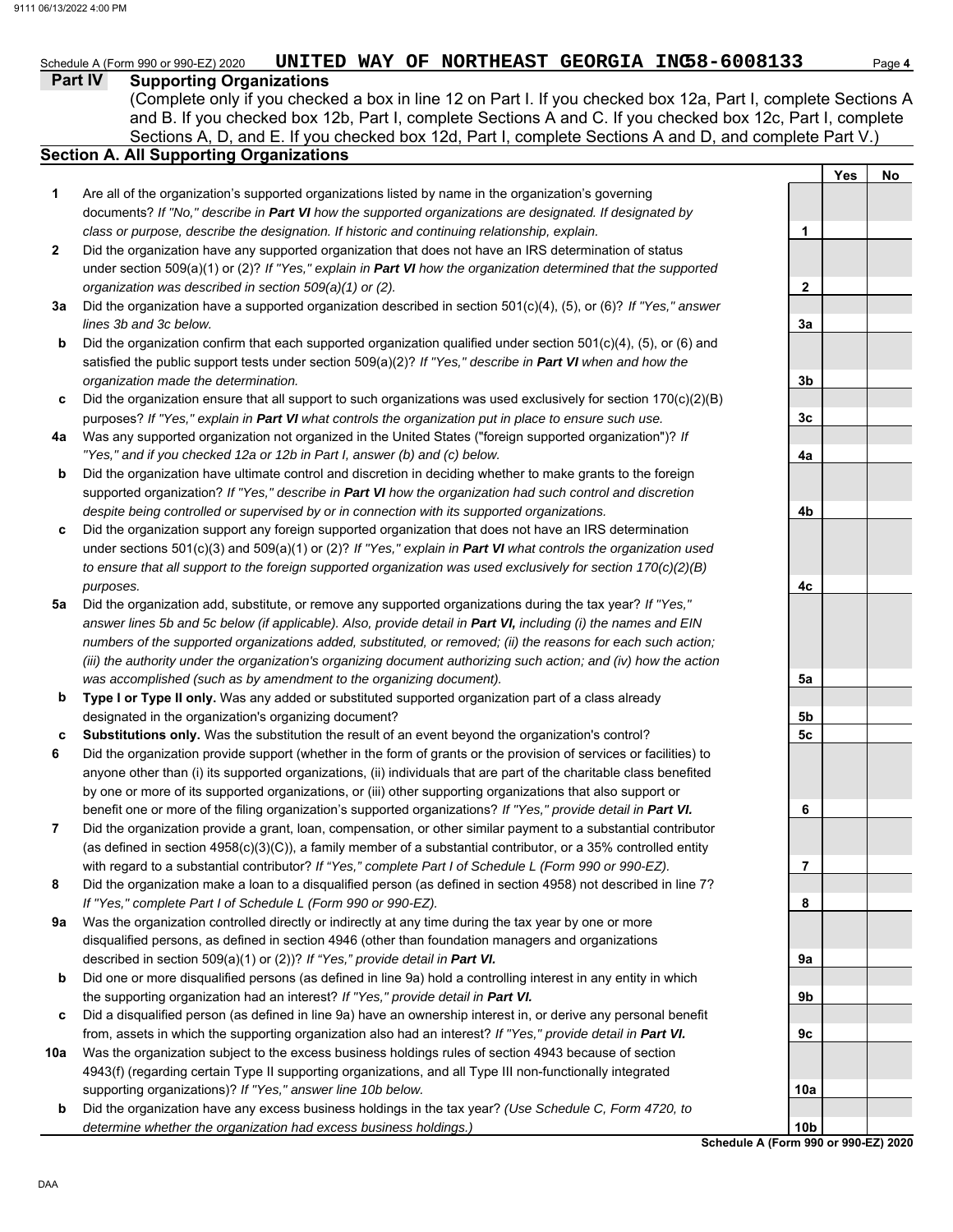# Schedule A (Form 990 or 990-EZ) 2020 **UNITED WAY OF NORTHEAST GEORGIA INC58-6008133** Page **5**

|    |                                                                                                                    |                 | Yes | No |
|----|--------------------------------------------------------------------------------------------------------------------|-----------------|-----|----|
| 11 | Has the organization accepted a gift or contribution from any of the following persons?                            |                 |     |    |
| a  | A person who directly or indirectly controls, either alone or together with persons described in lines 11b and     |                 |     |    |
|    | 11c below, the governing body of a supported organization?                                                         | 11a             |     |    |
| b  | A family member of a person described in line 11a above?                                                           | 11 <sub>b</sub> |     |    |
|    | A 35% controlled entity of a person described in line 11a or 11b above? If "Yes" to line 11a, 11b, or 11c, provide |                 |     |    |
|    | detail in <b>Part VI.</b>                                                                                          | 11 <sub>c</sub> |     |    |
|    | <b>Section B. Type I Supporting Organizations</b>                                                                  |                 |     |    |
|    |                                                                                                                    |                 | Yes | No |

|                | Did the governing body, members of the governing body, officers acting in their official capacity, or membership of one or<br>more supported organizations have the power to regularly appoint or elect at least a majority of the organization's officers, |  |  |
|----------------|-------------------------------------------------------------------------------------------------------------------------------------------------------------------------------------------------------------------------------------------------------------|--|--|
|                | directors, or trustees at all times during the tax year? If "No," describe in <b>Part VI</b> how the supported organization(s)                                                                                                                              |  |  |
|                | effectively operated, supervised, or controlled the organization's activities. If the organization had more than one supported                                                                                                                              |  |  |
|                | organization, describe how the powers to appoint and/or remove officers, directors, or trustees were allocated among the                                                                                                                                    |  |  |
|                | supported organizations and what conditions or restrictions, if any, applied to such powers during the tax year.                                                                                                                                            |  |  |
| $\overline{2}$ | Did the organization operate for the benefit of any supported organization other than the supported                                                                                                                                                         |  |  |
|                | organization(s) that operated, supervised, or controlled the supporting organization? If "Yes," explain in Part                                                                                                                                             |  |  |
|                | VI how providing such benefit carried out the purposes of the supported organization(s) that operated,                                                                                                                                                      |  |  |

*supervised, or controlled the supporting organization.* **Section C. Type II Supporting Organizations** Were a majority of the organization's directors or trustees during the tax year also a majority of the directors or trustees of each of the organization's supported organization(s)? *If "No," describe in Part VI how control* **1** *or management of the supporting organization was vested in the same persons that controlled or managed*  **Yes No**

#### *the supported organization(s).* **Section D. All Type III Supporting Organizations**

**Part IV Supporting Organizations** *(continued)*

|                |                                                                                                                        |   | Yes | No |
|----------------|------------------------------------------------------------------------------------------------------------------------|---|-----|----|
| 1              | Did the organization provide to each of its supported organizations, by the last day of the fifth month of the         |   |     |    |
|                | organization's tax year, (i) a written notice describing the type and amount of support provided during the prior tax  |   |     |    |
|                | year, (ii) a copy of the Form 990 that was most recently filed as of the date of notification, and (iii) copies of the |   |     |    |
|                | organization's governing documents in effect on the date of notification, to the extent not previously provided?       |   |     |    |
| $\overline{2}$ | Were any of the organization's officers, directors, or trustees either (i) appointed or elected by the supported       |   |     |    |
|                | organization(s) or (ii) serving on the governing body of a supported organization? If "No," explain in Part VI how     |   |     |    |
|                | the organization maintained a close and continuous working relationship with the supported organization(s).            | 2 |     |    |
| 3              | By reason of the relationship described in line 2, above, did the organization's supported organizations have          |   |     |    |
|                | a significant voice in the organization's investment policies and in directing the use of the organization's           |   |     |    |
|                | income or assets at all times during the tax year? If "Yes," describe in Part VI the role the organization's           |   |     |    |
|                | supported organizations played in this regard.                                                                         | 3 |     |    |

#### **Section E. Type III Functionally-Integrated Supporting Organizations**

| Check the box next to the method that the organization used to satisfy the Integral Part Test during the year (see instructions). |  |
|-----------------------------------------------------------------------------------------------------------------------------------|--|
|                                                                                                                                   |  |

- The organization satisfied the Activities Test. *Complete line 2 below.* **a**
- The organization is the parent of each of its supported organizations. *Complete line 3 below.* **b**

|  | c $\vert$ The organization supported a governmental entity. Describe in Part VI how you supported a governmental entity (see instructions). |  |  |  |
|--|---------------------------------------------------------------------------------------------------------------------------------------------|--|--|--|
|  |                                                                                                                                             |  |  |  |
|  |                                                                                                                                             |  |  |  |

**2** Activities Test. *Answer lines 2a and 2b below.*

- **a** Did substantially all of the organization's activities during the tax year directly further the exempt purposes of the supported organization(s) to which the organization was responsive? *If "Yes," then in Part VI identify those supported organizations and explain how these activities directly furthered their exempt purposes, how the organization was responsive to those supported organizations, and how the organization determined that these activities constituted substantially all of its activities.*
- **b** Did the activities described in line 2a, above, constitute activities that, but for the organization's involvement, one or more of the organization's supported organization(s) would have been engaged in? If "Yes," explain in *Part VI the reasons for the organization's position that its supported organization(s) would have engaged in these activities but for the organization's involvement.*
- **3** Parent of Supported Organizations. *Answer lines 3a and 3b below.*
	- **a** Did the organization have the power to regularly appoint or elect a majority of the officers, directors, or trustees of each of the supported organizations? *If "Yes" or "No," provide details in Part VI.*
	- **b** Did the organization exercise a substantial degree of direction over the policies, programs, and activities of each of its supported organizations? *If "Yes," describe in Part VI the role played by the organization in this regard.*

DAA **Schedule A (Form 990 or 990-EZ) 2020 3b**

**2a**

**2b**

**3a**

**Yes No**

**1**

**2**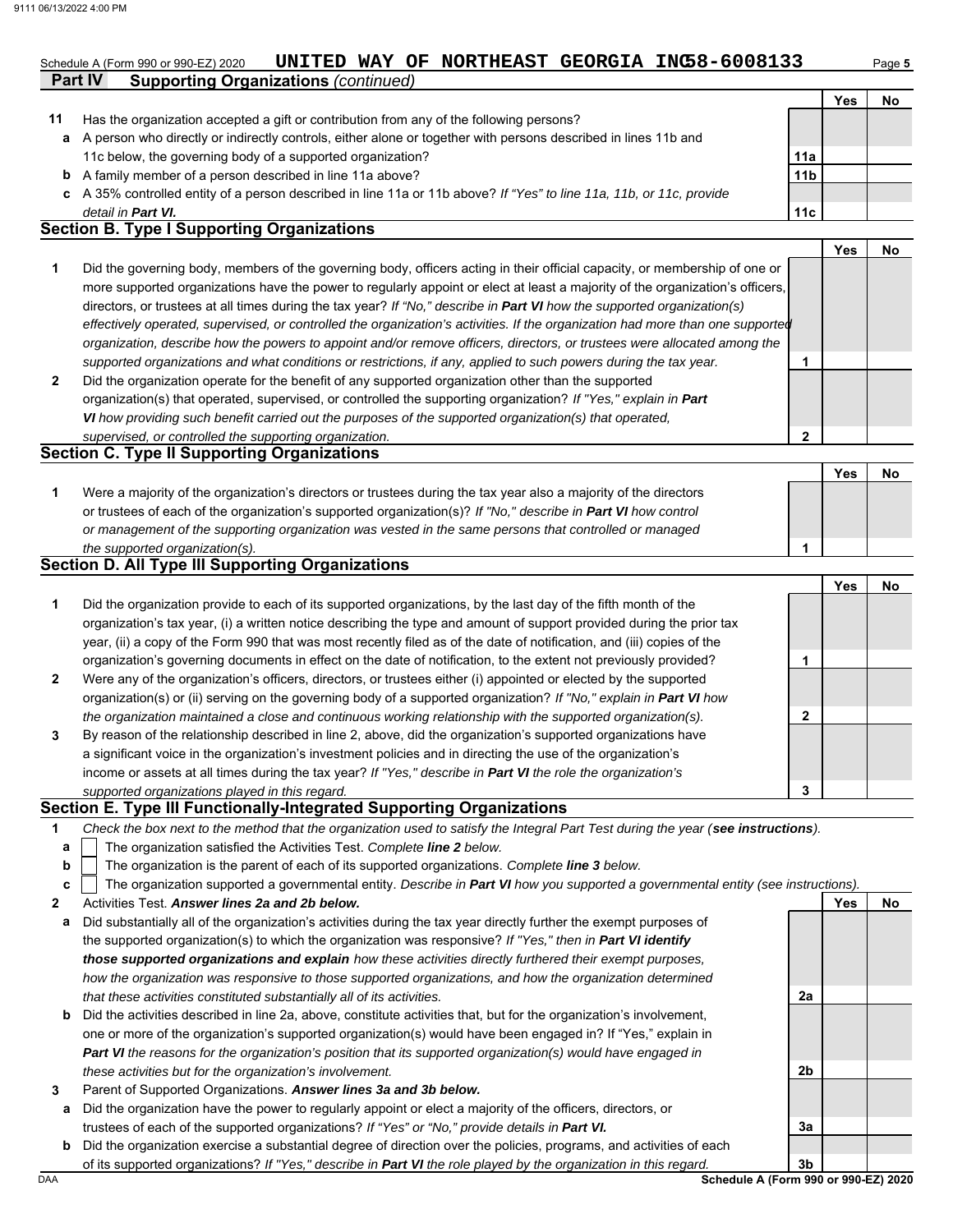|                | UNITED WAY OF NORTHEAST GEORGIA INC58-6008133<br>Schedule A (Form 990 or 990-EZ) 2020                                                 |                         |                | Page 6                         |  |  |  |
|----------------|---------------------------------------------------------------------------------------------------------------------------------------|-------------------------|----------------|--------------------------------|--|--|--|
| <b>Part V</b>  | Type III Non-Functionally Integrated 509(a)(3) Supporting Organizations                                                               |                         |                |                                |  |  |  |
|                | Check here if the organization satisfied the Integral Part Test as a qualifying trust on Nov. 20, 1970 (explain in Part VI). See<br>1 |                         |                |                                |  |  |  |
|                | instructions. All other Type III non-functionally integrated supporting organizations must complete Sections A through E.             |                         |                |                                |  |  |  |
|                | Section A - Adjusted Net Income                                                                                                       |                         | (A) Prior Year | (B) Current Year<br>(optional) |  |  |  |
| 1              | Net short-term capital gain                                                                                                           | 1                       |                |                                |  |  |  |
| $\mathbf{2}$   | Recoveries of prior-year distributions                                                                                                | $\overline{2}$          |                |                                |  |  |  |
| 3              | Other gross income (see instructions)                                                                                                 | 3                       |                |                                |  |  |  |
| 4              | Add lines 1 through 3.                                                                                                                | 4                       |                |                                |  |  |  |
| 5              | Depreciation and depletion                                                                                                            | 5                       |                |                                |  |  |  |
| 6              | Portion of operating expenses paid or incurred for production or collection of                                                        |                         |                |                                |  |  |  |
|                | gross income or for management, conservation, or maintenance of property                                                              |                         |                |                                |  |  |  |
|                | held for production of income (see instructions)                                                                                      | 6                       |                |                                |  |  |  |
| 7              | Other expenses (see instructions)                                                                                                     | $\overline{7}$          |                |                                |  |  |  |
| 8              | Adjusted Net Income (subtract lines 5, 6, and 7 from line 4)                                                                          | 8                       |                |                                |  |  |  |
|                | <b>Section B - Minimum Asset Amount</b>                                                                                               |                         | (A) Prior Year | (B) Current Year<br>(optional) |  |  |  |
| 1              | Aggregate fair market value of all non-exempt-use assets (see                                                                         |                         |                |                                |  |  |  |
|                | instructions for short tax year or assets held for part of year):                                                                     |                         |                |                                |  |  |  |
|                | a Average monthly value of securities                                                                                                 | 1a                      |                |                                |  |  |  |
|                | <b>b</b> Average monthly cash balances                                                                                                | 1 <sub>b</sub>          |                |                                |  |  |  |
|                | c Fair market value of other non-exempt-use assets                                                                                    | 1 <sub>c</sub>          |                |                                |  |  |  |
|                | d Total (add lines 1a, 1b, and 1c)                                                                                                    | 1d                      |                |                                |  |  |  |
|                | e Discount claimed for blockage or other factors                                                                                      |                         |                |                                |  |  |  |
|                | (explain in detail in Part VI):                                                                                                       |                         |                |                                |  |  |  |
| $\mathbf{2}$   | Acquisition indebtedness applicable to non-exempt-use assets                                                                          | $\mathbf{2}$            |                |                                |  |  |  |
| 3              | Subtract line 2 from line 1d.                                                                                                         | 3                       |                |                                |  |  |  |
| 4              | Cash deemed held for exempt use. Enter 0.015 of line 3 (for greater amount,                                                           |                         |                |                                |  |  |  |
|                | see instructions).                                                                                                                    | 4                       |                |                                |  |  |  |
| 5              | Net value of non-exempt-use assets (subtract line 4 from line 3)                                                                      | 5                       |                |                                |  |  |  |
| 6              | Multiply line 5 by 0.035.                                                                                                             | 6                       |                |                                |  |  |  |
| 7              | Recoveries of prior-year distributions                                                                                                | $\overline{7}$          |                |                                |  |  |  |
| 8              | Minimum Asset Amount (add line 7 to line 6)                                                                                           | 8                       |                |                                |  |  |  |
|                | Section C - Distributable Amount                                                                                                      |                         |                | <b>Current Year</b>            |  |  |  |
| 1              | Adjusted net income for prior year (from Section A, line 8, column A)                                                                 | 1                       |                |                                |  |  |  |
| $\mathbf 2$    | Enter 0.85 of line 1.                                                                                                                 | $\overline{\mathbf{2}}$ |                |                                |  |  |  |
| 3              | Minimum asset amount for prior year (from Section B, line 8, column A)                                                                | 3                       |                |                                |  |  |  |
| 4              | Enter greater of line 2 or line 3.                                                                                                    | 4                       |                |                                |  |  |  |
| 5              | Income tax imposed in prior year                                                                                                      | 5                       |                |                                |  |  |  |
| 6              | Distributable Amount. Subtract line 5 from line 4, unless subject to                                                                  |                         |                |                                |  |  |  |
|                | emergency temporary reduction (see instructions).                                                                                     | 6                       |                |                                |  |  |  |
| $\overline{7}$ | Check here if the current year is the organization's first as a non-functionally integrated Type III supporting organization          |                         |                |                                |  |  |  |

(see instructions).

**Schedule A (Form 990 or 990-EZ) 2020**

DAA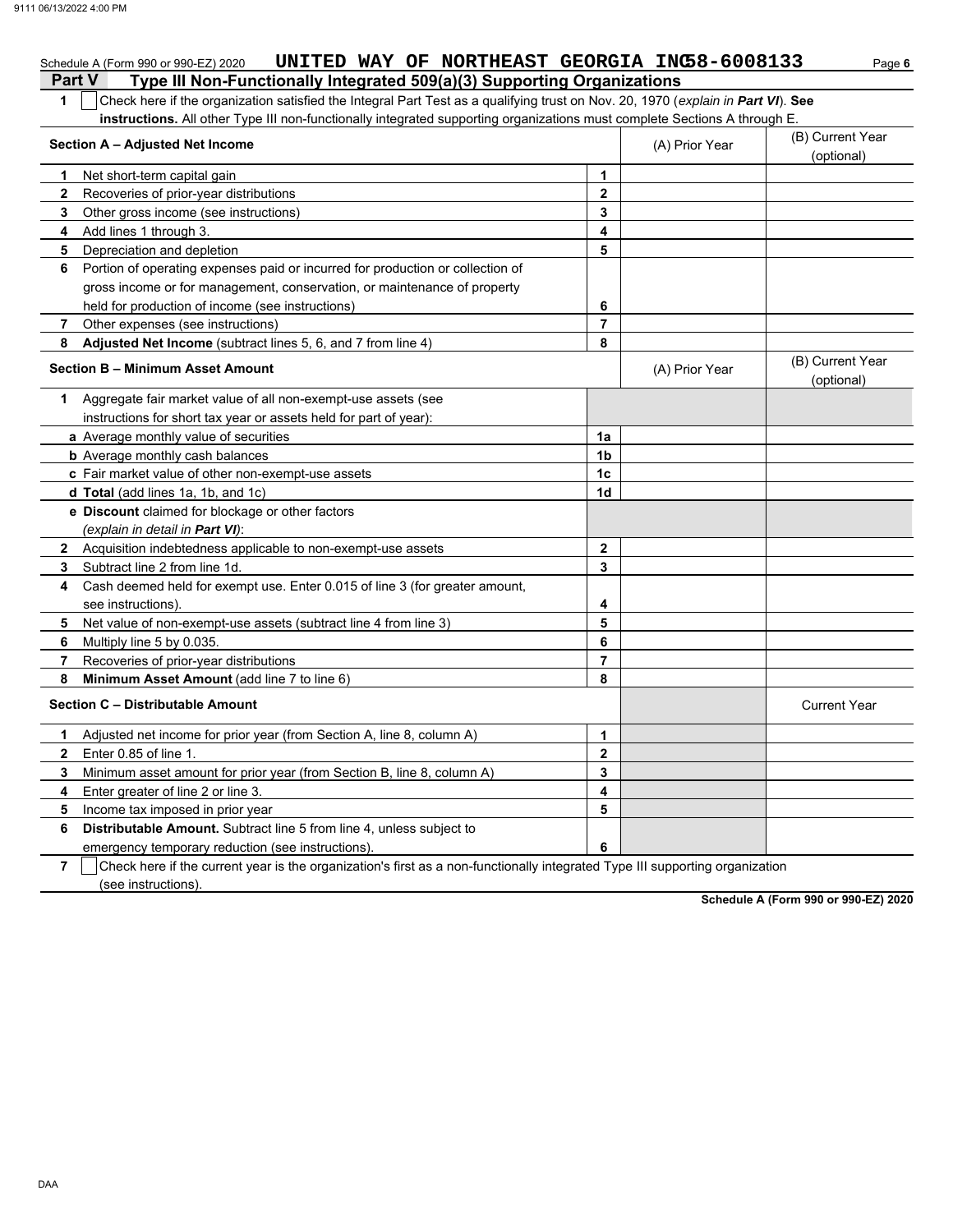#### Schedule A (Form 990 or 990-EZ) 2020 **UNITED WAY OF NORTHEAST GEORGIA INC5 8-6 0 0 8 L 3 S** Page **7 UNITED WAY OF NORTHEAST GEORGIA INC58-6008133**

|              | Part V<br>Type III Non-Functionally Integrated 509(a)(3) Supporting Organizations (continued)                               |                                    |                                               |                                                         |  |
|--------------|-----------------------------------------------------------------------------------------------------------------------------|------------------------------------|-----------------------------------------------|---------------------------------------------------------|--|
|              | <b>Section D - Distributions</b>                                                                                            |                                    |                                               | <b>Current Year</b>                                     |  |
| 1            | Amounts paid to supported organizations to accomplish exempt purposes                                                       |                                    |                                               |                                                         |  |
| $\mathbf{2}$ | Amounts paid to perform activity that directly furthers exempt purposes of supported                                        |                                    |                                               |                                                         |  |
|              | organizations, in excess of income from activity                                                                            |                                    |                                               |                                                         |  |
| 3            | Administrative expenses paid to accomplish exempt purposes of supported organizations                                       |                                    |                                               |                                                         |  |
| 4            | Amounts paid to acquire exempt-use assets                                                                                   |                                    |                                               |                                                         |  |
| 5            | Qualified set-aside amounts (prior IRS approval required-provide details in Part VI)                                        |                                    |                                               |                                                         |  |
| 6            | Other distributions (describe in Part VI). See instructions.                                                                |                                    |                                               |                                                         |  |
| 7            | Total annual distributions. Add lines 1 through 6.                                                                          |                                    |                                               |                                                         |  |
| 8            | Distributions to attentive supported organizations to which the organization is responsive                                  |                                    |                                               |                                                         |  |
|              | (provide details in Part VI). See instructions.                                                                             |                                    |                                               |                                                         |  |
| 9            | Distributable amount for 2020 from Section C, line 6                                                                        |                                    |                                               |                                                         |  |
| 10           | Line 8 amount divided by line 9 amount                                                                                      |                                    |                                               |                                                         |  |
|              | Section E - Distribution Allocations (see instructions)                                                                     | (i)<br><b>Excess Distributions</b> | (ii)<br><b>Underdistributions</b><br>Pre-2020 | (iii)<br><b>Distributable</b><br><b>Amount for 2020</b> |  |
| 1            | Distributable amount for 2020 from Section C, line 6                                                                        |                                    |                                               |                                                         |  |
| $\mathbf{2}$ | Underdistributions, if any, for years prior to 2020<br>(reasonable cause required-explain in Part VI). See<br>instructions. |                                    |                                               |                                                         |  |
| 3            | Excess distributions carryover, if any, to 2020                                                                             |                                    |                                               |                                                         |  |
|              | a From 2015                                                                                                                 |                                    |                                               |                                                         |  |
|              | <b>b</b> From $2016$                                                                                                        |                                    |                                               |                                                         |  |
|              | <b>c</b> From 2017                                                                                                          |                                    |                                               |                                                         |  |
|              | <b>d</b> From 2018                                                                                                          |                                    |                                               |                                                         |  |
|              | e From 2019                                                                                                                 |                                    |                                               |                                                         |  |
|              | f Total of lines 3a through 3e                                                                                              |                                    |                                               |                                                         |  |
|              | g Applied to underdistributions of prior years                                                                              |                                    |                                               |                                                         |  |
|              | <b>h</b> Applied to 2020 distributable amount                                                                               |                                    |                                               |                                                         |  |
|              | Carryover from 2015 not applied (see instructions)                                                                          |                                    |                                               |                                                         |  |
|              | Remainder. Subtract lines 3g, 3h, and 3i from line 3f.                                                                      |                                    |                                               |                                                         |  |
| 4            | Distributions for 2020 from                                                                                                 |                                    |                                               |                                                         |  |
|              | \$<br>Section D, line 7:                                                                                                    |                                    |                                               |                                                         |  |
|              | a Applied to underdistributions of prior years                                                                              |                                    |                                               |                                                         |  |
|              | <b>b</b> Applied to 2020 distributable amount                                                                               |                                    |                                               |                                                         |  |
|              | c Remainder. Subtract lines 4a and 4b from line 4.                                                                          |                                    |                                               |                                                         |  |
| 5            | Remaining underdistributions for years prior to 2020, if                                                                    |                                    |                                               |                                                         |  |
|              | any. Subtract lines 3g and 4a from line 2. For result                                                                       |                                    |                                               |                                                         |  |
|              | greater than zero, explain in Part VI. See instructions.                                                                    |                                    |                                               |                                                         |  |
| 6            | Remaining underdistributions for 2020 Subtract lines 3h                                                                     |                                    |                                               |                                                         |  |
|              | and 4b from line 1. For result greater than zero, explain in                                                                |                                    |                                               |                                                         |  |
|              | <b>Part VI</b> . See instructions.                                                                                          |                                    |                                               |                                                         |  |
| 7            | Excess distributions carryover to 2021. Add lines 3j<br>and 4c.                                                             |                                    |                                               |                                                         |  |
| 8            | Breakdown of line 7:                                                                                                        |                                    |                                               |                                                         |  |
|              | a Excess from 2016                                                                                                          |                                    |                                               |                                                         |  |
|              | <b>b</b> Excess from 2017                                                                                                   |                                    |                                               |                                                         |  |
|              | c Excess from 2018                                                                                                          |                                    |                                               |                                                         |  |
|              | d Excess from 2019                                                                                                          |                                    |                                               |                                                         |  |
|              | e Excess from 2020                                                                                                          |                                    |                                               |                                                         |  |
|              |                                                                                                                             |                                    |                                               |                                                         |  |

**Schedule A (Form 990 or 990-EZ) 2020**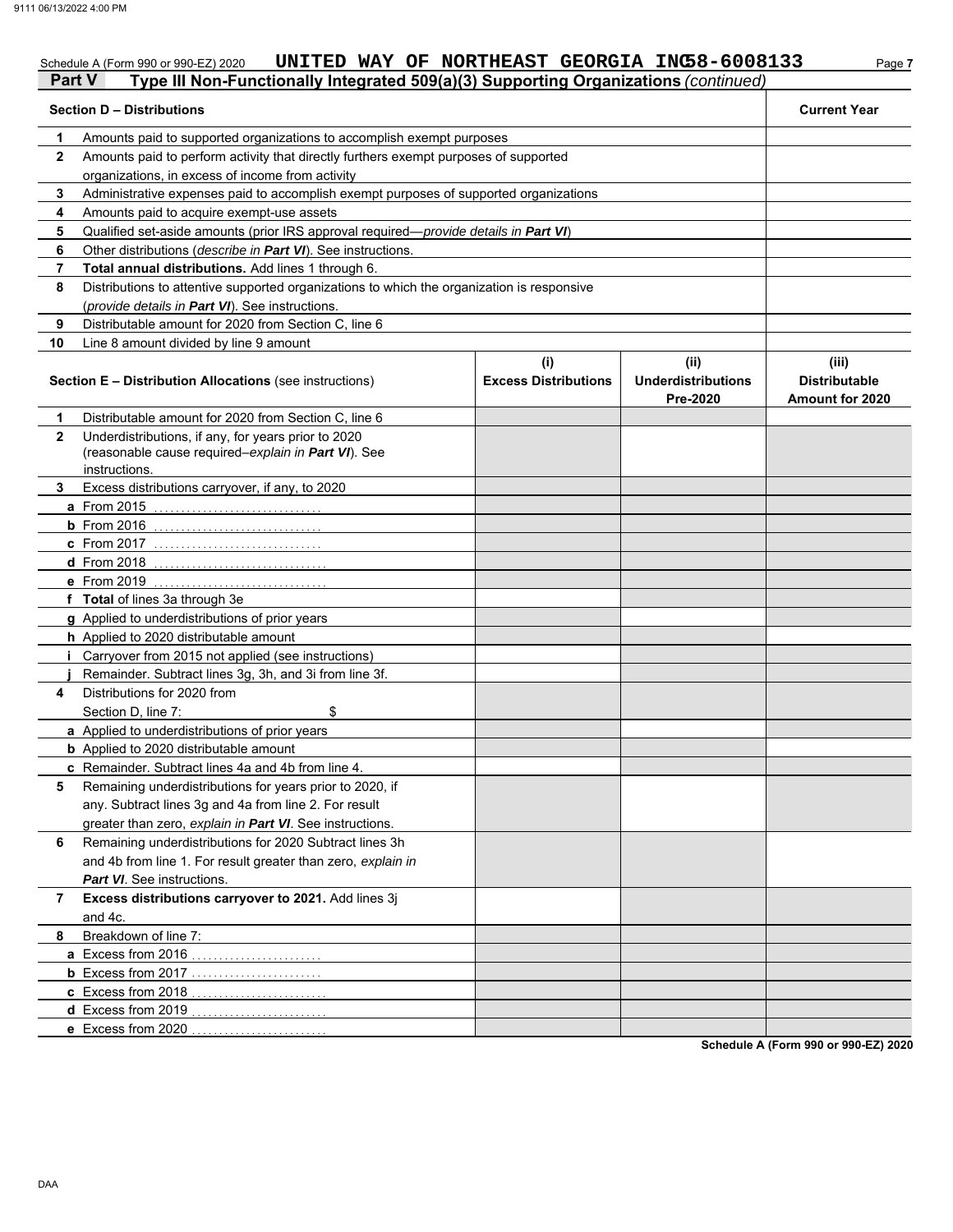| <b>Part VI</b> | Schedule A (Form 990 or 990-EZ) 2020<br>Supplemental Information. Provide the explanations required by Part II, line 10; Part II, line 17a or 17b; Part<br>III, line 12; Part IV, Section A, lines 1, 2, 3b, 3c, 4b, 4c, 5a, 6, 9a, 9b, 9c, 11a, 11b, and 11c; Part IV, Section<br>B, lines 1 and 2; Part IV, Section C, line 1; Part IV, Section D, lines 2 and 3; Part IV, Section E, lines 1c, 2a, 2b,<br>3a, and 3b; Part V, line 1; Part V, Section B, line 1e; Part V, Section D, lines 5, 6, and 8; and Part V, Section E,<br>lines 2, 5, and 6. Also complete this part for any additional information. (See instructions.) |    | UNITED WAY OF NORTHEAST GEORGIA INC58-6008133 | Page 8 |
|----------------|-------------------------------------------------------------------------------------------------------------------------------------------------------------------------------------------------------------------------------------------------------------------------------------------------------------------------------------------------------------------------------------------------------------------------------------------------------------------------------------------------------------------------------------------------------------------------------------------------------------------------------------|----|-----------------------------------------------|--------|
|                | PART II, LINE 10 - OTHER INCOME DETAIL                                                                                                                                                                                                                                                                                                                                                                                                                                                                                                                                                                                              |    |                                               |        |
|                | <b>ADMINISTRATIVE FEES</b>                                                                                                                                                                                                                                                                                                                                                                                                                                                                                                                                                                                                          | \$ | 54,958                                        |        |
|                |                                                                                                                                                                                                                                                                                                                                                                                                                                                                                                                                                                                                                                     |    |                                               |        |
|                |                                                                                                                                                                                                                                                                                                                                                                                                                                                                                                                                                                                                                                     |    |                                               |        |
|                |                                                                                                                                                                                                                                                                                                                                                                                                                                                                                                                                                                                                                                     |    |                                               |        |
|                |                                                                                                                                                                                                                                                                                                                                                                                                                                                                                                                                                                                                                                     |    |                                               |        |
|                |                                                                                                                                                                                                                                                                                                                                                                                                                                                                                                                                                                                                                                     |    |                                               |        |
|                |                                                                                                                                                                                                                                                                                                                                                                                                                                                                                                                                                                                                                                     |    |                                               |        |
|                |                                                                                                                                                                                                                                                                                                                                                                                                                                                                                                                                                                                                                                     |    |                                               |        |
|                |                                                                                                                                                                                                                                                                                                                                                                                                                                                                                                                                                                                                                                     |    |                                               |        |
|                |                                                                                                                                                                                                                                                                                                                                                                                                                                                                                                                                                                                                                                     |    |                                               |        |
|                |                                                                                                                                                                                                                                                                                                                                                                                                                                                                                                                                                                                                                                     |    |                                               |        |
|                |                                                                                                                                                                                                                                                                                                                                                                                                                                                                                                                                                                                                                                     |    |                                               |        |
|                |                                                                                                                                                                                                                                                                                                                                                                                                                                                                                                                                                                                                                                     |    |                                               |        |
|                |                                                                                                                                                                                                                                                                                                                                                                                                                                                                                                                                                                                                                                     |    |                                               |        |
|                |                                                                                                                                                                                                                                                                                                                                                                                                                                                                                                                                                                                                                                     |    |                                               |        |
|                |                                                                                                                                                                                                                                                                                                                                                                                                                                                                                                                                                                                                                                     |    |                                               |        |
|                |                                                                                                                                                                                                                                                                                                                                                                                                                                                                                                                                                                                                                                     |    |                                               |        |
|                |                                                                                                                                                                                                                                                                                                                                                                                                                                                                                                                                                                                                                                     |    |                                               |        |
|                |                                                                                                                                                                                                                                                                                                                                                                                                                                                                                                                                                                                                                                     |    |                                               |        |
|                |                                                                                                                                                                                                                                                                                                                                                                                                                                                                                                                                                                                                                                     |    |                                               |        |
|                |                                                                                                                                                                                                                                                                                                                                                                                                                                                                                                                                                                                                                                     |    |                                               |        |
|                |                                                                                                                                                                                                                                                                                                                                                                                                                                                                                                                                                                                                                                     |    |                                               |        |
|                |                                                                                                                                                                                                                                                                                                                                                                                                                                                                                                                                                                                                                                     |    |                                               |        |
|                |                                                                                                                                                                                                                                                                                                                                                                                                                                                                                                                                                                                                                                     |    |                                               |        |
|                |                                                                                                                                                                                                                                                                                                                                                                                                                                                                                                                                                                                                                                     |    |                                               |        |
|                |                                                                                                                                                                                                                                                                                                                                                                                                                                                                                                                                                                                                                                     |    |                                               |        |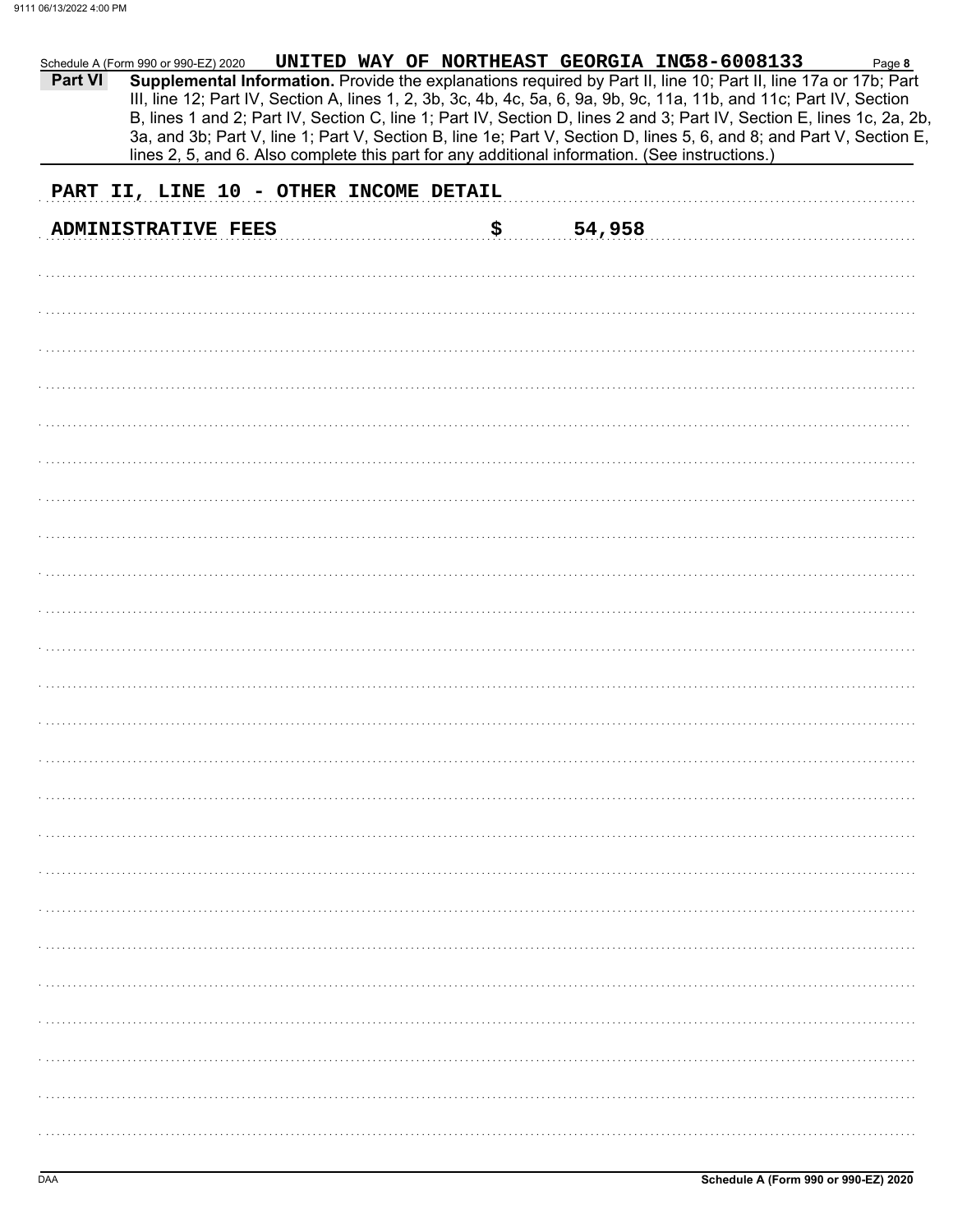| <b>Schedule B</b><br>(Form 990, 990-EZ,                              | <b>Schedule of Contributors</b>                                                                                                                                                                             |  | OMB No. 1545-0047                     |  |  |  |  |  |
|----------------------------------------------------------------------|-------------------------------------------------------------------------------------------------------------------------------------------------------------------------------------------------------------|--|---------------------------------------|--|--|--|--|--|
| or 990-PF)<br>Department of the Treasury<br>Internal Revenue Service | Attach to Form 990, Form 990-EZ, or Form 990-PF.<br>Go to www.irs.gov/Form990 for the latest information.                                                                                                   |  | 2020                                  |  |  |  |  |  |
| Name of the organization                                             |                                                                                                                                                                                                             |  | <b>Employer identification number</b> |  |  |  |  |  |
|                                                                      | 58-6008133<br>NORTHEAST GEORGIA INC<br>UNITED WAY OF                                                                                                                                                        |  |                                       |  |  |  |  |  |
| <b>Organization type (check one):</b>                                |                                                                                                                                                                                                             |  |                                       |  |  |  |  |  |
| Filers of:                                                           | Section:                                                                                                                                                                                                    |  |                                       |  |  |  |  |  |
| Form 990 or 990-EZ                                                   | $ \mathbf{X} $<br>3 ) (enter number) organization<br>501(c)(                                                                                                                                                |  |                                       |  |  |  |  |  |
|                                                                      | $4947(a)(1)$ nonexempt charitable trust <b>not</b> treated as a private foundation                                                                                                                          |  |                                       |  |  |  |  |  |
|                                                                      | 527 political organization                                                                                                                                                                                  |  |                                       |  |  |  |  |  |
| Form 990-PF                                                          | 501(c)(3) exempt private foundation                                                                                                                                                                         |  |                                       |  |  |  |  |  |
|                                                                      | 4947(a)(1) nonexempt charitable trust treated as a private foundation                                                                                                                                       |  |                                       |  |  |  |  |  |
|                                                                      | 501(c)(3) taxable private foundation                                                                                                                                                                        |  |                                       |  |  |  |  |  |
|                                                                      |                                                                                                                                                                                                             |  |                                       |  |  |  |  |  |
| instructions.                                                        | Check if your organization is covered by the General Rule or a Special Rule.<br>Note: Only a section 501(c)(7), (8), or (10) organization can check boxes for both the General Rule and a Special Rule. See |  |                                       |  |  |  |  |  |
| <b>General Rule</b>                                                  |                                                                                                                                                                                                             |  |                                       |  |  |  |  |  |

For an organization filing Form 990, 990-EZ, or 990-PF that received, during the year, contributions totaling \$5,000 or more (in money or property) from any one contributor. Complete Parts I and II. See instructions for determining a contributor's total contributions.

#### **Special Rules**

| $\vert \overline{\textbf{X}} \vert$ For an organization described in section 501(c)(3) filing Form 990 or 990-EZ that met the 33 <sup>1</sup> /3% support test of the |
|-----------------------------------------------------------------------------------------------------------------------------------------------------------------------|
| regulations under sections 509(a)(1) and 170(b)(1)(A)(vi), that checked Schedule A (Form 990 or 990-EZ), Part II, line                                                |
| 13, 16a, or 16b, and that received from any one contributor, during the year, total contributions of the greater of (1)                                               |
| \$5,000; or (2) 2% of the amount on (i) Form 990, Part VIII, line 1h; or (ii) Form 990-EZ, line 1. Complete Parts I and II.                                           |

literary, or educational purposes, or for the prevention of cruelty to children or animals. Complete Parts I (entering For an organization described in section 501(c)(7), (8), or (10) filing Form 990 or 990-EZ that received from any one contributor, during the year, total contributions of more than \$1,000 *exclusively* for religious, charitable, scientific, "N/A" in column (b) instead of the contributor name and address), II, and III.

For an organization described in section 501(c)(7), (8), or (10) filing Form 990 or 990-EZ that received from any one contributor, during the year, contributions *exclusively* for religious, charitable, etc., purposes, but no such contributions totaled more than \$1,000. If this box is checked, enter here the total contributions that were received during the year for an *exclusively* religious, charitable, etc., purpose. Don't complete any of the parts unless the **General Rule** applies to this organization because it received *nonexclusively* religious, charitable, etc., contributions totaling \$5,000 or more during the year . . . . . . . . . . . . . . . . . . . . . . . . . . . . . . . . . . . . . . . . . . . . . . . . . . . . . . . . . . . . . . . . . . . . . . . . . . . . \$ . . . . . . . . . . . . . . . . . . . . . . . . . . .

990-EZ, or 990-PF), but it **must** answer "No" on Part IV, line 2, of its Form 990; or check the box on line H of its Form 990-EZ or on its Form 990-PF, Part I, line 2, to certify that it doesn't meet the filing requirements of Schedule B (Form 990, 990-EZ, or 990-PF). **Caution:** An organization that isn't covered by the General Rule and/or the Special Rules doesn't file Schedule B (Form 990,

**For Paperwork Reduction Act Notice, see the instructions for Form 990, 990-EZ, or 990-PF.**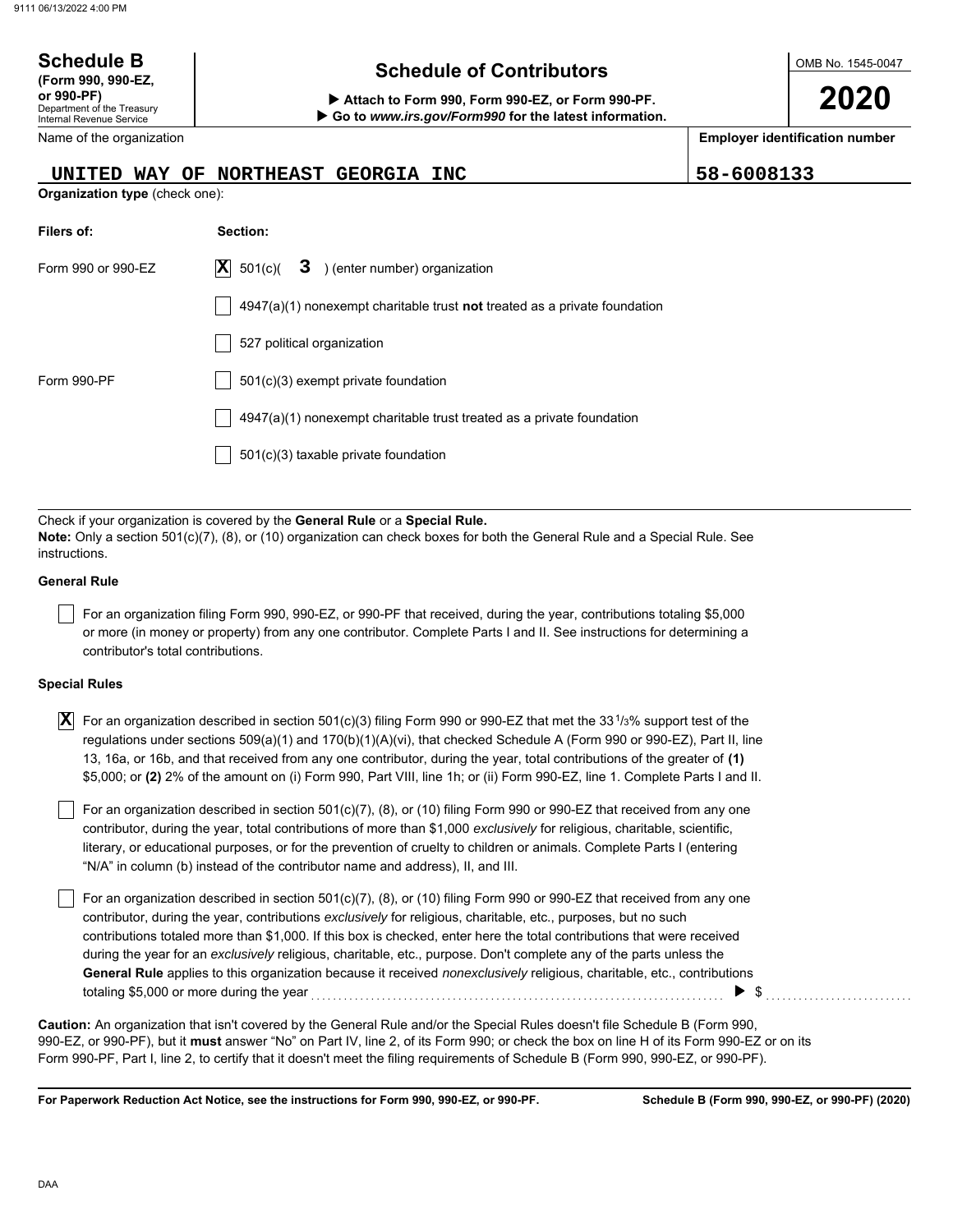|                  | Schedule B (Form 990, 990-EZ, or 990-PF) (2020)                                                | <b>PAGE</b><br>1 OF<br>2<br>Page 2 |                                                                                                                    |  |  |
|------------------|------------------------------------------------------------------------------------------------|------------------------------------|--------------------------------------------------------------------------------------------------------------------|--|--|
|                  | Name of organization<br>UNITED WAY OF NORTHEAST GEORGIA INC                                    |                                    | <b>Employer identification number</b><br>58-6008133                                                                |  |  |
| Part I           | Contributors (see instructions). Use duplicate copies of Part I if additional space is needed. |                                    |                                                                                                                    |  |  |
| (a)<br>No.       | (b)<br>Name, address, and ZIP + 4                                                              | (c)<br><b>Total contributions</b>  | (d)<br>Type of contribution                                                                                        |  |  |
| $\mathbf{1}$     | PUBLIX SUPER MARKETS, INC.<br>2600 DELK ROAD<br>GA 30067<br><b>MARIETTA</b>                    | 357,566<br>$\frac{1}{2}$           | Person<br>$\overline{\mathbf{x}}$<br>Payroll<br>Noncash<br>(Complete Part II for<br>noncash contributions.)        |  |  |
| (a)              | (b)                                                                                            | (c)                                | (d)                                                                                                                |  |  |
| No.              | Name, address, and ZIP + 4                                                                     | <b>Total contributions</b>         | Type of contribution                                                                                               |  |  |
| $\mathbf{2}$     | <b>CATERPILLAR-ATHENS</b><br>250 DOZER DRIVE<br>GA 30606<br><b>ATHENS</b>                      | 86,177<br>\$                       | Person<br>$\overline{\mathbf{x}}$<br>Payroll<br><b>Noncash</b><br>(Complete Part II for<br>noncash contributions.) |  |  |
| (a)<br>No.       | (b)<br>Name, address, and ZIP + 4                                                              | (c)<br><b>Total contributions</b>  | (d)<br>Type of contribution                                                                                        |  |  |
| 3                | HARRISON POULTRY, INC.<br>107 E. STAR STREET<br>GA 30680<br><b>WINDER</b>                      | 81,408<br>\$                       | Person<br>$\overline{\mathbf{x}}$<br>Payroll<br><b>Noncash</b><br>(Complete Part II for<br>noncash contributions.) |  |  |
| (a)<br>No.       | (b)<br>Name, address, and ZIP + 4                                                              | (c)<br><b>Total contributions</b>  | (d)<br>Type of contribution                                                                                        |  |  |
| 4                | QUIKTRIP DISTRIBUTION<br><b>41 JACKSON CONCOURSE</b><br>GA 30567<br><b>PENDERGRASS</b>         | 53,552                             | Person<br>$\overline{\mathbf{x}}$<br>Payroll<br>Noncash<br>(Complete Part II for<br>noncash contributions.)        |  |  |
| (a)              | (b)                                                                                            | (c)                                | (d)                                                                                                                |  |  |
| No.              | Name, address, and ZIP + 4                                                                     | <b>Total contributions</b>         | Type of contribution                                                                                               |  |  |
| $\overline{5}$   | JOHNSON & JOHNSON<br>1440 OLYMPIC DRIVE<br><b>ATHENS</b><br>GA 30601                           | 42,028<br>\$                       | Person<br>x<br>Payroll<br>Noncash<br>(Complete Part II for<br>noncash contributions.)                              |  |  |
| (a)<br>No.       | (b)<br>Name, address, and ZIP + 4                                                              | (c)<br><b>Total contributions</b>  | (d)<br>Type of contribution                                                                                        |  |  |
| $6 \overline{6}$ | <b>GOLDEN PANTRY FOOD STORES</b><br>1150 GOLDEN WAY<br>GA 30677<br><b>WATKINSVILLE</b>         | 48,032<br>\$                       | Person<br>X<br>Payroll<br>Noncash<br>(Complete Part II for<br>noncash contributions.)                              |  |  |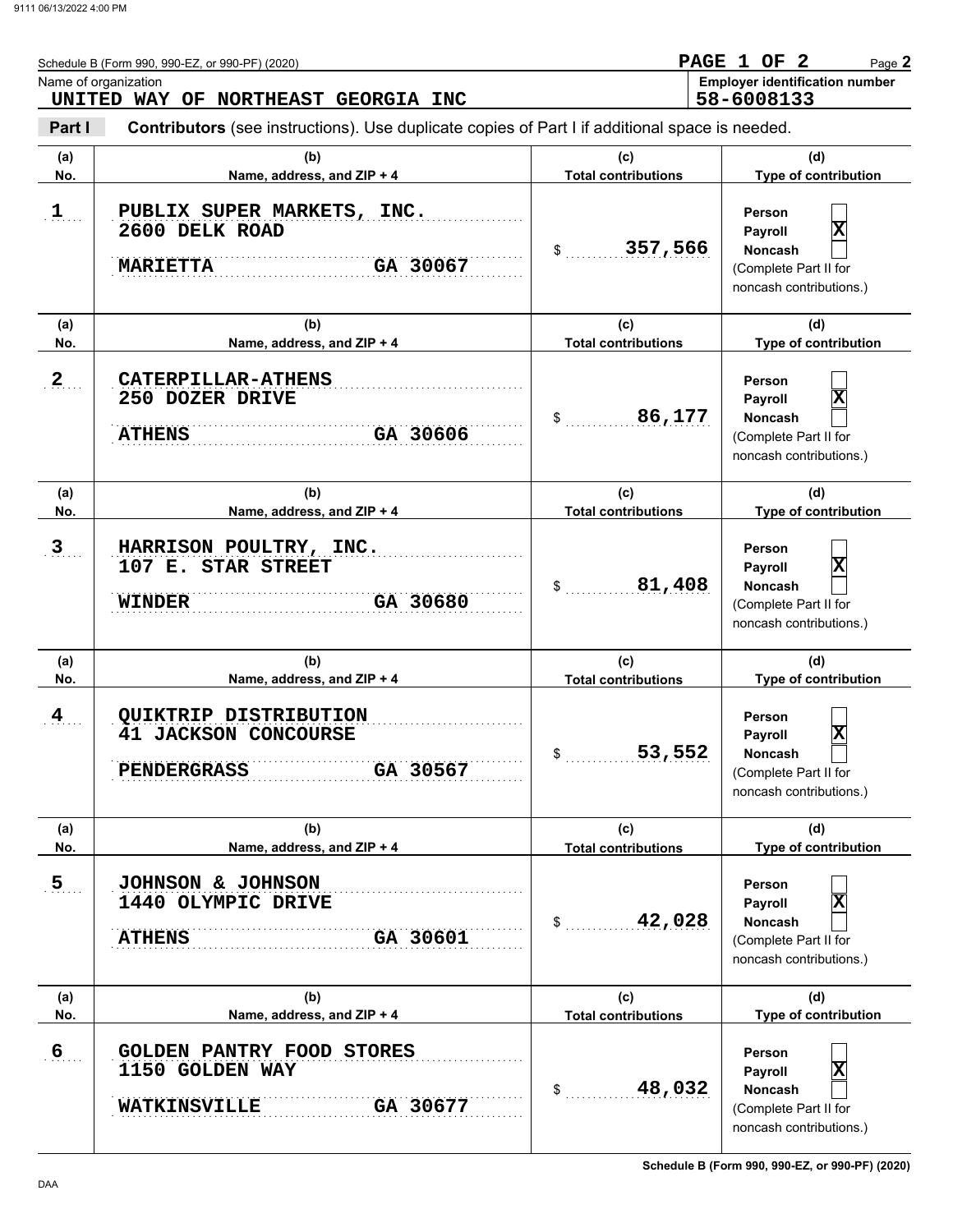|                | Schedule B (Form 990, 990-EZ, or 990-PF) (2020)<br>Name of organization                                                               |                                   | PAGE 2 OF 2<br>Page 2<br><b>Employer identification number</b>                                                     |
|----------------|---------------------------------------------------------------------------------------------------------------------------------------|-----------------------------------|--------------------------------------------------------------------------------------------------------------------|
| Part I         | UNITED WAY OF NORTHEAST GEORGIA INC<br>Contributors (see instructions). Use duplicate copies of Part I if additional space is needed. |                                   | 58-6008133                                                                                                         |
| (a)<br>No.     | (b)<br>Name, address, and ZIP + 4                                                                                                     | (c)<br><b>Total contributions</b> | (d)<br>Type of contribution                                                                                        |
| $\overline{7}$ | ABB MOTORS AND MECHANICAL<br>195 COLLINS INDUSTRIAL BLVD<br>GA 30601<br><b>ATHENS</b>                                                 | 38,992<br>\$                      | Person<br>$\overline{\mathbf{x}}$<br>Payroll<br><b>Noncash</b><br>(Complete Part II for<br>noncash contributions.) |
| (a)<br>No.     | (b)<br>Name, address, and ZIP + 4                                                                                                     | (c)<br><b>Total contributions</b> | (d)<br>Type of contribution                                                                                        |
| $\overline{8}$ | CHICO'S<br>1020 BARROW INDUSTRIAL PARKWAY<br>GA 30680<br><b>WINDER</b>                                                                | 31,695<br>\$                      | Person<br>$\overline{\mathbf{x}}$<br>Payroll<br><b>Noncash</b><br>(Complete Part II for<br>noncash contributions.) |
| (a)<br>No.     | (b)<br>Name, address, and ZIP + 4                                                                                                     | (c)<br><b>Total contributions</b> | (d)<br>Type of contribution                                                                                        |
| 9              | UNIVERSITY OF GEORGIA<br>PAYROLL OFFICE<br><b>BUSINESS SERVICES BUILDING</b><br>GA 30602<br><b>ATHENS</b>                             | 59,061<br>\$                      | Person<br>$\overline{\mathbf{x}}$<br>Payroll<br><b>Noncash</b><br>(Complete Part II for<br>noncash contributions.) |
| (a)<br>No.     | (b)<br>Name, address, and ZIP + 4                                                                                                     | (c)<br><b>Total contributions</b> | (d)<br>Type of contribution                                                                                        |
| 10             | <b>KROGER</b><br><b>VARIOUS</b><br>GA 30606<br><b>ATHENS</b>                                                                          | 43,576<br>\$                      | Person<br>$ \mathbf{x} $<br>Payroll<br>Noncash<br>(Complete Part II for<br>noncash contributions.)                 |
| (a)<br>No.     | (b)<br>Name, address, and ZIP + 4                                                                                                     | (c)<br><b>Total contributions</b> | (d)<br>Type of contribution                                                                                        |
| 11             | PIEDMONT ATHENS REGIONAL HEALTHCARE<br>1199 PRINCE AVENUE<br>GA 30606<br><b>ATHENS</b>                                                | 40,240<br>\$                      | Person<br>X<br>Payroll<br>Noncash<br>(Complete Part II for<br>noncash contributions.)                              |
| (a)<br>No.     | (b)<br>Name, address, and ZIP + 4                                                                                                     | (c)<br><b>Total contributions</b> | (d)<br>Type of contribution                                                                                        |
|                |                                                                                                                                       | \$                                | Person<br>Payroll<br>Noncash<br>(Complete Part II for<br>noncash contributions.)                                   |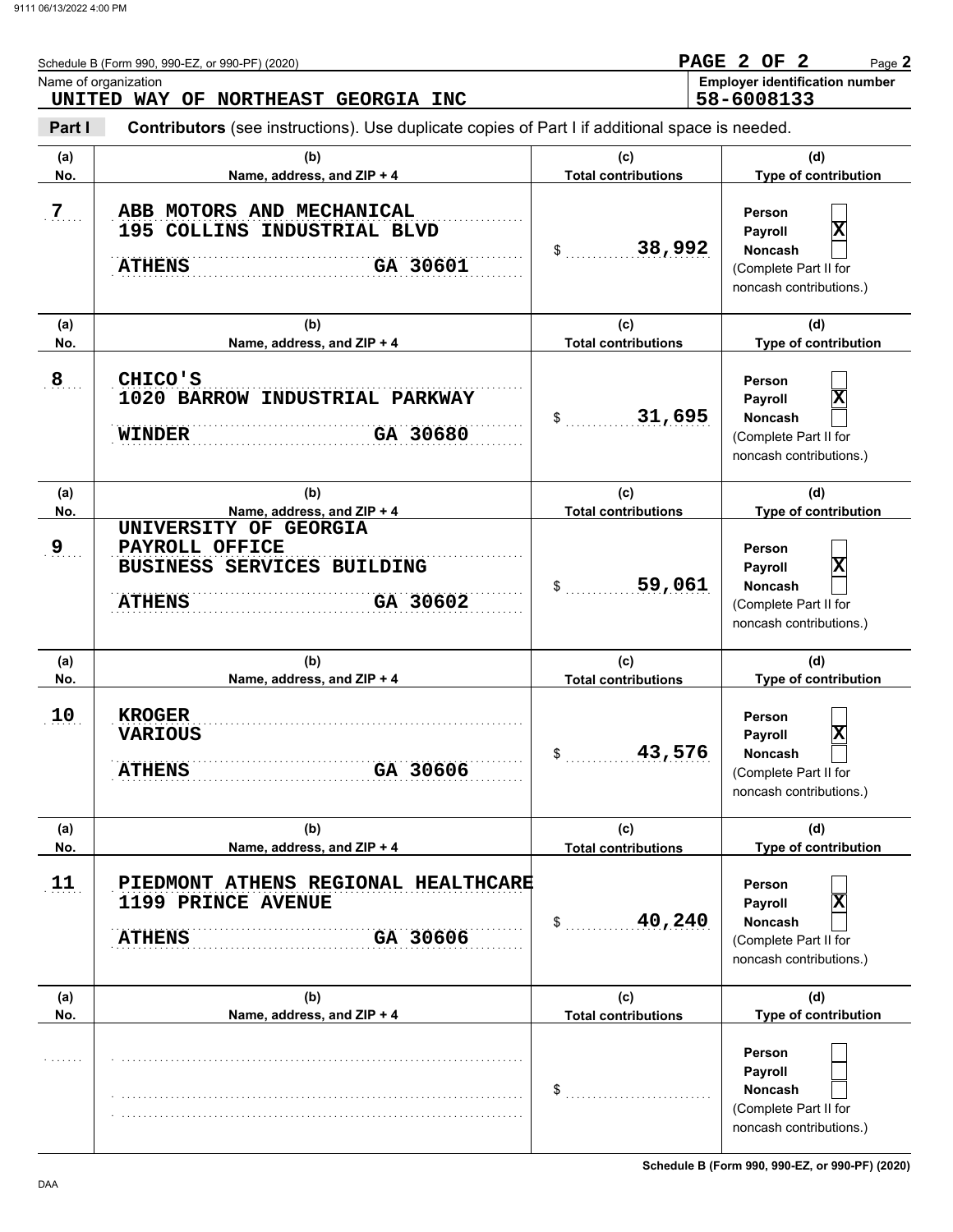Department of the Treasury Internal Revenue Service **Name of the organization**

# **SCHEDULE D Supplemental Financial Statements**

 **Attach to Form 990. (Form 990) Part IV, line 6, 7, 8, 9, 10, 11a, 11b, 11c, 11d, 11e, 11f, 12a, or 12b. Complete if the organization answered "Yes" on Form 990,**

 **Go to** *www.irs.gov/Form990* **for instructions and the latest information.**

**2020 Open to Public Inspection**

OMB No. 1545-0047

**Employer identification number**

|    | UNITED WAY OF NORTHEAST GEORGIA INC                                                                                                       |                                                    | 58-6008133                      |
|----|-------------------------------------------------------------------------------------------------------------------------------------------|----------------------------------------------------|---------------------------------|
|    | Organizations Maintaining Donor Advised Funds or Other Similar Funds or Accounts.<br>Part I                                               |                                                    |                                 |
|    | Complete if the organization answered "Yes" on Form 990, Part IV, line 6.                                                                 |                                                    |                                 |
|    |                                                                                                                                           | (a) Donor advised funds                            | (b) Funds and other accounts    |
| 1. | Total number at end of year                                                                                                               |                                                    |                                 |
| 2  |                                                                                                                                           |                                                    |                                 |
| З  |                                                                                                                                           |                                                    |                                 |
| 4  | Aggregate value at end of year                                                                                                            |                                                    |                                 |
| 5  | Did the organization inform all donors and donor advisors in writing that the assets held in donor advised                                |                                                    |                                 |
|    | funds are the organization's property, subject to the organization's exclusive legal control?                                             |                                                    | Yes<br><b>No</b>                |
| 6  | Did the organization inform all grantees, donors, and donor advisors in writing that grant funds can be used                              |                                                    |                                 |
|    | only for charitable purposes and not for the benefit of the donor or donor advisor, or for any other purpose                              |                                                    |                                 |
|    | conferring impermissible private benefit?                                                                                                 |                                                    | Yes<br>No                       |
|    | Part II<br><b>Conservation Easements.</b>                                                                                                 |                                                    |                                 |
|    | Complete if the organization answered "Yes" on Form 990, Part IV, line 7.                                                                 |                                                    |                                 |
| 1  | Purpose(s) of conservation easements held by the organization (check all that apply).                                                     |                                                    |                                 |
|    | Preservation of land for public use (for example, recreation or education                                                                 | Preservation of a historically important land area |                                 |
|    | Protection of natural habitat                                                                                                             | Preservation of a certified historic structure     |                                 |
|    | Preservation of open space                                                                                                                |                                                    |                                 |
| 2  | Complete lines 2a through 2d if the organization held a qualified conservation contribution in the form of a conservation                 |                                                    |                                 |
|    | easement on the last day of the tax year.                                                                                                 |                                                    | Held at the End of the Tax Year |
| а  | Total number of conservation easements                                                                                                    |                                                    | 2a                              |
| b  |                                                                                                                                           |                                                    | 2 <sub>b</sub>                  |
| с  | Number of conservation easements on a certified historic structure included in (a) [11] Number of conservation                            |                                                    | 2c                              |
| d  | Number of conservation easements included in (c) acquired after 7/25/06, and not on a                                                     |                                                    |                                 |
|    | historic structure listed in the National Register                                                                                        |                                                    | 2d                              |
| 3  | Number of conservation easements modified, transferred, released, extinguished, or terminated by the organization during the              |                                                    |                                 |
|    | tax year $\blacktriangleright$                                                                                                            |                                                    |                                 |
|    | Number of states where property subject to conservation easement is located ▶                                                             |                                                    |                                 |
|    | Does the organization have a written policy regarding the periodic monitoring, inspection, handling of                                    |                                                    |                                 |
| 5  | violations, and enforcement of the conservation easements it holds?                                                                       |                                                    | <b>Yes</b><br>No                |
| 6  | Staff and volunteer hours devoted to monitoring, inspecting, handling of violations, and enforcing conservation easements during the year |                                                    |                                 |
|    |                                                                                                                                           |                                                    |                                 |
| 7  | Amount of expenses incurred in monitoring, inspecting, handling of violations, and enforcing conservation easements during the year       |                                                    |                                 |
|    | $\blacktriangleright$ \$                                                                                                                  |                                                    |                                 |
| 8  | Does each conservation easement reported on line 2(d) above satisfy the requirements of section 170(h)(4)(B)(i)                           |                                                    |                                 |
|    |                                                                                                                                           |                                                    | Yes $ $<br>No                   |
| 9  | In Part XIII, describe how the organization reports conservation easements in its revenue and expense statement and                       |                                                    |                                 |
|    | balance sheet, and include, if applicable, the text of the footnote to the organization's financial statements that describes the         |                                                    |                                 |
|    | organization's accounting for conservation easements.                                                                                     |                                                    |                                 |
|    | Organizations Maintaining Collections of Art, Historical Treasures, or Other Similar Assets.<br>Part III                                  |                                                    |                                 |
|    | Complete if the organization answered "Yes" on Form 990, Part IV, line 8.                                                                 |                                                    |                                 |
|    | 1a If the organization elected, as permitted under FASB ASC 958, not to report in its revenue statement and balance sheet works           |                                                    |                                 |
|    | of art, historical treasures, or other similar assets held for public exhibition, education, or research in furtherance of public         |                                                    |                                 |
|    | service, provide in Part XIII the text of the footnote to its financial statements that describes these items.                            |                                                    |                                 |
|    | b If the organization elected, as permitted under FASB ASC 958, to report in its revenue statement and balance sheet works of             |                                                    |                                 |
|    | art, historical treasures, or other similar assets held for public exhibition, education, or research in furtherance of public service,   |                                                    |                                 |
|    | provide the following amounts relating to these items:                                                                                    |                                                    |                                 |
|    |                                                                                                                                           |                                                    |                                 |
|    | (ii) Assets included in Form 990, Part X                                                                                                  |                                                    |                                 |
| 2  | If the organization received or held works of art, historical treasures, or other similar assets for financial gain, provide the          |                                                    |                                 |
|    | following amounts required to be reported under FASB ASC 958 relating to these items:                                                     |                                                    |                                 |
| a  | Revenue included on Form 990, Part VIII, line 1                                                                                           |                                                    | $\blacktriangleright$ \$        |
|    |                                                                                                                                           |                                                    | $\blacktriangleright$ s         |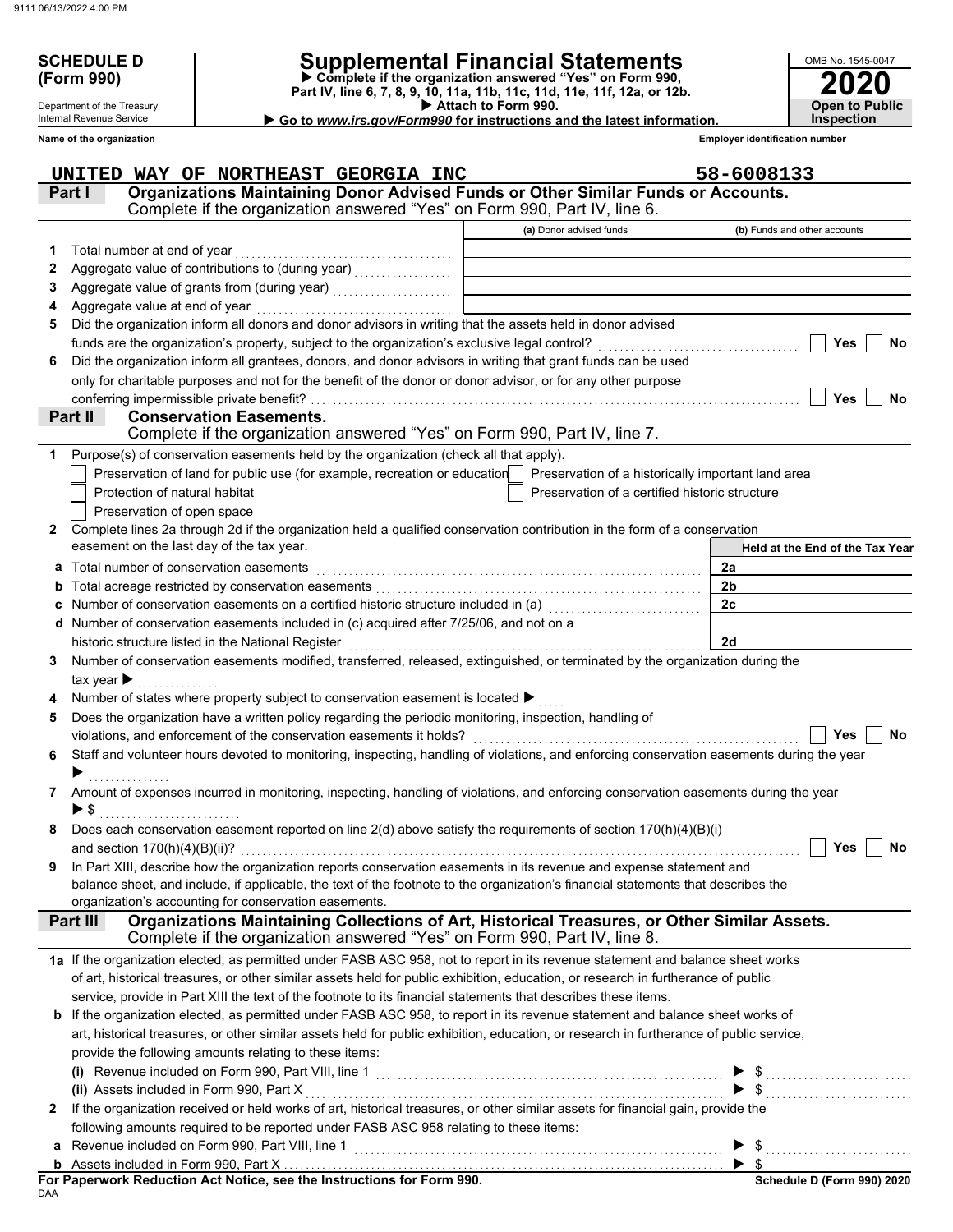|   | Schedule D (Form 990) 2020 UNITED WAY OF NORTHEAST GEORGIA INC58-6008133                                                                                                                                                      |                         |                          |                         |                 |                      |                | Page 2              |
|---|-------------------------------------------------------------------------------------------------------------------------------------------------------------------------------------------------------------------------------|-------------------------|--------------------------|-------------------------|-----------------|----------------------|----------------|---------------------|
|   | Organizations Maintaining Collections of Art, Historical Treasures, or Other Similar Assets (continued)<br>Part III                                                                                                           |                         |                          |                         |                 |                      |                |                     |
| 3 | Using the organization's acquisition, accession, and other records, check any of the following that make significant use of its<br>collection items (check all that apply):                                                   |                         |                          |                         |                 |                      |                |                     |
| a | Public exhibition                                                                                                                                                                                                             | d                       | Loan or exchange program |                         |                 |                      |                |                     |
| b | Scholarly research                                                                                                                                                                                                            | е                       |                          |                         |                 |                      |                |                     |
| c | Preservation for future generations                                                                                                                                                                                           |                         |                          |                         |                 |                      |                |                     |
|   | Provide a description of the organization's collections and explain how they further the organization's exempt purpose in Part<br>XIII.                                                                                       |                         |                          |                         |                 |                      |                |                     |
| 5 | During the year, did the organization solicit or receive donations of art, historical treasures, or other similar                                                                                                             |                         |                          |                         |                 |                      |                |                     |
|   |                                                                                                                                                                                                                               |                         |                          |                         |                 |                      | Yes            | No                  |
|   | <b>Escrow and Custodial Arrangements.</b><br><b>Part IV</b>                                                                                                                                                                   |                         |                          |                         |                 |                      |                |                     |
|   | Complete if the organization answered "Yes" on Form 990, Part IV, line 9, or reported an amount on Form<br>990, Part X, line 21.                                                                                              |                         |                          |                         |                 |                      |                |                     |
|   | 1a Is the organization an agent, trustee, custodian or other intermediary for contributions or other assets not<br>included on Form 990, Part X?<br>Yes<br>No                                                                 |                         |                          |                         |                 |                      |                |                     |
|   | b If "Yes," explain the arrangement in Part XIII and complete the following table:                                                                                                                                            |                         |                          |                         |                 |                      |                |                     |
|   |                                                                                                                                                                                                                               |                         |                          |                         |                 |                      | Amount         |                     |
|   | c Beginning balance                                                                                                                                                                                                           |                         |                          |                         |                 | 1c                   |                |                     |
|   | d Additions during the year with the contract of the set of the set of the set of the set of the set of the set of the set of the set of the set of the set of the set of the set of the set of the set of the set of the set |                         |                          |                         |                 | 1 <sub>d</sub>       |                |                     |
|   |                                                                                                                                                                                                                               |                         |                          |                         |                 | 1e                   |                |                     |
|   | Ending balance with a construction of the construction of the construction of the construction of the construction of the construction of the construction of the construction of the construction of the construction of the |                         |                          |                         |                 | 1f                   |                |                     |
|   | 2a Did the organization include an amount on Form 990, Part X, line 21, for escrow or custodial account liability?                                                                                                            |                         |                          |                         |                 |                      | <b>Yes</b>     | No                  |
|   | <b>b</b> If "Yes," explain the arrangement in Part XIII. Check here if the explanation has been provided on Part XIII                                                                                                         |                         |                          |                         |                 |                      |                |                     |
|   | <b>Endowment Funds.</b><br>Part V                                                                                                                                                                                             |                         |                          |                         |                 |                      |                |                     |
|   | Complete if the organization answered "Yes" on Form 990, Part IV, line 10.                                                                                                                                                    |                         |                          |                         |                 |                      |                |                     |
|   |                                                                                                                                                                                                                               | (a) Current year        | (b) Prior year           | (c) Two years back      |                 | (d) Three years back |                | (e) Four years back |
|   | 1a Beginning of year balance <i>minimizing</i>                                                                                                                                                                                |                         |                          |                         |                 |                      |                |                     |
|   | <b>b</b> Contributions <b>contributions</b>                                                                                                                                                                                   |                         |                          |                         |                 |                      |                |                     |
|   | c Net investment earnings, gains, and                                                                                                                                                                                         |                         |                          |                         |                 |                      |                |                     |
|   | losses                                                                                                                                                                                                                        |                         |                          |                         |                 |                      |                |                     |
|   | d Grants or scholarships                                                                                                                                                                                                      |                         |                          |                         |                 |                      |                |                     |
|   | e Other expenditures for facilities and                                                                                                                                                                                       |                         |                          |                         |                 |                      |                |                     |
|   | programs                                                                                                                                                                                                                      |                         |                          |                         |                 |                      |                |                     |
|   |                                                                                                                                                                                                                               |                         |                          |                         |                 |                      |                |                     |
|   | End of year balance                                                                                                                                                                                                           |                         |                          |                         |                 |                      |                |                     |
|   | Provide the estimated percentage of the current year end balance (line 1g, column (a)) held as:                                                                                                                               |                         |                          |                         |                 |                      |                |                     |
|   | a Board designated or quasi-endowment > %                                                                                                                                                                                     |                         |                          |                         |                 |                      |                |                     |
|   | <b>b</b> Permanent endowment $\blacktriangleright$<br>%                                                                                                                                                                       |                         |                          |                         |                 |                      |                |                     |
|   | c Term endowment $\blacktriangleright$<br>$\%$                                                                                                                                                                                |                         |                          |                         |                 |                      |                |                     |
|   | The percentages on lines 2a, 2b, and 2c should equal 100%.                                                                                                                                                                    |                         |                          |                         |                 |                      |                |                     |
|   | 3a Are there endowment funds not in the possession of the organization that are held and administered for the                                                                                                                 |                         |                          |                         |                 |                      |                |                     |
|   | organization by:                                                                                                                                                                                                              |                         |                          |                         |                 |                      |                | <b>Yes</b><br>No    |
|   | (i) Unrelated organizations                                                                                                                                                                                                   |                         |                          |                         |                 |                      | 3a(i)          |                     |
|   | (ii) Related organizations                                                                                                                                                                                                    |                         |                          |                         |                 |                      | 3a(ii)         |                     |
|   | b If "Yes" on line 3a(ii), are the related organizations listed as required on Schedule R? [[[[[[[[[[[[[[[[[[[                                                                                                                |                         |                          |                         |                 |                      | 3b             |                     |
|   | Describe in Part XIII the intended uses of the organization's endowment funds.                                                                                                                                                |                         |                          |                         |                 |                      |                |                     |
|   | Land, Buildings, and Equipment.<br><b>Part VI</b>                                                                                                                                                                             |                         |                          |                         |                 |                      |                |                     |
|   | Complete if the organization answered "Yes" on Form 990, Part IV, line 11a. See Form 990, Part X, line 10.                                                                                                                    |                         |                          |                         |                 |                      |                |                     |
|   | Description of property                                                                                                                                                                                                       | (a) Cost or other basis |                          | (b) Cost or other basis | (c) Accumulated |                      | (d) Book value |                     |
|   |                                                                                                                                                                                                                               | (investment)            |                          | (other)                 | depreciation    |                      |                |                     |
|   | <b>1a</b> Land                                                                                                                                                                                                                |                         |                          | 25,000                  |                 |                      |                | 25,000              |
|   | <b>b</b> Buildings                                                                                                                                                                                                            |                         |                          | 142,474                 |                 | 67,249               |                | 75,225              |
|   |                                                                                                                                                                                                                               |                         |                          |                         |                 |                      |                |                     |
|   | <b>d</b> Equipment                                                                                                                                                                                                            |                         |                          |                         |                 |                      |                |                     |
|   | e Other                                                                                                                                                                                                                       |                         |                          | 111,854                 |                 | 106,699              |                | 5,155               |
|   | Total. Add lines 1a through 1e. (Column (d) must equal Form 990, Part X, column (B), line 10c.)                                                                                                                               |                         |                          |                         |                 |                      |                | 105,380             |

**Schedule D (Form 990) 2020**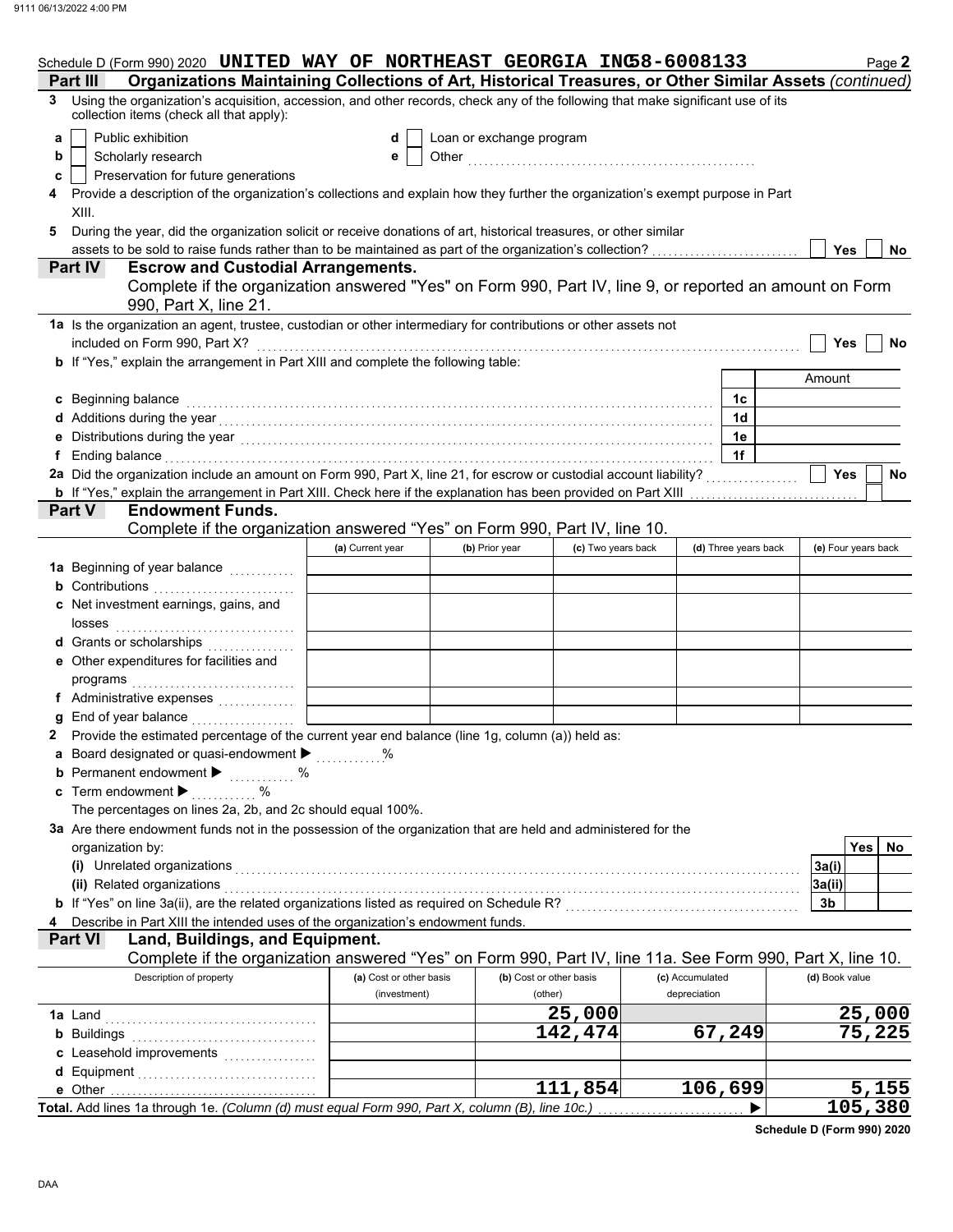| <b>Part VII</b>           | <b>Investments - Other Securities.</b>                                                                                                                                                                                             |                |                                  |                |
|---------------------------|------------------------------------------------------------------------------------------------------------------------------------------------------------------------------------------------------------------------------------|----------------|----------------------------------|----------------|
|                           | Complete if the organization answered "Yes" on Form 990, Part IV, line 11b. See Form 990, Part X, line 12.                                                                                                                         |                |                                  |                |
|                           | (a) Description of security or category                                                                                                                                                                                            | (b) Book value | (c) Method of valuation:         |                |
|                           | (including name of security)                                                                                                                                                                                                       |                | Cost or end-of-year market value |                |
| (1) Financial derivatives |                                                                                                                                                                                                                                    |                |                                  |                |
|                           | (2) Closely held equity interests                                                                                                                                                                                                  |                |                                  |                |
| $(3)$ Other               |                                                                                                                                                                                                                                    |                |                                  |                |
| (A)                       |                                                                                                                                                                                                                                    |                |                                  |                |
|                           |                                                                                                                                                                                                                                    |                |                                  |                |
|                           | $\overline{a}$ (C) and the continuum continuum continuum continuum continuum continuum continuum continuum continuum continuum continuum continuum continuum continuum continuum continuum continuum continuum continuum continuum |                |                                  |                |
|                           | $\overline{p}$ (D) and the continuum continuum continuum continuum continuum continuum continuum continuum continuum continuum continuum continuum continuum continuum continuum continuum continuum continuum continuum continuum |                |                                  |                |
|                           |                                                                                                                                                                                                                                    |                |                                  |                |
| $\cdot$ (F)               |                                                                                                                                                                                                                                    |                |                                  |                |
| (G)<br>(H)                |                                                                                                                                                                                                                                    |                |                                  |                |
|                           | Total. (Column (b) must equal Form 990, Part X, col. (B) line 12.)                                                                                                                                                                 |                |                                  |                |
| <b>Part VIII</b>          | <b>Investments - Program Related.</b>                                                                                                                                                                                              |                |                                  |                |
|                           | Complete if the organization answered "Yes" on Form 990, Part IV, line 11c. See Form 990, Part X, line 13.                                                                                                                         |                |                                  |                |
|                           | (a) Description of investment                                                                                                                                                                                                      | (b) Book value | (c) Method of valuation:         |                |
|                           |                                                                                                                                                                                                                                    |                | Cost or end-of-year market value |                |
| (1)                       |                                                                                                                                                                                                                                    |                |                                  |                |
| (2)                       |                                                                                                                                                                                                                                    |                |                                  |                |
| (3)                       |                                                                                                                                                                                                                                    |                |                                  |                |
| (4)                       |                                                                                                                                                                                                                                    |                |                                  |                |
| (5)                       |                                                                                                                                                                                                                                    |                |                                  |                |
| (6)                       |                                                                                                                                                                                                                                    |                |                                  |                |
| (7)                       |                                                                                                                                                                                                                                    |                |                                  |                |
| (8)                       |                                                                                                                                                                                                                                    |                |                                  |                |
| (9)                       | Total. (Column (b) must equal Form 990, Part X, col. (B) line 13.)<br>▶                                                                                                                                                            |                |                                  |                |
| Part IX                   | <b>Other Assets.</b>                                                                                                                                                                                                               |                |                                  |                |
|                           | Complete if the organization answered "Yes" on Form 990, Part IV, line 11d. See Form 990, Part X, line 15.                                                                                                                         |                |                                  |                |
|                           | (a) Description                                                                                                                                                                                                                    |                |                                  | (b) Book value |
| (1)                       |                                                                                                                                                                                                                                    |                |                                  |                |
| (2)                       |                                                                                                                                                                                                                                    |                |                                  |                |
| (3)                       |                                                                                                                                                                                                                                    |                |                                  |                |
| (4)                       |                                                                                                                                                                                                                                    |                |                                  |                |
| (5)                       |                                                                                                                                                                                                                                    |                |                                  |                |
| (6)                       |                                                                                                                                                                                                                                    |                |                                  |                |
| (7)                       |                                                                                                                                                                                                                                    |                |                                  |                |
| (8)                       |                                                                                                                                                                                                                                    |                |                                  |                |
| (9)                       |                                                                                                                                                                                                                                    |                |                                  |                |
| Part X                    | Total. (Column (b) must equal Form 990, Part X, col. (B) line 15.)<br><b>Other Liabilities.</b>                                                                                                                                    |                | Þ                                |                |
|                           | Complete if the organization answered "Yes" on Form 990, Part IV, line 11e or 11f. See Form 990, Part X,                                                                                                                           |                |                                  |                |
|                           | line 25.                                                                                                                                                                                                                           |                |                                  |                |
| 1.                        | (a) Description of liability                                                                                                                                                                                                       |                |                                  | (b) Book value |
| (1)                       | Federal income taxes                                                                                                                                                                                                               |                |                                  |                |
| (2)                       |                                                                                                                                                                                                                                    |                |                                  |                |
| (3)                       |                                                                                                                                                                                                                                    |                |                                  |                |
| (4)                       |                                                                                                                                                                                                                                    |                |                                  |                |
| (5)                       |                                                                                                                                                                                                                                    |                |                                  |                |
| (6)                       |                                                                                                                                                                                                                                    |                |                                  |                |
| (7)                       |                                                                                                                                                                                                                                    |                |                                  |                |
| (8)                       |                                                                                                                                                                                                                                    |                |                                  |                |
| (9)                       |                                                                                                                                                                                                                                    |                |                                  |                |
|                           | Total. (Column (b) must equal Form 990, Part X, col. (B) line 25.)                                                                                                                                                                 |                |                                  |                |

Schedule D (Form 990) 2020 **UNITED WAY OF NORTHEAST GEORGIA INC58-6008133** 

**Total.** *(Column (b) must equal Form 990, Part X, col. (B) line 25.)* 

Liability for uncertain tax positions. In Part XIII, provide the text of the footnote to the organization's financial statements that reports the **2.** organization's liability for uncertain tax positions under FASB ASC 740. Check here if the text of the footnote has been provided in Part XIII

Page **3**

DAA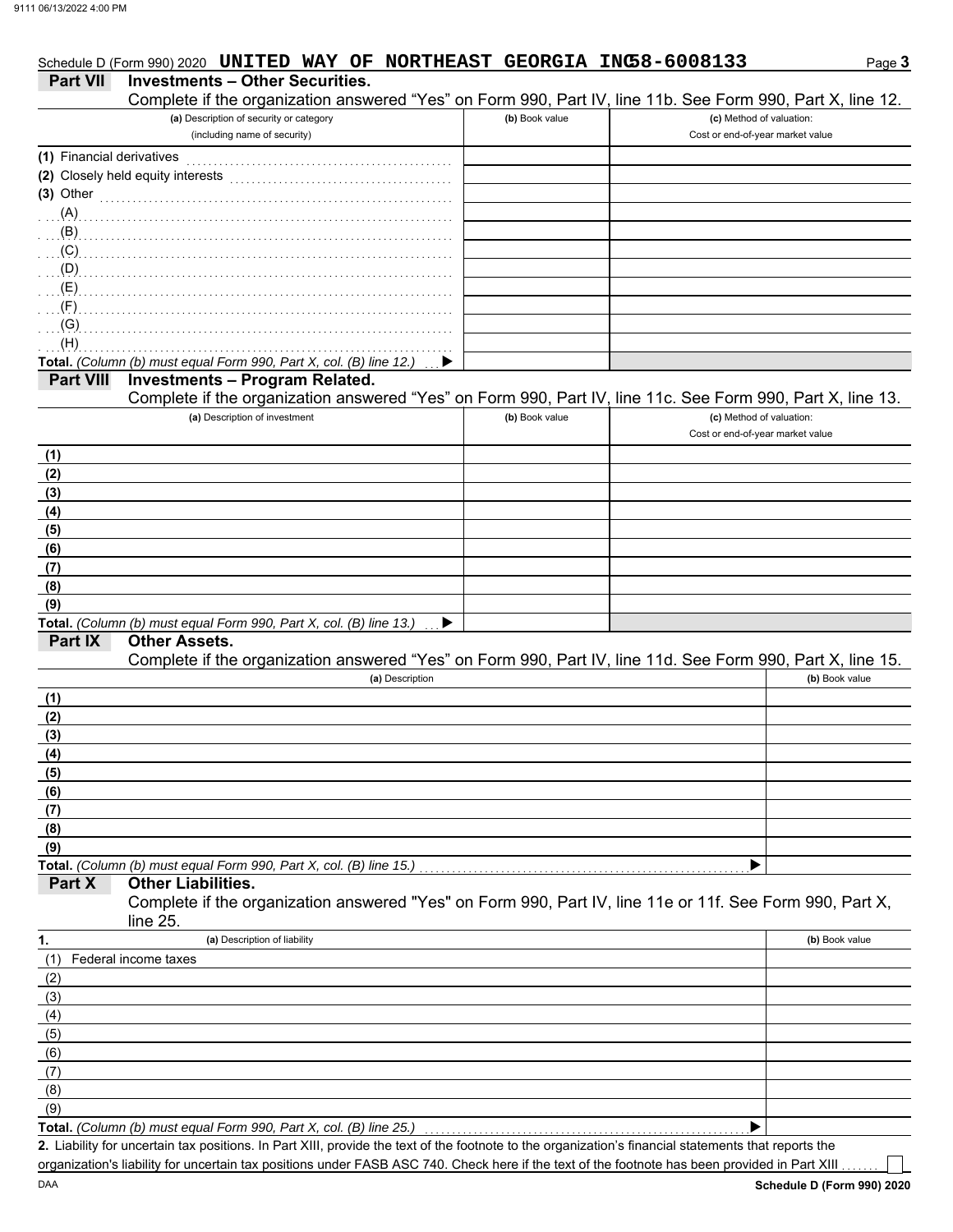|                                                                                                                                                                                              |                      | Schedule D (Form 990) 2020 UNITED WAY OF NORTHEAST GEORGIA INC58-6008133 |              | Page 4    |
|----------------------------------------------------------------------------------------------------------------------------------------------------------------------------------------------|----------------------|--------------------------------------------------------------------------|--------------|-----------|
| Reconciliation of Revenue per Audited Financial Statements With Revenue per Return.<br><b>Part XI</b>                                                                                        |                      |                                                                          |              |           |
| Complete if the organization answered "Yes" on Form 990, Part IV, line 12a.                                                                                                                  |                      |                                                                          |              |           |
| Total revenue, gains, and other support per audited financial statements<br>1                                                                                                                |                      |                                                                          | 1            | 1,599,899 |
| Amounts included on line 1 but not on Form 990, Part VIII, line 12:<br>2                                                                                                                     |                      |                                                                          |              |           |
| Net unrealized gains (losses) on investments [11] with the uncontracted value of the uncontracted value of the<br>a                                                                          | 2a                   | 39,251                                                                   |              |           |
|                                                                                                                                                                                              | 2 <sub>b</sub>       |                                                                          |              |           |
|                                                                                                                                                                                              | 2 <sub>c</sub>       |                                                                          |              |           |
| d                                                                                                                                                                                            | 2d                   |                                                                          |              |           |
|                                                                                                                                                                                              |                      |                                                                          | 2e           | 39,251    |
| 3                                                                                                                                                                                            |                      |                                                                          | $\mathbf{3}$ | 1,560,648 |
| Amounts included on Form 990, Part VIII, line 12, but not on line 1:<br>4                                                                                                                    |                      |                                                                          |              |           |
| a Investment expenses not included on Form 990, Part VIII, line 7b [[[[[[[[[[[[[[[[[[[[[[[[[[[[[[[[[                                                                                         | 4a                   |                                                                          |              |           |
| <b>b</b> Other (Describe in Part XIII.) <b>CONSIDENT DESCRIPTION DESCRIPTION DESCRIPTION DESCRIPTION DESCRIPTION DESCRIPTION DESCRIPTION DESCRIPTION DESCRIPTION DESCRIPTION DESCRIPTION</b> | 4 <sub>b</sub>       |                                                                          |              |           |
| c Add lines 4a and 4b                                                                                                                                                                        |                      |                                                                          | 4c<br>5      |           |
|                                                                                                                                                                                              |                      |                                                                          |              | 1,560,648 |
| Part XII Reconciliation of Expenses per Audited Financial Statements With Expenses per Return.                                                                                               |                      |                                                                          |              |           |
| Complete if the organization answered "Yes" on Form 990, Part IV, line 12a.                                                                                                                  |                      |                                                                          |              | 941,831   |
| Total expenses and losses per audited financial statements<br>1.                                                                                                                             |                      |                                                                          | 1            |           |
| Amounts included on line 1 but not on Form 990, Part IX, line 25:<br>2                                                                                                                       |                      |                                                                          |              |           |
| a                                                                                                                                                                                            | 2a<br>2 <sub>b</sub> |                                                                          |              |           |
|                                                                                                                                                                                              | 2c                   |                                                                          |              |           |
| Other losses<br>c                                                                                                                                                                            | 2d                   |                                                                          |              |           |
|                                                                                                                                                                                              |                      |                                                                          |              |           |
|                                                                                                                                                                                              |                      |                                                                          | 2e<br>3      | 941,831   |
| 3                                                                                                                                                                                            |                      |                                                                          |              |           |
| Amounts included on Form 990, Part IX, line 25, but not on line 1:<br>4                                                                                                                      |                      |                                                                          |              |           |
|                                                                                                                                                                                              | 4a<br>4 <sub>b</sub> | 39                                                                       |              |           |
| <b>b</b> Other (Describe in Part XIII.) <b>CONSERVING (2018)</b>                                                                                                                             |                      |                                                                          |              | 39        |
| c Add lines 4a and 4b<br>5 Total expenses. Add lines 3 and 4c. (This must equal Form 990, Part I, line 18.)                                                                                  |                      |                                                                          | 4с<br>5      | 941,870   |
|                                                                                                                                                                                              |                      |                                                                          |              |           |
| Part XIII Supplemental Information.<br>Provide the descriptions required for Part II, lines 3, 5, and 9; Part III, lines 1a and 4; Part IV, lines 1b and 2b; Part V, line 4; Part X, line    |                      |                                                                          |              |           |
| 2; Part XI, lines 2d and 4b; and Part XII, lines 2d and 4b. Also complete this part to provide any additional information.                                                                   |                      |                                                                          |              |           |
| PART XII, LINE 4B - EXPENSE AMOUNTS INCLUDED ON RETURN - OTHER                                                                                                                               |                      |                                                                          |              |           |
|                                                                                                                                                                                              |                      |                                                                          |              |           |
| BOOK / TAX DEPRECIATION DIFFERENCE                                                                                                                                                           |                      |                                                                          | \$           | 39        |
|                                                                                                                                                                                              |                      |                                                                          |              |           |
|                                                                                                                                                                                              |                      |                                                                          |              |           |
|                                                                                                                                                                                              |                      |                                                                          |              |           |
|                                                                                                                                                                                              |                      |                                                                          |              |           |
|                                                                                                                                                                                              |                      |                                                                          |              |           |
|                                                                                                                                                                                              |                      |                                                                          |              |           |
|                                                                                                                                                                                              |                      |                                                                          |              |           |
|                                                                                                                                                                                              |                      |                                                                          |              |           |
|                                                                                                                                                                                              |                      |                                                                          |              |           |
|                                                                                                                                                                                              |                      |                                                                          |              |           |
|                                                                                                                                                                                              |                      |                                                                          |              |           |
|                                                                                                                                                                                              |                      |                                                                          |              |           |
|                                                                                                                                                                                              |                      |                                                                          |              |           |
|                                                                                                                                                                                              |                      |                                                                          |              |           |
|                                                                                                                                                                                              |                      |                                                                          |              |           |
|                                                                                                                                                                                              |                      |                                                                          |              |           |
|                                                                                                                                                                                              |                      |                                                                          |              |           |
|                                                                                                                                                                                              |                      |                                                                          |              |           |
|                                                                                                                                                                                              |                      |                                                                          |              |           |
|                                                                                                                                                                                              |                      |                                                                          |              |           |
|                                                                                                                                                                                              |                      |                                                                          |              |           |
|                                                                                                                                                                                              |                      |                                                                          |              |           |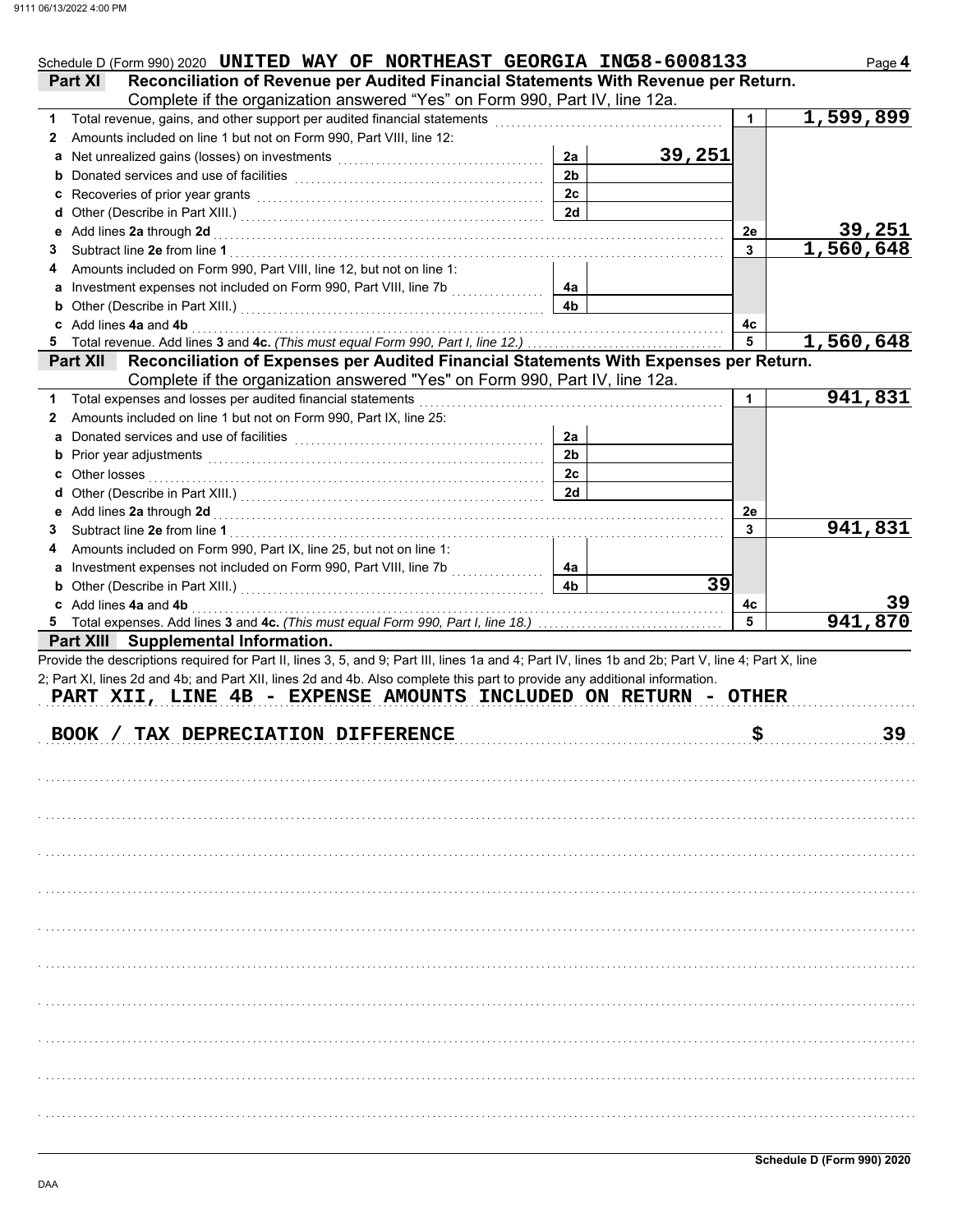| Schedule D (Form 990) 2020 UNITED WAY OF NORTHEAST GEORGIA INC58-6008133<br>Part XIII Supplemental Information (continued) | Page 5 |
|----------------------------------------------------------------------------------------------------------------------------|--------|
|                                                                                                                            |        |
|                                                                                                                            |        |
|                                                                                                                            |        |
|                                                                                                                            |        |
|                                                                                                                            |        |
|                                                                                                                            |        |
|                                                                                                                            |        |
|                                                                                                                            |        |
|                                                                                                                            |        |
|                                                                                                                            |        |
|                                                                                                                            |        |
|                                                                                                                            |        |
|                                                                                                                            |        |
|                                                                                                                            |        |
|                                                                                                                            |        |
|                                                                                                                            |        |
|                                                                                                                            |        |
|                                                                                                                            |        |
|                                                                                                                            |        |
|                                                                                                                            |        |
|                                                                                                                            |        |
|                                                                                                                            |        |
|                                                                                                                            |        |
|                                                                                                                            |        |
|                                                                                                                            |        |
|                                                                                                                            |        |
|                                                                                                                            |        |
|                                                                                                                            |        |
|                                                                                                                            |        |
|                                                                                                                            |        |
|                                                                                                                            |        |
|                                                                                                                            |        |
|                                                                                                                            |        |
|                                                                                                                            |        |
|                                                                                                                            |        |
|                                                                                                                            |        |
|                                                                                                                            |        |
|                                                                                                                            |        |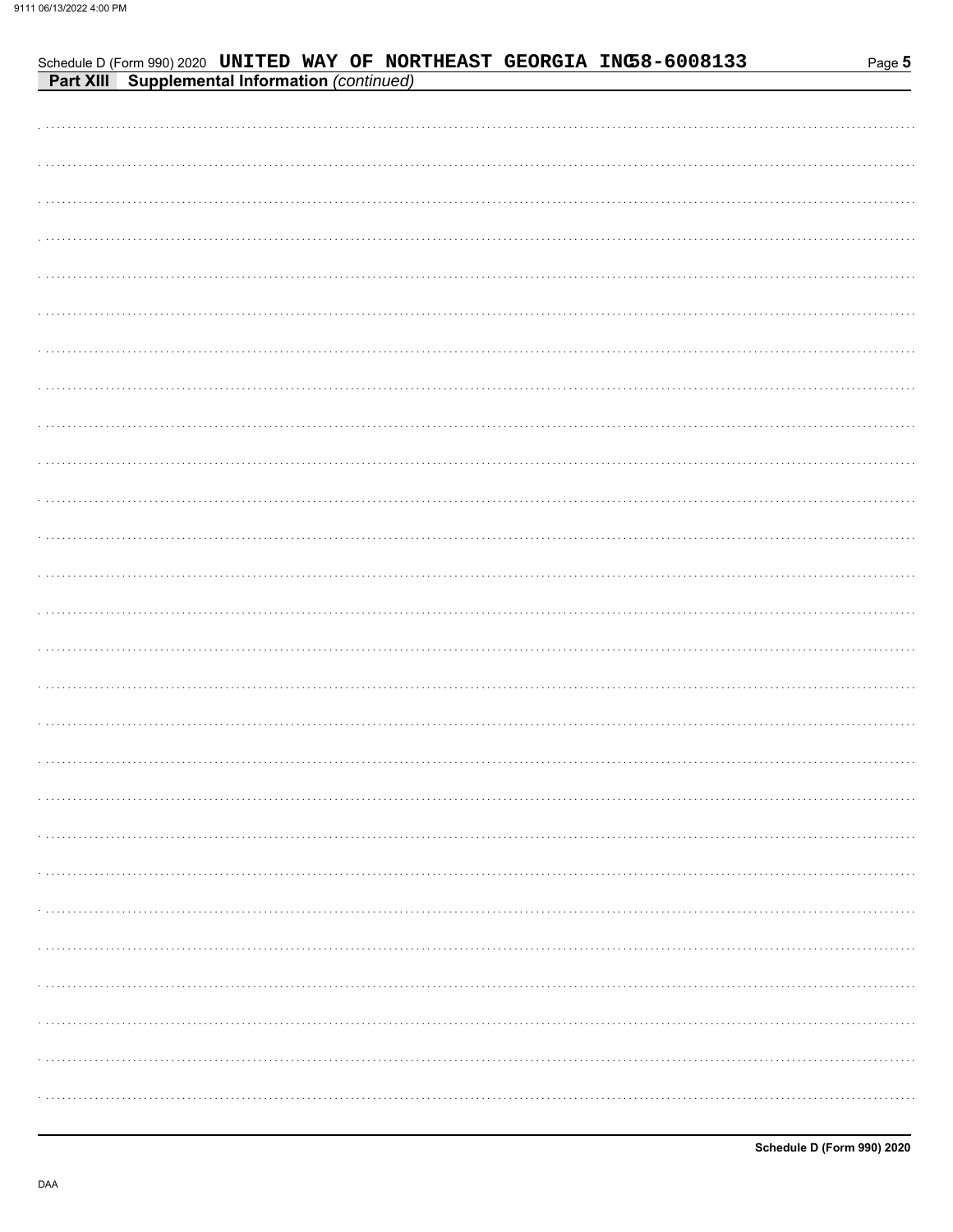| <b>SCHEDULE I</b>                                                      |                                                                                                                                                                                                                                                                               |           |                                       | <b>Grants and Other Assistance to Organizations,</b>  |                                       |                                                             |                                          |                                       | OMB No. 1545-0047                          |
|------------------------------------------------------------------------|-------------------------------------------------------------------------------------------------------------------------------------------------------------------------------------------------------------------------------------------------------------------------------|-----------|---------------------------------------|-------------------------------------------------------|---------------------------------------|-------------------------------------------------------------|------------------------------------------|---------------------------------------|--------------------------------------------|
| (Form 990)                                                             | Governments, and Individuals in the United States<br>Complete if the organization answered "Yes" on Form 990, Part IV, line 21 or 22.<br>Attach to Form 990.                                                                                                                  |           |                                       |                                                       |                                       |                                                             |                                          |                                       |                                            |
| Department of the Treasury<br>Internal Revenue Service                 |                                                                                                                                                                                                                                                                               |           |                                       | Go to www.irs.gov/Form990 for the latest information. |                                       |                                                             |                                          |                                       | <b>Open to Public</b><br><b>Inspection</b> |
| Name of the organization                                               |                                                                                                                                                                                                                                                                               |           |                                       |                                                       |                                       |                                                             |                                          | <b>Employer identification number</b> |                                            |
|                                                                        | UNITED WAY OF NORTHEAST GEORGIA INC<br><b>General Information on Grants and Assistance</b>                                                                                                                                                                                    |           |                                       |                                                       |                                       |                                                             |                                          | 58-6008133                            |                                            |
| Part I<br>1                                                            | Does the organization maintain records to substantiate the amount of the grants or assistance, the grantees' eligibility for the grants or assistance, and<br>2 Describe in Part IV the organization's procedures for monitoring the use of grant funds in the United States. |           |                                       |                                                       |                                       |                                                             |                                          |                                       | $ X $ Yes<br>No                            |
| Part II                                                                | Grants and Other Assistance to Domestic Organizations and Domestic Governments. Complete if the organization answered "Yes" on Form 990,<br>Part IV, line 21, for any recipient that received more than \$5,000. Part II can be duplicated if additional space is needed.     |           |                                       |                                                       |                                       |                                                             |                                          |                                       |                                            |
| (a) Name and address of organization<br>-1<br>or government            |                                                                                                                                                                                                                                                                               | $(b)$ EIN | (c) IRC<br>section<br>(if applicable) | (d) Amount of cash<br>grant                           | (e) Amount of non-<br>cash assistance | (f) Method of valuation<br>(book, FMV, appraisal,<br>other) | (g) Description of<br>noncash assistance |                                       | (h) Purpose of grant<br>or assistance      |
| $(1)$ ACC SANE, INC.                                                   |                                                                                                                                                                                                                                                                               |           |                                       |                                                       |                                       |                                                             |                                          |                                       | <b>COMMUNITY BENEFIT</b>                   |
|                                                                        |                                                                                                                                                                                                                                                                               |           | 501C3                                 | 10,000                                                |                                       |                                                             |                                          |                                       |                                            |
| (2) AREA COMMITTEE TO IMPROVE                                          |                                                                                                                                                                                                                                                                               |           |                                       |                                                       |                                       |                                                             |                                          |                                       | COMMUNITY BENEFIT                          |
|                                                                        |                                                                                                                                                                                                                                                                               |           | 501C3                                 | 10,000                                                |                                       |                                                             |                                          |                                       |                                            |
| (3) ATHENS AREA HOMELESS SHELTER, INC.                                 |                                                                                                                                                                                                                                                                               |           |                                       |                                                       |                                       |                                                             |                                          |                                       | COMMUNITY BENEFIT                          |
|                                                                        |                                                                                                                                                                                                                                                                               |           | 501C3                                 | 13,000                                                |                                       |                                                             |                                          |                                       |                                            |
| (4) ATHENS COMMUNITY COUNCIL ON AGING                                  |                                                                                                                                                                                                                                                                               |           |                                       |                                                       |                                       |                                                             |                                          |                                       | COMMUNITY BENEFIT                          |
|                                                                        |                                                                                                                                                                                                                                                                               |           | 501C3                                 | 15,000                                                |                                       |                                                             |                                          |                                       |                                            |
| (5) ATHENS LAND TRUST, INC.                                            |                                                                                                                                                                                                                                                                               |           |                                       |                                                       |                                       |                                                             |                                          |                                       |                                            |
|                                                                        |                                                                                                                                                                                                                                                                               |           | 501C3                                 | 8,000                                                 |                                       |                                                             |                                          |                                       | COMMUNITY BENEFIT                          |
| (6) BOOKS FOR KEEPS                                                    |                                                                                                                                                                                                                                                                               |           |                                       |                                                       |                                       |                                                             |                                          |                                       |                                            |
|                                                                        |                                                                                                                                                                                                                                                                               |           | 501C3                                 | 15,000                                                |                                       |                                                             |                                          |                                       | <b>COMMUNITY BENEFIT</b>                   |
| (7) BOYS & GIRLS CLUB OF ATHENS, INC.                                  |                                                                                                                                                                                                                                                                               |           |                                       |                                                       |                                       |                                                             |                                          |                                       |                                            |
|                                                                        |                                                                                                                                                                                                                                                                               |           | 501C3                                 | 10,000                                                |                                       |                                                             |                                          |                                       | COMMUNITY BENEFIT                          |
| (8) CHILDREN FIRST, INC.                                               |                                                                                                                                                                                                                                                                               |           |                                       |                                                       |                                       |                                                             |                                          |                                       |                                            |
|                                                                        |                                                                                                                                                                                                                                                                               |           | 501C3                                 | 20,000                                                |                                       |                                                             |                                          |                                       | COMMUNITY BENEFIT                          |
| (9) FRIENDS OF ADVANTAGE, INC.                                         |                                                                                                                                                                                                                                                                               |           |                                       |                                                       |                                       |                                                             |                                          |                                       |                                            |
|                                                                        |                                                                                                                                                                                                                                                                               |           | 501C3                                 | 19,000                                                |                                       |                                                             |                                          |                                       | COMMUNITY BENEFIT                          |
| з                                                                      | Enter total number of section 501(c)(3) and government organizations listed in the line 1 table<br>Enter total number of other organizations listed in the line 1 table                                                                                                       |           |                                       |                                                       |                                       |                                                             |                                          | $\blacktriangleright$ 21<br>- 0<br>▶  |                                            |
| For Paperwork Reduction Act Notice, see the Instructions for Form 990. |                                                                                                                                                                                                                                                                               |           |                                       |                                                       |                                       |                                                             |                                          |                                       | <b>Schedule I (Form 990) (2020)</b>        |

DAA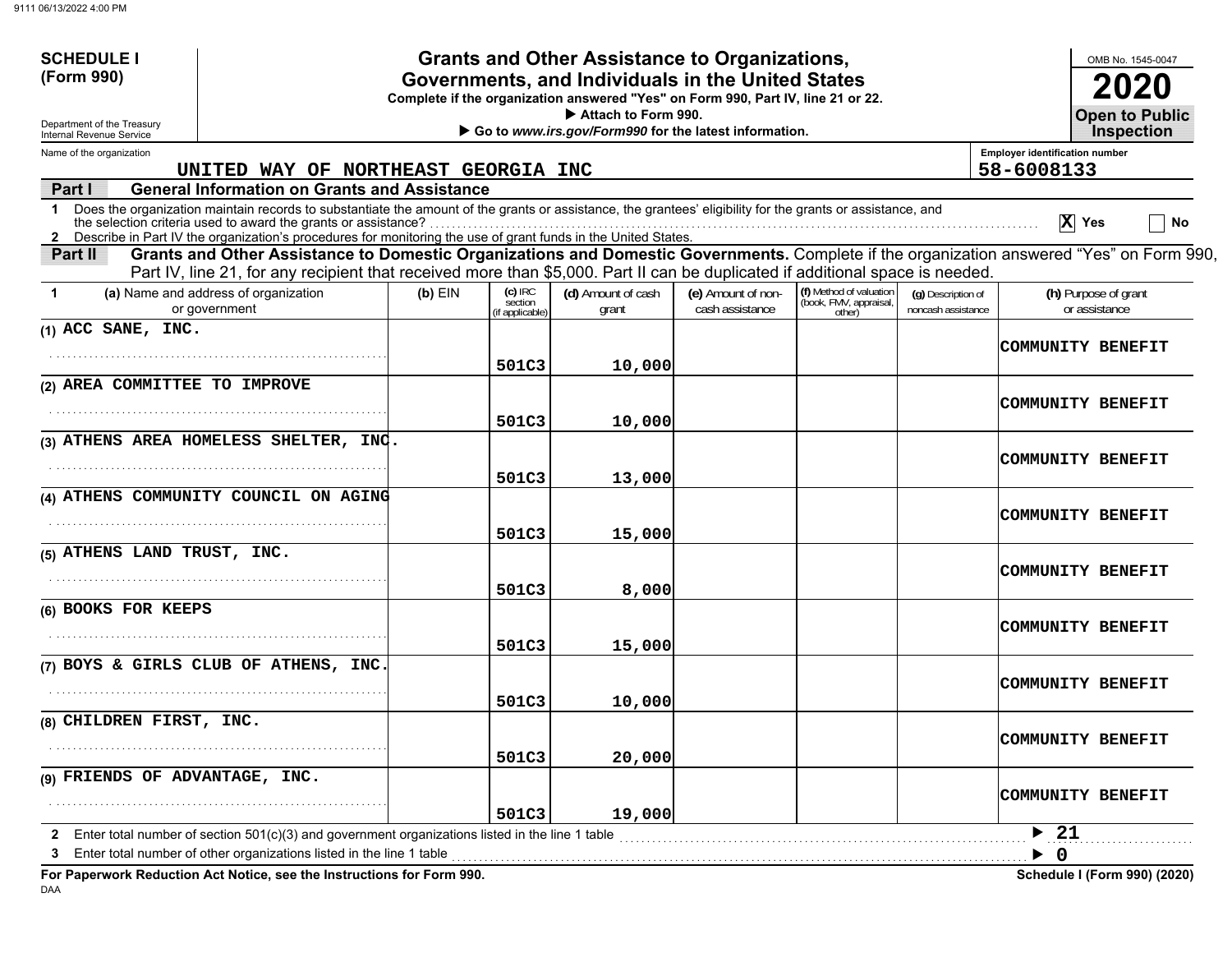| <b>SCHEDULE I</b>                                                                                                                                                                                                              |                                                                                                                                          |           |                                       | Grants and Other Assistance to Organizations,                                                                                         |                                       |                                                             |                                            |                                       | OMB No. 1545-0047                     |
|--------------------------------------------------------------------------------------------------------------------------------------------------------------------------------------------------------------------------------|------------------------------------------------------------------------------------------------------------------------------------------|-----------|---------------------------------------|---------------------------------------------------------------------------------------------------------------------------------------|---------------------------------------|-------------------------------------------------------------|--------------------------------------------|---------------------------------------|---------------------------------------|
| (Form 990)                                                                                                                                                                                                                     |                                                                                                                                          |           |                                       | Governments, and Individuals in the United States<br>Complete if the organization answered "Yes" on Form 990, Part IV, line 21 or 22. |                                       |                                                             |                                            |                                       |                                       |
| Attach to Form 990.<br>Department of the Treasury<br>Go to www.irs.gov/Form990 for the latest information.<br>Internal Revenue Service                                                                                         |                                                                                                                                          |           |                                       |                                                                                                                                       |                                       |                                                             | <b>Open to Public</b><br><b>Inspection</b> |                                       |                                       |
| Name of the organization                                                                                                                                                                                                       |                                                                                                                                          |           |                                       |                                                                                                                                       |                                       |                                                             |                                            | <b>Employer identification number</b> |                                       |
| Part I                                                                                                                                                                                                                         | UNITED WAY OF NORTHEAST GEORGIA INC<br><b>General Information on Grants and Assistance</b>                                               |           |                                       |                                                                                                                                       |                                       |                                                             |                                            | 58-6008133                            |                                       |
| 1 Does the organization maintain records to substantiate the amount of the grants or assistance, the grantees' eligibility for the grants or assistance, and<br>the selection criteria used to award the grants or assistance? |                                                                                                                                          |           |                                       |                                                                                                                                       |                                       |                                                             |                                            |                                       | No<br>Yes                             |
| 2 Describe in Part IV the organization's procedures for monitoring the use of grant funds in the United States.<br>Part II                                                                                                     | Grants and Other Assistance to Domestic Organizations and Domestic Governments. Complete if the organization answered "Yes" on Form 990, |           |                                       |                                                                                                                                       |                                       |                                                             |                                            |                                       |                                       |
|                                                                                                                                                                                                                                | Part IV, line 21, for any recipient that received more than \$5,000. Part II can be duplicated if additional space is needed.            |           |                                       |                                                                                                                                       |                                       |                                                             |                                            |                                       |                                       |
| (a) Name and address of organization<br>1<br>or government                                                                                                                                                                     |                                                                                                                                          | $(b)$ EIN | (c) IRC<br>section<br>(if applicable) | (d) Amount of cash<br>grant                                                                                                           | (e) Amount of non-<br>cash assistance | (f) Method of valuation<br>(book, FMV, appraisal,<br>other) | (g) Description of<br>noncash assistance   |                                       | (h) Purpose of grant<br>or assistance |
| (1) GOODWILL OF NORTH GEORGIA, INC.                                                                                                                                                                                            |                                                                                                                                          |           |                                       |                                                                                                                                       |                                       |                                                             |                                            |                                       |                                       |
|                                                                                                                                                                                                                                |                                                                                                                                          |           | 501C3                                 | 30,000                                                                                                                                |                                       |                                                             |                                            |                                       | COMMUNITY BENEFIT                     |
| (2) MOUNTAIN CIRCUIT COURT APPOINTED                                                                                                                                                                                           |                                                                                                                                          |           |                                       |                                                                                                                                       |                                       |                                                             |                                            |                                       |                                       |
|                                                                                                                                                                                                                                |                                                                                                                                          |           |                                       |                                                                                                                                       |                                       |                                                             |                                            |                                       | COMMUNITY BENEFIT                     |
| (3) NORTHEAST GEORGIA REGIONAL                                                                                                                                                                                                 |                                                                                                                                          |           | 501C3                                 | 18,000                                                                                                                                |                                       |                                                             |                                            |                                       |                                       |
|                                                                                                                                                                                                                                |                                                                                                                                          |           |                                       |                                                                                                                                       |                                       |                                                             |                                            |                                       | COMMUNITY BENEFIT                     |
|                                                                                                                                                                                                                                |                                                                                                                                          |           | 501C3                                 | 25,000                                                                                                                                |                                       |                                                             |                                            |                                       |                                       |
| (4) PREVENT CHILD ABUSE ATHENS, INC.                                                                                                                                                                                           |                                                                                                                                          |           |                                       |                                                                                                                                       |                                       |                                                             |                                            |                                       | COMMUNITY BENEFIT                     |
|                                                                                                                                                                                                                                |                                                                                                                                          |           | 501C3                                 | 45,000                                                                                                                                |                                       |                                                             |                                            |                                       |                                       |
| (5) PROJECT SAFE, INC.                                                                                                                                                                                                         |                                                                                                                                          |           |                                       |                                                                                                                                       |                                       |                                                             |                                            |                                       |                                       |
|                                                                                                                                                                                                                                |                                                                                                                                          |           | 501C3                                 | 15,000                                                                                                                                |                                       |                                                             |                                            |                                       | COMMUNITY BENEFIT                     |
| (6) QUALITY CARE FOR CHILDREN, INC.                                                                                                                                                                                            |                                                                                                                                          |           |                                       |                                                                                                                                       |                                       |                                                             |                                            |                                       |                                       |
|                                                                                                                                                                                                                                |                                                                                                                                          |           |                                       |                                                                                                                                       |                                       |                                                             |                                            |                                       | COMMUNITY BENEFIT                     |
| (7) YOUNG WOMEN'S CHRISTIAN                                                                                                                                                                                                    |                                                                                                                                          |           | 501C3                                 | 12,000                                                                                                                                |                                       |                                                             |                                            |                                       |                                       |
|                                                                                                                                                                                                                                |                                                                                                                                          |           |                                       |                                                                                                                                       |                                       |                                                             |                                            |                                       | COMMUNITY BENEFIT                     |
|                                                                                                                                                                                                                                |                                                                                                                                          |           | 501C3                                 | 10,000                                                                                                                                |                                       |                                                             |                                            |                                       |                                       |
| (8)                                                                                                                                                                                                                            |                                                                                                                                          |           |                                       |                                                                                                                                       |                                       |                                                             |                                            |                                       |                                       |
|                                                                                                                                                                                                                                |                                                                                                                                          |           |                                       |                                                                                                                                       |                                       |                                                             |                                            |                                       |                                       |
| (9)                                                                                                                                                                                                                            |                                                                                                                                          |           |                                       |                                                                                                                                       |                                       |                                                             |                                            |                                       |                                       |
|                                                                                                                                                                                                                                |                                                                                                                                          |           |                                       |                                                                                                                                       |                                       |                                                             |                                            |                                       |                                       |
| Enter total number of section $501(c)(3)$ and government organizations listed in the line 1 table                                                                                                                              |                                                                                                                                          |           |                                       |                                                                                                                                       |                                       |                                                             |                                            |                                       |                                       |
| Enter total number of other organizations listed in the line 1 table                                                                                                                                                           |                                                                                                                                          |           |                                       |                                                                                                                                       |                                       |                                                             |                                            |                                       |                                       |
| For Paperwork Reduction Act Notice, see the Instructions for Form 990.                                                                                                                                                         |                                                                                                                                          |           |                                       |                                                                                                                                       |                                       |                                                             |                                            |                                       | Schedule I (Form 990) (2020)          |

DAA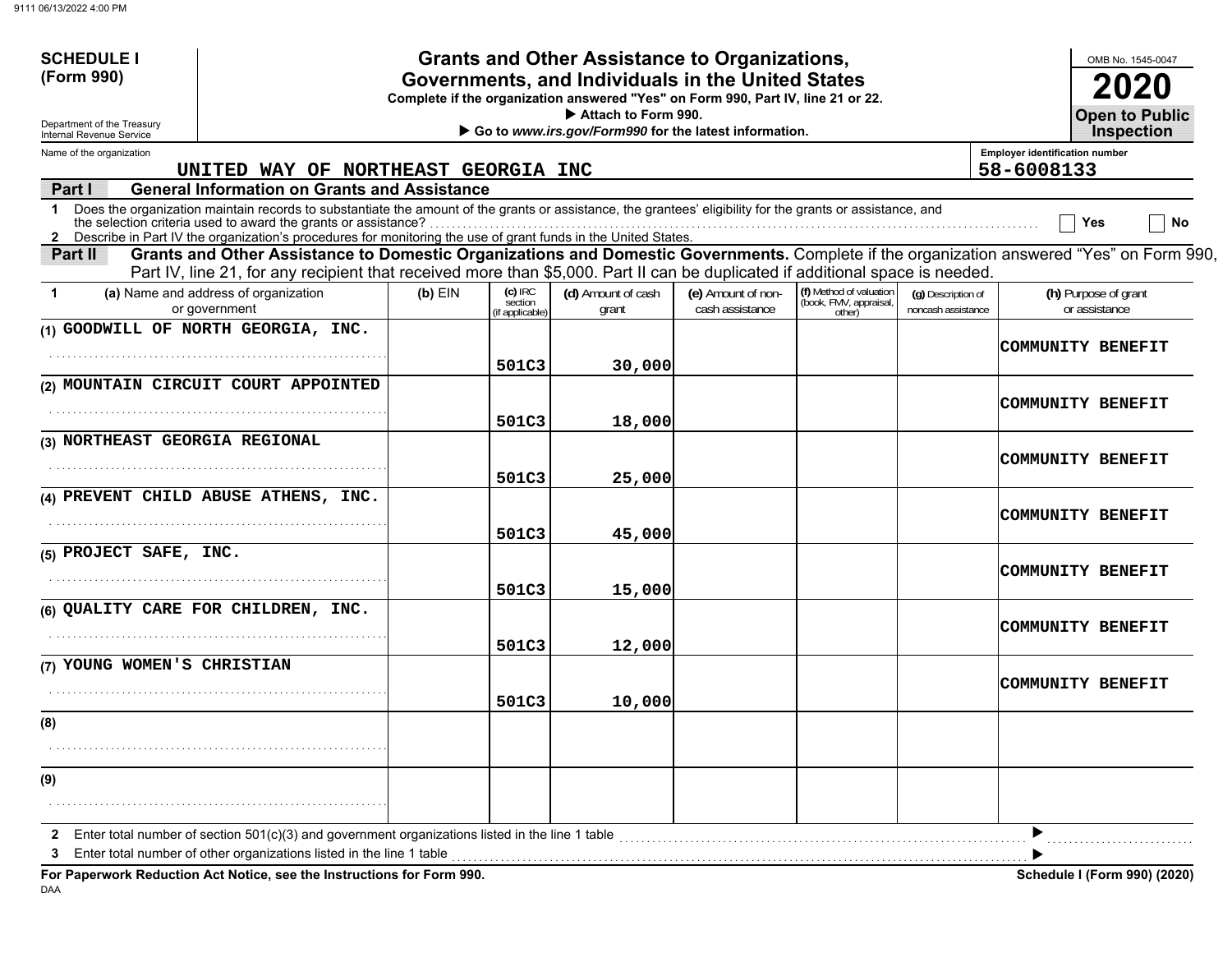## Schedule I (Form 990) (2020) UNITED WAY OF NORTHEAST GEORGIA INC58-6008133

| Part III                | Grants and Other Assistance to Domestic Individuals. Complete if the organization answered "Yes" on Form 990, Part IV, line 22.<br>Part III can be duplicated if additional space is needed. |                             |                             |                                     |                        |                                                                                      |
|-------------------------|----------------------------------------------------------------------------------------------------------------------------------------------------------------------------------------------|-----------------------------|-----------------------------|-------------------------------------|------------------------|--------------------------------------------------------------------------------------|
|                         | (a) Type of grant or assistance                                                                                                                                                              | (b) Number of<br>recipients | (c) Amount of<br>cash grant | (d) Amount of<br>noncash assistance | FMV, appraisal, other) | $\vert$ (e) Method of valuation (book, $\vert$ (f) Description of noncash assistance |
|                         |                                                                                                                                                                                              |                             |                             |                                     |                        |                                                                                      |
| $\mathbf{2}$            |                                                                                                                                                                                              |                             |                             |                                     |                        |                                                                                      |
| 3                       |                                                                                                                                                                                              |                             |                             |                                     |                        |                                                                                      |
| $\overline{\mathbf{4}}$ |                                                                                                                                                                                              |                             |                             |                                     |                        |                                                                                      |
| $\sqrt{5}$              |                                                                                                                                                                                              |                             |                             |                                     |                        |                                                                                      |
| - 6                     |                                                                                                                                                                                              |                             |                             |                                     |                        |                                                                                      |
|                         |                                                                                                                                                                                              |                             |                             |                                     |                        |                                                                                      |
| Part IV                 | Supplemental Information. Provide the information required in Part I, line 2; Part III, column (b); and any other additional information.                                                    |                             |                             |                                     |                        |                                                                                      |
|                         |                                                                                                                                                                                              |                             |                             |                                     |                        |                                                                                      |
|                         |                                                                                                                                                                                              |                             |                             |                                     |                        |                                                                                      |
|                         |                                                                                                                                                                                              |                             |                             |                                     |                        |                                                                                      |
|                         |                                                                                                                                                                                              |                             |                             |                                     |                        |                                                                                      |
|                         |                                                                                                                                                                                              |                             |                             |                                     |                        |                                                                                      |
|                         |                                                                                                                                                                                              |                             |                             |                                     |                        |                                                                                      |
|                         |                                                                                                                                                                                              |                             |                             |                                     |                        |                                                                                      |
|                         |                                                                                                                                                                                              |                             |                             |                                     |                        |                                                                                      |
|                         |                                                                                                                                                                                              |                             |                             |                                     |                        |                                                                                      |
|                         |                                                                                                                                                                                              |                             |                             |                                     |                        |                                                                                      |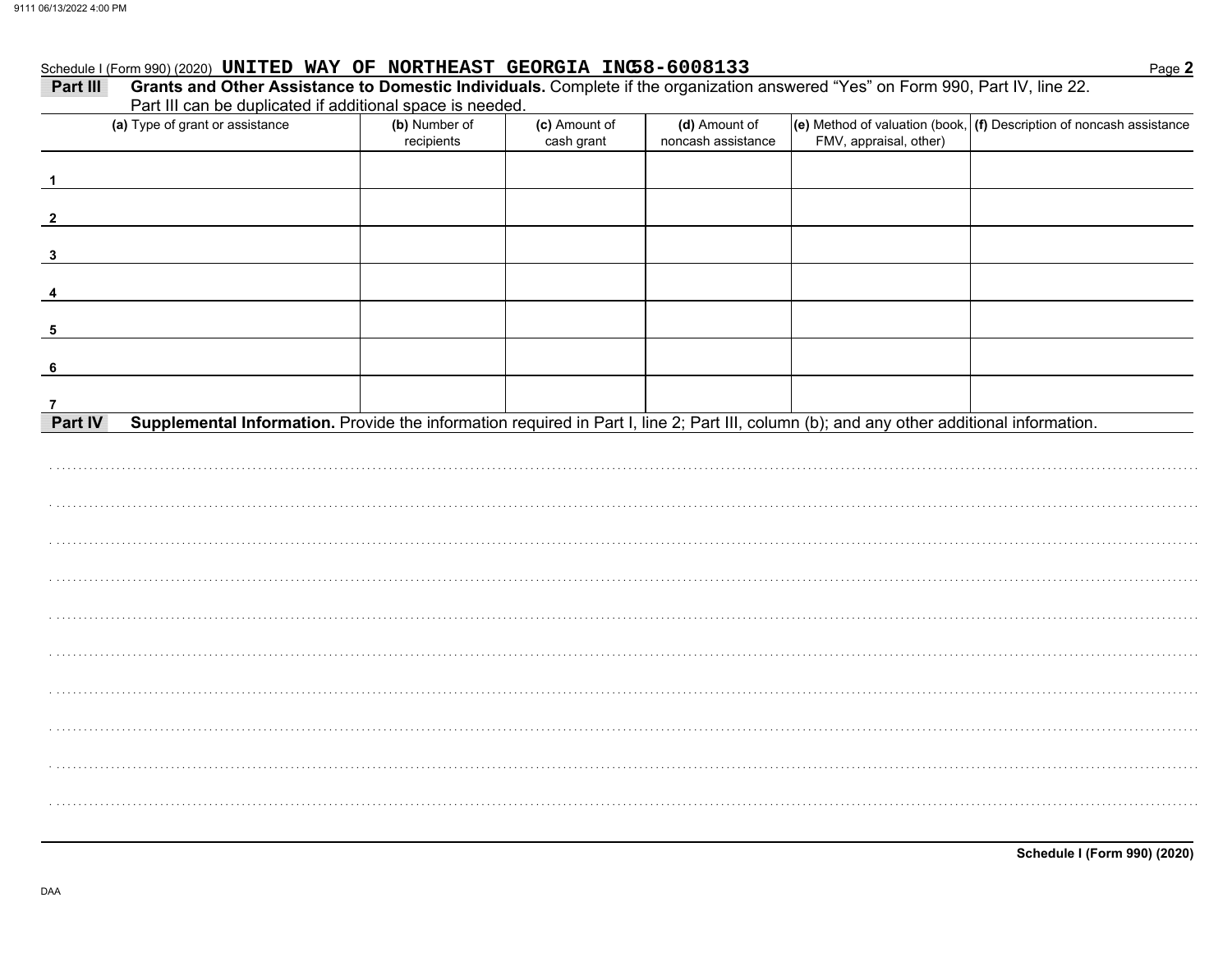# Supplemental Information to Form 990 or 990-EZ

Complete to provide information for responses to specific questions on Form 990 or 990-EZ or to provide any additional information.

> Attach to Form 990 or 990-EZ. Go to www.irs.gov/Form990 for the latest information.

OMB No. 1545-0047 2020

Department of the Treasury<br>Internal Revenue Service Name of the organization

**SCHEDULE O** (Form 990 or 990-EZ)

> **Open to Public Inspection**

UNITED WAY OF NORTHEAST GEORGIA INC

**Employer identification number** 58-6008133

FORM 990 - ORGANIZATION'S MISSION

UNITED WAY OF NORTHEAST GEORGIA (UWNEGA) ENVISIONS A REGION WHERE EVERY MAN, WOMAN, AND CHILD HAS ACCESS TO QUALITY EDUCATION, FINANCIAL STABILITY, AND A HEALTHY LIFESTYLE. WE WORK TO MOTIVATE AND MOBILIZE RESOURCES TO MEET THE HIGHEST PRIORITY NEEDS OF THE INDIVIDUALS AND FAMILIES LIVING IN OUR 12-COUNTY REGION. UWNEGA FOCUSES ON THREE PILLARS: BASIC NEEDS, EARLY CHILDHOOD SUCCESS, AND WORKFORCE DEVELOPMENT. WE DO SO BY INVESTING IN IMPACT THROUGH GRANTING FUNDS TO PROGRAMS OF LOCAL NONPROFITS, PROVIDING RESOURCES LIKE 211, AND OFFERING TRAINING AND EDUCATIONAL SERIES TO NONPROFIT LEADERS AND ORGANIZATIONS.

FORM 990, PART III, LINE 4D - ALL OTHER ACCOMPLISHMENTS

**WOMEN UNITED** 

WOMEN UNITED WAS FORMED FOR WOMEN TO ADVOCATE ISSUES IMPORTANT TO THEM AND TAKE A LEADERSHIP ROLE IN ADVANCING THE UNITED WAY'S WORK IN NORTHEAST **GEORGIA.** 

PLANNED GIVING

PLANNED GIVING IS A PLANNED GIFT TO UNITED WAY OF NORTHEAST GEORGIA THROUGH A CONTRIBUTION THAT IS ARRANGED IN THE PRESENT AND ALLOCATED AT A FUTURE DATE. COMMONLY DONATED THROUGH A WILL OR TRUST, PLANNED GIFTS ARE MOST OFTEN GRANTED ONCE THE DONOR HAS PASSED AWAY.

FORM 990, PART VI, LINE 11B - ORGANIZATION'S PROCESS TO REVIEW FORM 990 A COPY OF THE COMPLETED FORM 990 WILL BE EMAILED TO ALL UNITED WAY BOARD MEMBERS FOR REVIEW.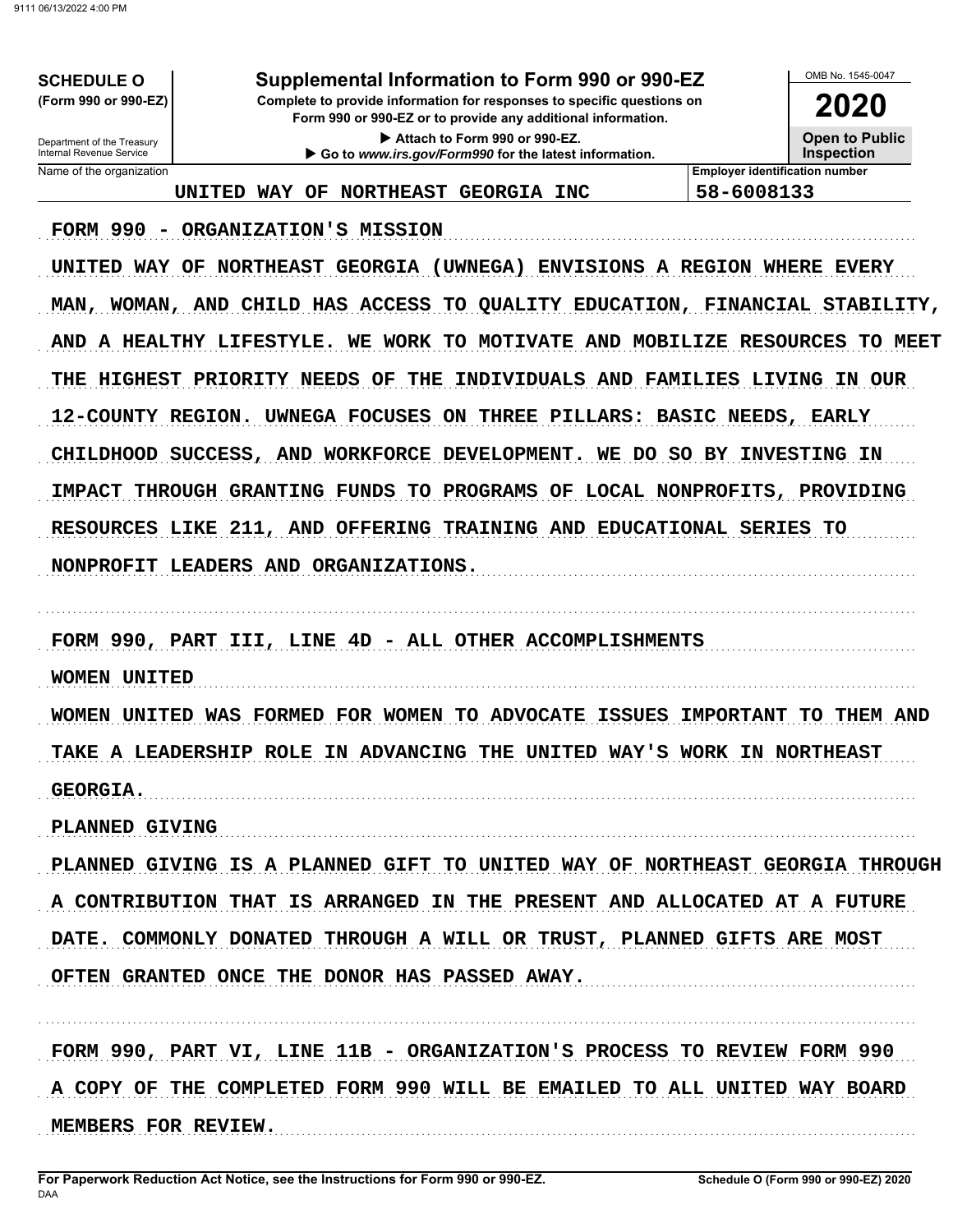| Schedule O (Form 990 or 990-EZ) 2020<br>Name of the organization                                                                                                                   | Page 2<br><b>Employer identification number</b> |
|------------------------------------------------------------------------------------------------------------------------------------------------------------------------------------|-------------------------------------------------|
| UNITED WAY OF NORTHEAST GEORGIA INC                                                                                                                                                | 58-6008133                                      |
| FORM 990, PART VI, LINE 12C - ENFORCEMENT OF CONFLICTS POLICY                                                                                                                      |                                                 |
| THE ANNUAL POLICY IS PRESENTED TO THE BOARD WHICH INCLUDES A STATEMENT                                                                                                             |                                                 |
| THAT THEY MUST ASTAIN FROM MAKING DECISIONS REGARDING ANY AGENCY ON WHICH                                                                                                          |                                                 |
| THEY ARE ACTIVELY INVOLVED (EX: BOARD MEMBER, ETC.). VERBAL STATEMENTS ARE                                                                                                         |                                                 |
| ACCEPTED FROM BOARD MEMBERS.                                                                                                                                                       |                                                 |
| FORM 990, PART VI, LINE 15B - COMPENSATION PROCESS FOR OFFICERS                                                                                                                    |                                                 |
| ALL FULL TIME EMPLOYEES HAVE AN ANNUAL PERFORMANCE REVIEW JULY OR AUGUST                                                                                                           |                                                 |
| EVERY YEAR TO DETERMINE COMPENSATION.                                                                                                                                              |                                                 |
|                                                                                                                                                                                    |                                                 |
|                                                                                                                                                                                    |                                                 |
|                                                                                                                                                                                    |                                                 |
|                                                                                                                                                                                    |                                                 |
| FORM 990, PART VI, LINE 19 - GOVERNING DOCUMENTS DISCLOSURE EXPLANATION<br>DOCUMENTS ARE MAINTAINED IN THE FINANCIAL OFFICE AND ARE MADE AVAILABLE FOR<br>INSPECTION UPON REQUEST. |                                                 |
|                                                                                                                                                                                    |                                                 |
|                                                                                                                                                                                    |                                                 |
| FORM 990, PART XI, LINE 9 - OTHER CHANGES IN NET ASSETS EXPLANATION<br>BOOK / TAX DEPRECIATION DIFFERENCE                                                                          | \$<br>39                                        |
|                                                                                                                                                                                    |                                                 |
|                                                                                                                                                                                    |                                                 |
|                                                                                                                                                                                    |                                                 |
|                                                                                                                                                                                    |                                                 |
|                                                                                                                                                                                    |                                                 |
|                                                                                                                                                                                    |                                                 |
|                                                                                                                                                                                    |                                                 |
|                                                                                                                                                                                    |                                                 |
|                                                                                                                                                                                    |                                                 |